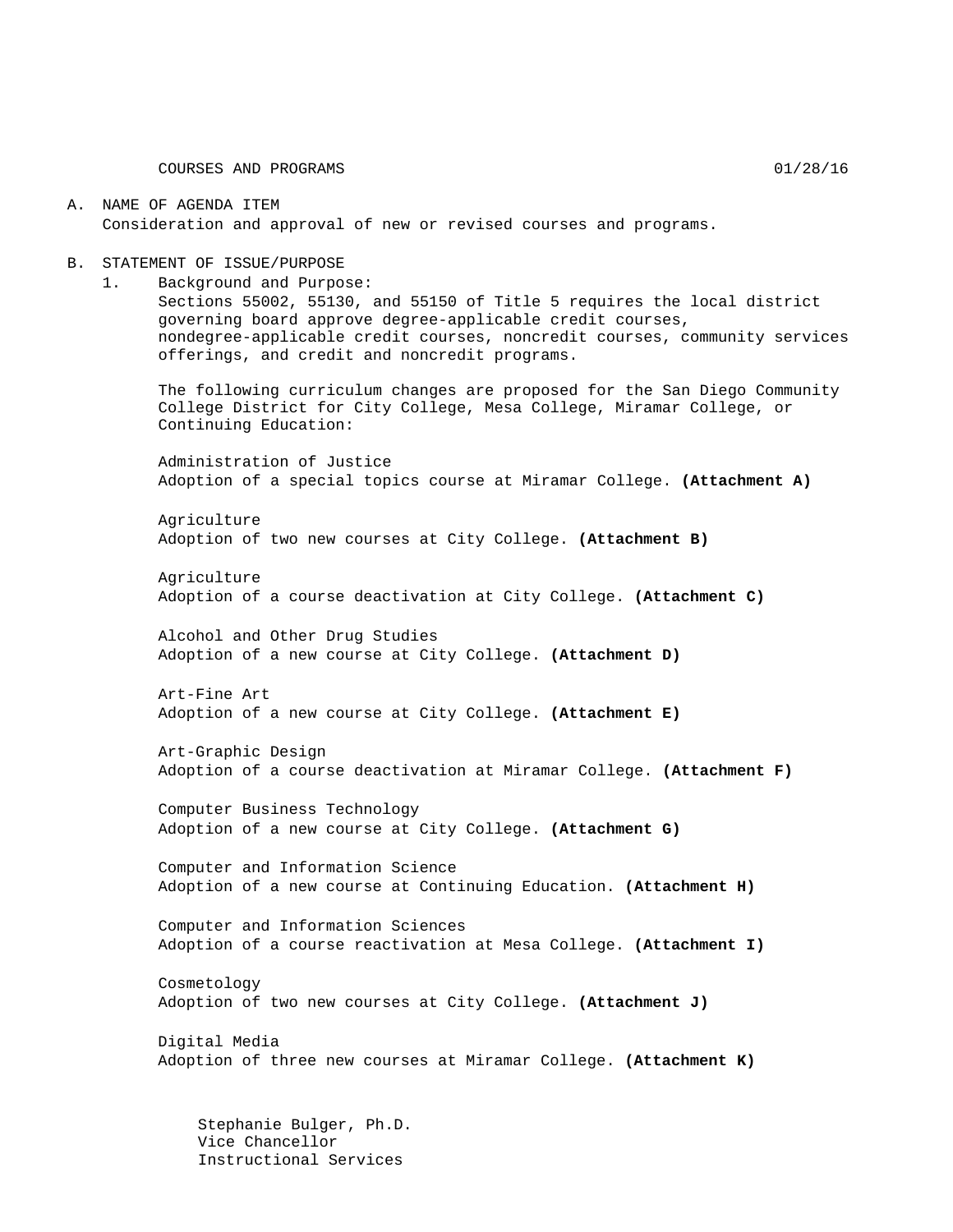COURSES AND PROGRAMS 01/28/16

- B. STATEMENT OF ISSUE/PURPOSE (continued)
	- 1. Background and Purpose: (continued)

Electronic Systems Adoption of a course deactivation at City College. **(Attachment L)**

Engineering Technology Adoption of a course deactivation at City College. **(Attachment M)**

Fire Protection Technology Adoption of 10 new courses at Miramar College. (**Attachment N)**

Fire Protection Technology Adoption of a course reactivation at Miramar College. **(Attachment O)**

Health Information Technology Adoption of a new course at Mesa College. **(Attachment P)**

Manufacturing Engineering Technology Adoption of two course deactivations at City College. **(Attachment Q)**

Military Electronics Technology Adoption of 14 course deactivations at City College. **(Attachment R)**

Music Adoption of a new course at City College and Miramar College. **(Attachment S)**

Radiologic Technology Adoption of a new course at Mesa College. **(Attachment T)**

Shipbuilding Technology Adoption of eight course deactivations at City College. **(Attachment U)**

Administration of Justice Adoption of two program revisions at Miramar College. **(Attachment V)**

Art Adoption of a new program at Miramar College. **(Attachment W)**

Art Adoption of two program revisions at Miramar College. **(Attachment X)**

Behavioral Sciences Adoption of two program revisions at City College. **(Attachment Y)**

Biology Adoption of a program deactivation at Miramar College. **(Attachment Z)**

Business Administration Adoption of three program revisions at Miramar College. **(Attachment AA)**

Business Management Adoption of two new programs at Miramar College. **(Attachment BB)**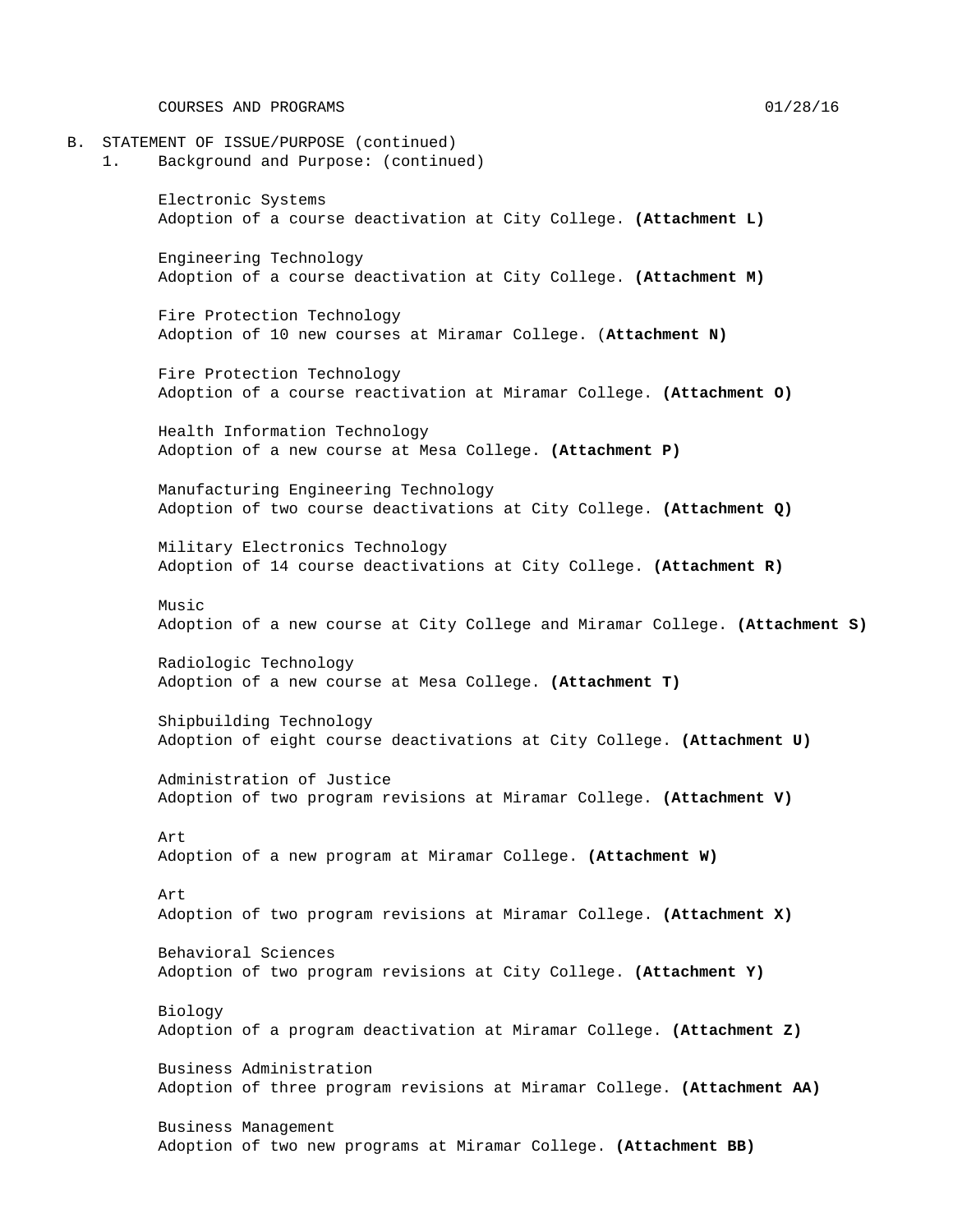COURSES AND PROGRAMS 01/28/16

- B.STATEMENT OF ISSUE/PURPOSE (continued)
	- 1. Background and Purpose: (continued)

Computer Business Technology Adoption of a new program at City College. **(Attachment CC)**

Computer Business Technology Adoption of three program revisions at City College. **(Attachment DD)**

Computer and Information Science Adoption of two new programs at Continuing Education. **(Attachment EE)**

Cosmetology Adoption of a new program at City College. **(Attachment FF)**

Dance Adoption of three new programs at Mesa College**. (Attachment GG)**

Electromechanical Engineering Technology Adoption of two program revisions at City College. (**Attachment HH)**

Electronics Adoption of a program deactivation at City College. **(Attachment II)**

Engineering Technology Adoption of a program revision at City College. **(Attachment JJ)**

English Adoption of a new program at Mesa College. **(Attachment KK)**

Exercise Science Adoption of a new program at Miramar College. **(Attachment LL)**

Fire Protection Technology Adoption of six program revisions at Miramar College. **(Attachment MM)**

Health Information Technology Adoption of a program revision at Mesa College. **(Attachment NN)**

Interdisciplinary Studies Adoption of a program revision at Miramar College. **(Attachment OO)**

Liberal Arts and Sciences Adoption of a program revision at Mesa College. **(Attachment PP)**

Manufacturing Engineering Technology Adoption of a program revision at City College. **(Attachment QQ)**

Mechanical Design Technology Adoption of a program revision at City College. **(Attachment RR)**

Music Adoption of a program revision at Miramar College. **(Attachment SS)**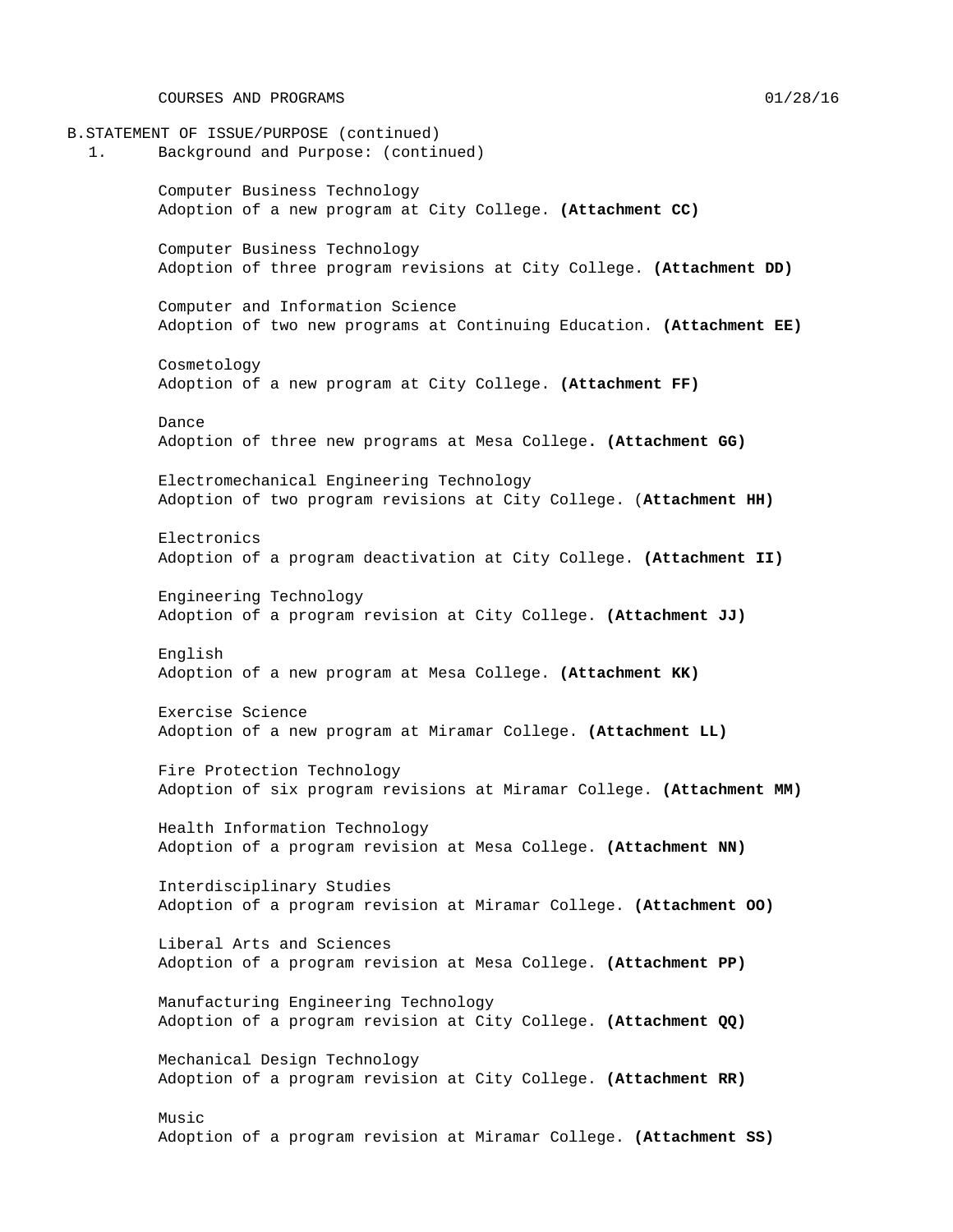COURSES AND PROGRAMS 01/28/16

- B.STATEMENT OF ISSUE/PURPOSE (continued)
	- 1. Background and Purpose: (continued)

Paralegal Adoption of two program revisions at Miramar College. **(Attachment TT)**

Physical Science Adoption of a new program at Miramar College. **(Attachment UU)**

Physical Science Adoption of two program revisions at Miramar College. **(Attachment VV)**

Shipbuilding Technology Adoption of two program deactivations at City College. **(Attachment XX)**

Sustainable Urban Agriculture Adoption of two program revisions at City College. **(Attachment YY)**

Visual and Performing Arts Adoption of two new programs at City College. **(Attachment ZZ)**

- 2. Cost and Funding: There is no additional cost to the District.
- C. PROPOSAL

The Board of Trustees hereby grants authority to take the action outlined in Part A.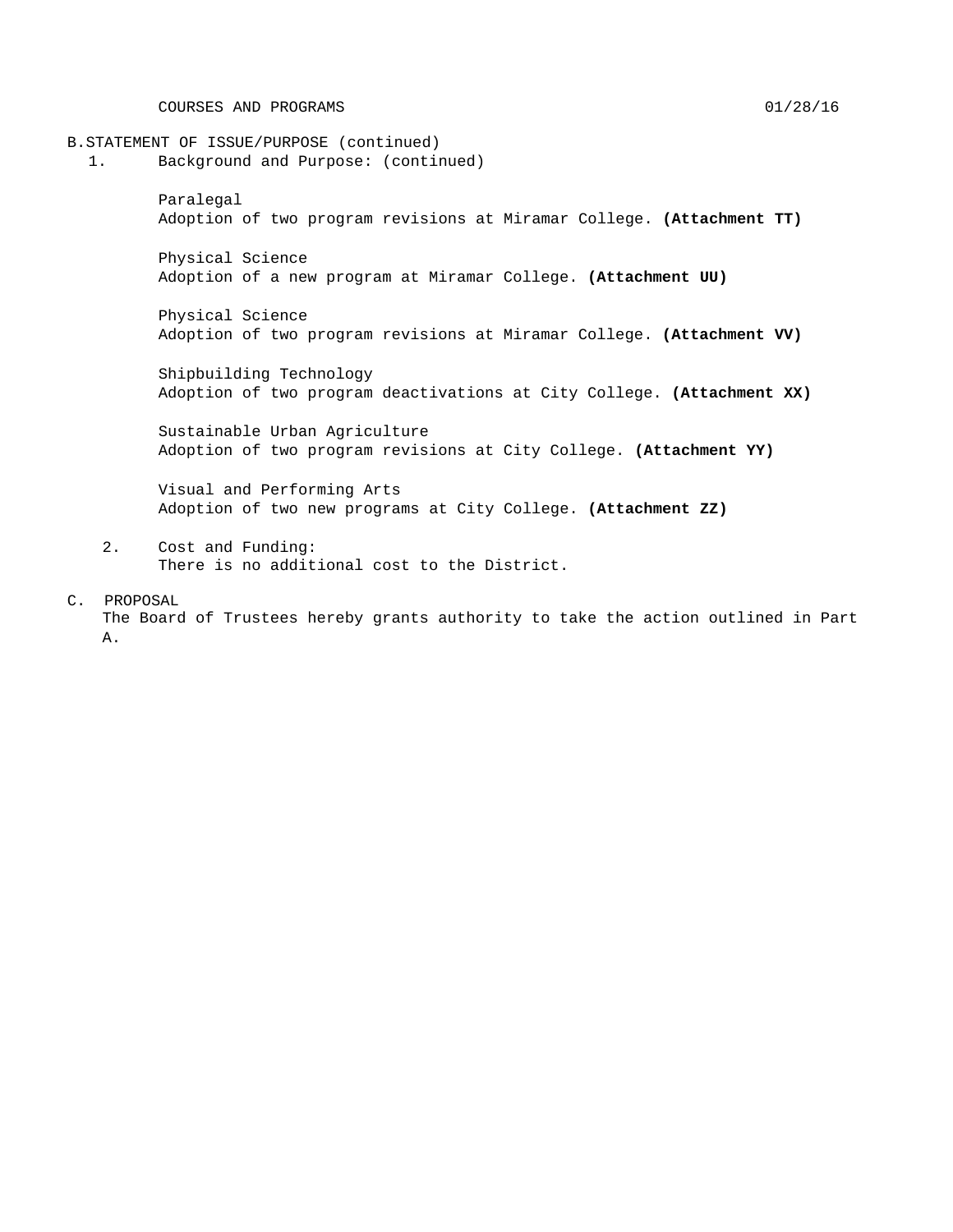Adoption of a special topics (framework) course at Miramar College.

Proposed special topics course at Miramar College:

# **392S Special Topics in Instructor Development 1 hour lecture, 7 - 20.5 hours lab, 0.2 units Grade Only**

*Prerequisite:* Administration of Justice 323A with a grade of "C" or better, or equivalent S.T.C. Certified Correctional Officer Core Course Academy or Administration of Justice 381, Administration of Justice 382, Administration of Justice 383 and Administration of Justice 384, each with a grade of "C" or better, or equivalent Basic POST Certified Academy. This course is designed for peace officers, correctional personnel, and military law enforcement personnel seeking certification as instructors in a law enforcement related subject area. Instructional theory, principles, and techniques are taught from a variety of different focus areas that may vary from term to term. Focus areas may include defensive tactics instruction, field training officer instruction, firearms instruction, police baton instruction, nonlethal chemical agents instruction, or emergency vehicle instruction, among others. Focus areas are listed in the class schedule and student transcripts. This course is intended for practicing law enforcement officers. (FT) Associate Degree Credit only and not Transferable.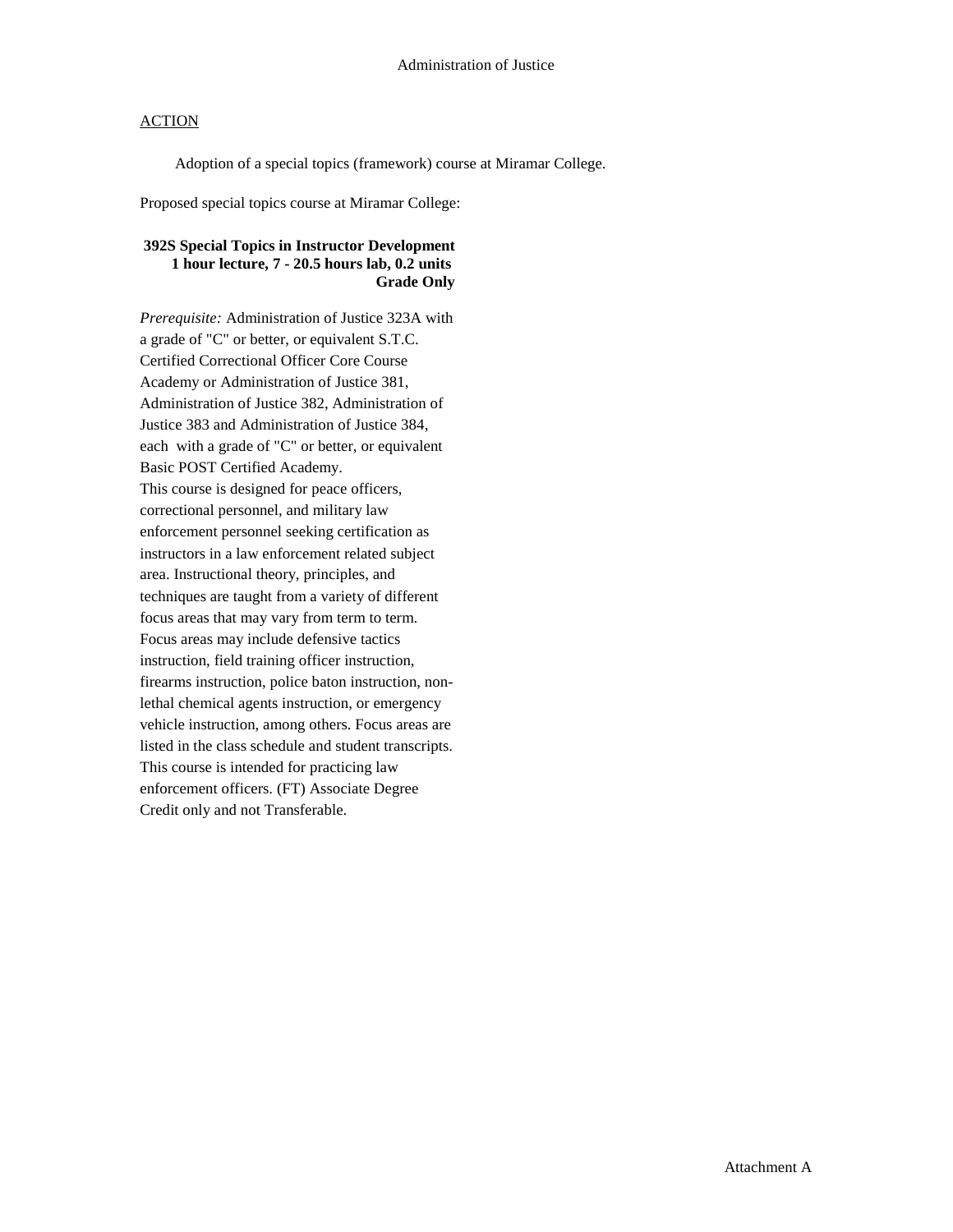Adoption of two new courses at City College.

Proposed new courses at City College:

#### **114 Plant Propagation and Greenhouse Production**

#### **24 - 27 hours lecture, 72 - 81 hours lab, 3 units Grade Only**

*Advisory:* English 101 with a grade of "C" or better, or equivalent or Assessment Skill Levels R6 and W6.

This course is an introduction to plant propagation and greenhouse production practices. Emphasis is placed on greenhouse operations, propagation techniques, and management of seed germination and seedling development. Topics include sexual and asexual reproduction, planting and transplanting, fertilizing, pest and disease management, propagation media and soil mixes, greenhouse structure and site layout, use and maintenance of tools and equipment, and regulations pertaining to plant production. This course is intended for students majoring in Agricultural Plant Science or Sustainable Urban Agriculture and all students interested in agricultural production management. (FT) Associate Degree Credit & transfer to CSU.

# **120 Introduction to Agricultural Plant Science 24 - 27 hours lecture, 72 - 81 hours lab, 3 units Grade Only**

*Advisory:* English 101 with a grade of "C" or better, or equivalent or Assessment Skill Levels R6 and W6.

This course is an introduction to agricultural plant science. Emphasis is placed on the anatomy, development, physiology, reproductive biology, and ecology and evolution of agricultural plant groups. Topics also include post-harvest factors of food, fiber, and ornamental plants. This course is intended for students majoring in Agricultural Plant Science or Sustainable Urban Agriculture and all students interested in plant science. (FT) Associate Degree Credit & transfer to CSU.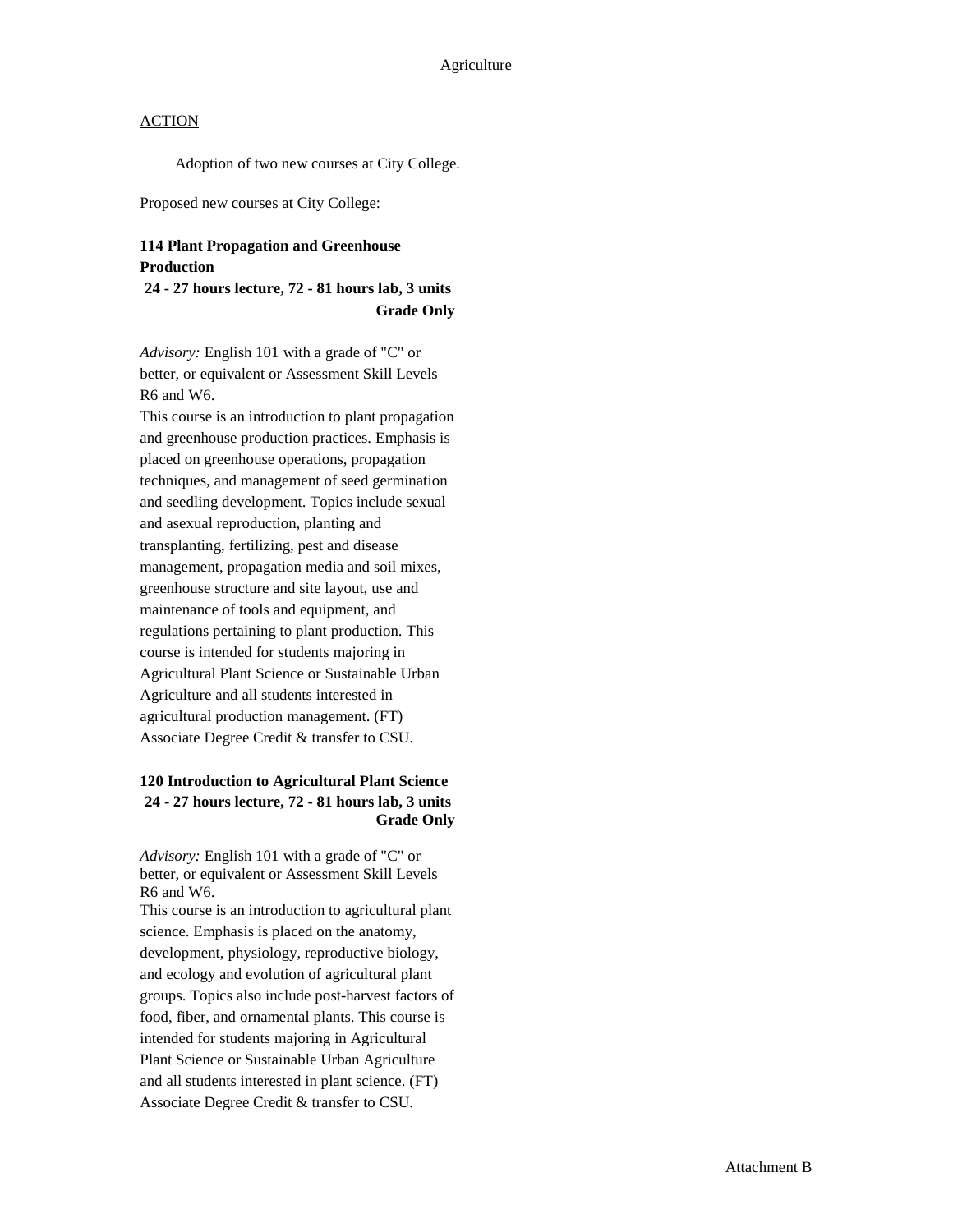Adoption of a course deactivation at City College.

Proposed course deactivation at City College:

# **112 Organic Greenhouse Management and Plant Propagation**

#### **16 - 18 hours lecture, 48 - 54 hours lab, 2 units Letter Grade or Pass/No Pass Option**

*Advisory:* English 101 with a grade of "C" or better, or equivalent or Assessment Skill Levels R6 and W6.

This course introduces skills and concepts associated with the propagation of crop plants. Beginning with seed and seedling biology, the course introduces the cultural requirements and management practices involved in seed germination and seedling development, propagation media, soil mixes, greenhouse structures, greenhouse pest and pathogen management, and general skills in getting plants off to a healthy start, which is critical to successful crop production. Organic methods are emphasized. This course is intended for students interested in agricultural production, management and education and ecology. (FT) Associate Degree Credit & transfer to CSU.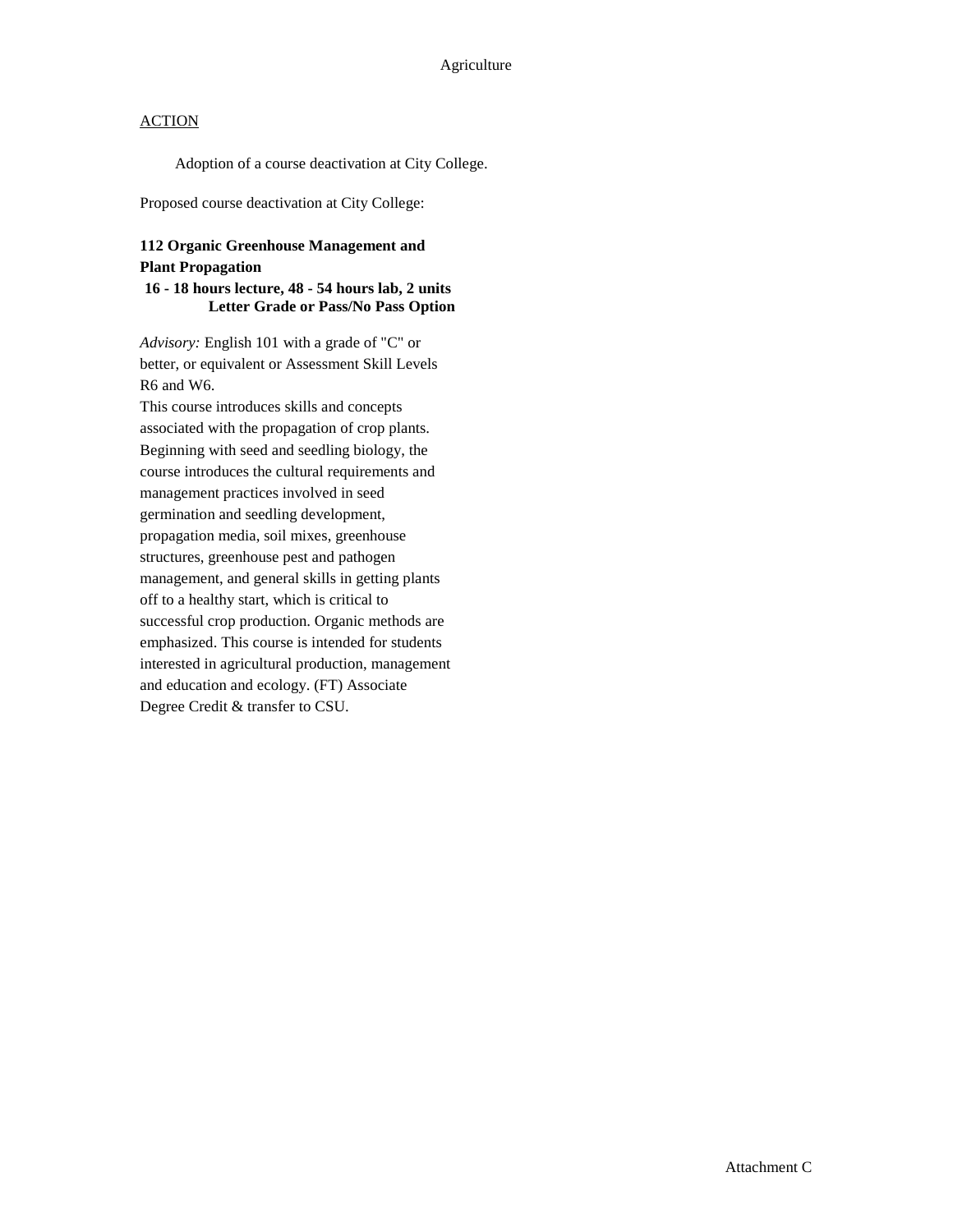Adoption of a new course at City College.

Proposed new course at City College:

# **159 Co-Occurring Disorders in Chemical Dependency Counseling**

**48 - 54 hours lecture, 3 units Grade Only**

*Advisory:* English for Speakers of Other Languages 45 or English 47A or English 48 and English 49, each with a grade of "C" or better, or equivalent or Assessment Skill Levels R5 and W5; Alcohol and Other Drug Studies 150, Alcohol and Other Drug Studies 154, and Psychology 101, each with a grade of "C" or better, or equivalent.

This course is a study of co-occurring disorders, a condition which occurs when a person has a substance use disorder and a separate psychiatric diagnosis or other mental health-related symptoms or problems. Students learn the definitions and terms related to co-occurring disorders and the principles that guide systems of care for persons with co-occurring disorders. Emphasis is placed on identifying the most current, evidence-based practices for treating co-occurring disorders and applying screening, assessment, referral, and treatment protocols for persons with co-occurring disorders who enter substance use treatment facilities. Students demonstrate the skills necessary to apply for California state certification as an alcohol and other drug counselor as they relate to treating co-occurring disorders and familiarity with the terminology, diagnoses, and treatment conditions of the mental health field. This course is intended for students in the Alcohol and Other Drug Studies program. Note that material presented in this course is clinical in nature and may not be suitable for the general population of students. (FT) Associate Degree Credit & transfer to CSU.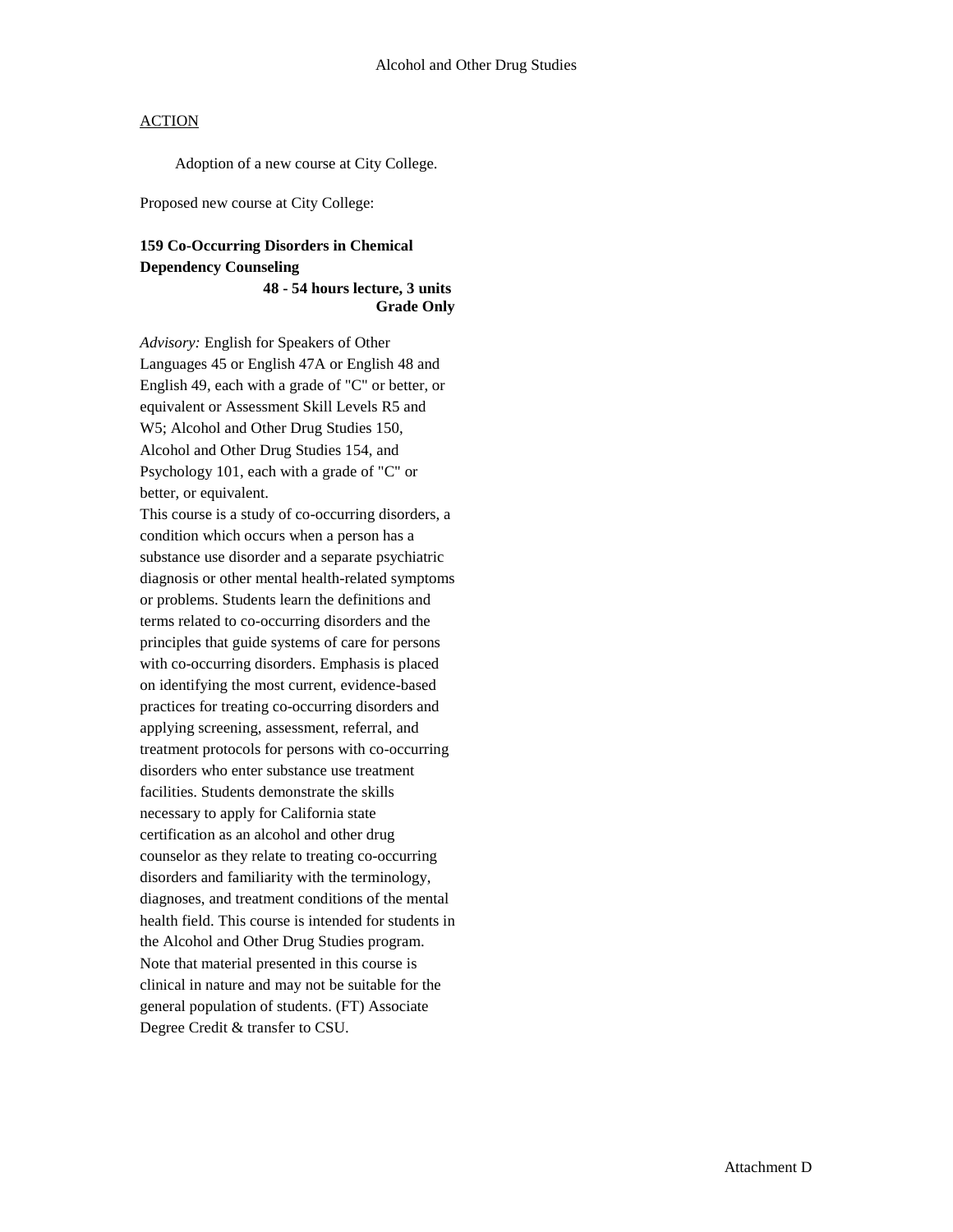Adoption of a new course at City College.

Proposed new course at City College:

#### **212 Sustainable Art and Design**

# **32 - 36 hours lecture, 64 - 72 hours lab, 3 units Letter Grade or Pass/No Pass Option**

*Advisory:* English 101 with a grade of "C" or better, or equivalent or Assessment Skill Levels R6 and W6.

This course is an introduction to sustainable art and design practices. Emphasis is placed on current sustainability principles, practices, and material assessments. Students research and produce art and design projects specific to their individual fields of study: graphic design, fine art, industrial design, photography, interior design, or product design. This course is intended for students majoring in art or design and anyone interested in sustainable art and design practices. (FT) Associate Degree Credit & transfer to CSU.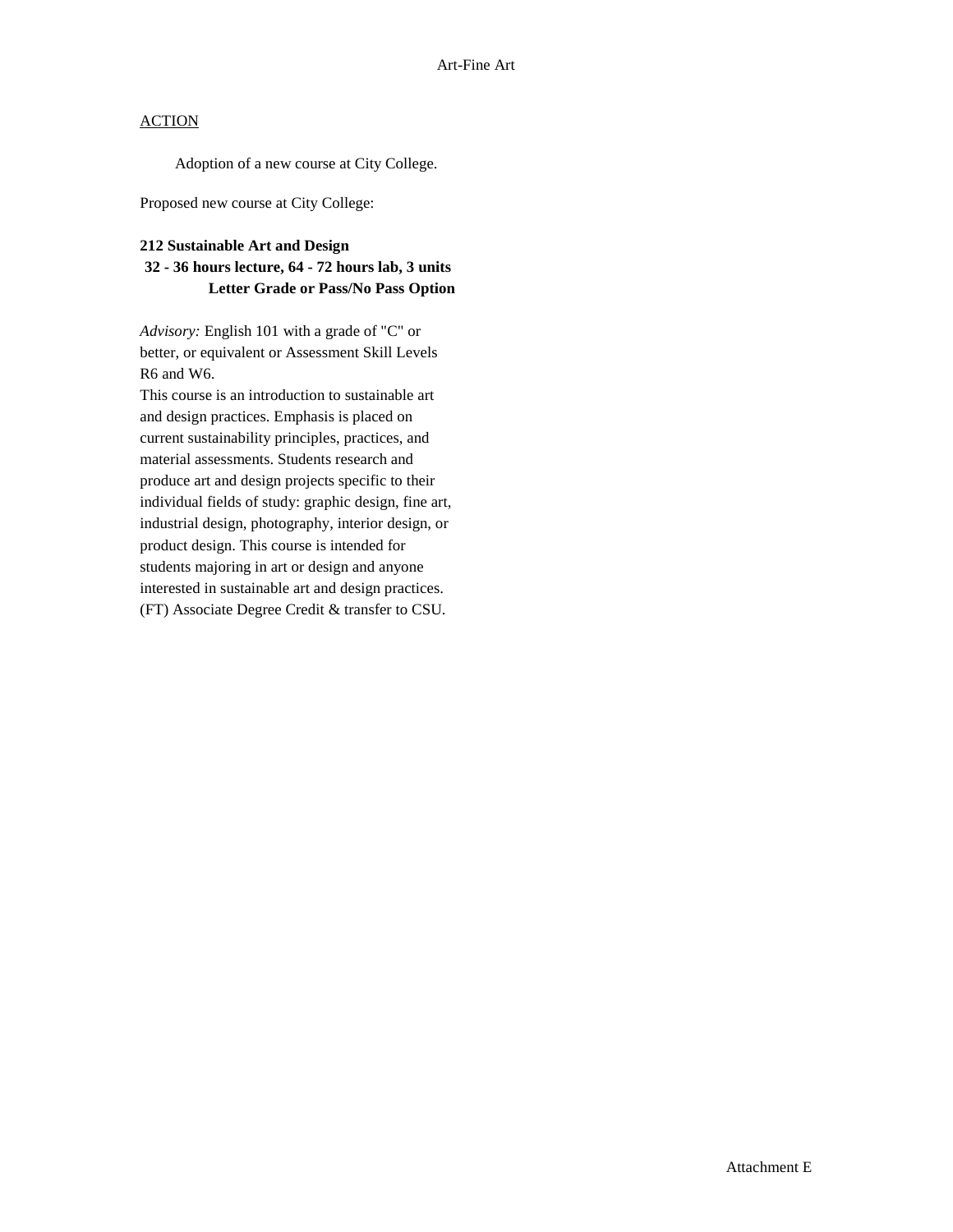Adoption of a course deactivation at Miramar College.

Proposed course deactivation at Miramar College:

#### **149 Studio Practices**

## **24 - 27 hours lecture, 72 - 81 hours lab, 3 units Grade Only**

*Limitation on Enrollment:* Must obtain an Add Code from the instructor for enrollment. Students must submit portfolio of graphic design work in order to obtain an add code from the instructor for registration.

This advanced course is designed to provide opportunities for professional practice in the field of graphic design. Whenever possible students will work on real jobs for non-profit organizations and San Diego City or Miramar College. Interfacing with clients, developing design briefs and graphic problem solving will result in printed portfolio samples. This course is intended for students majoring in graphic design. (FT) Associate Degree Credit & transfer to CSU.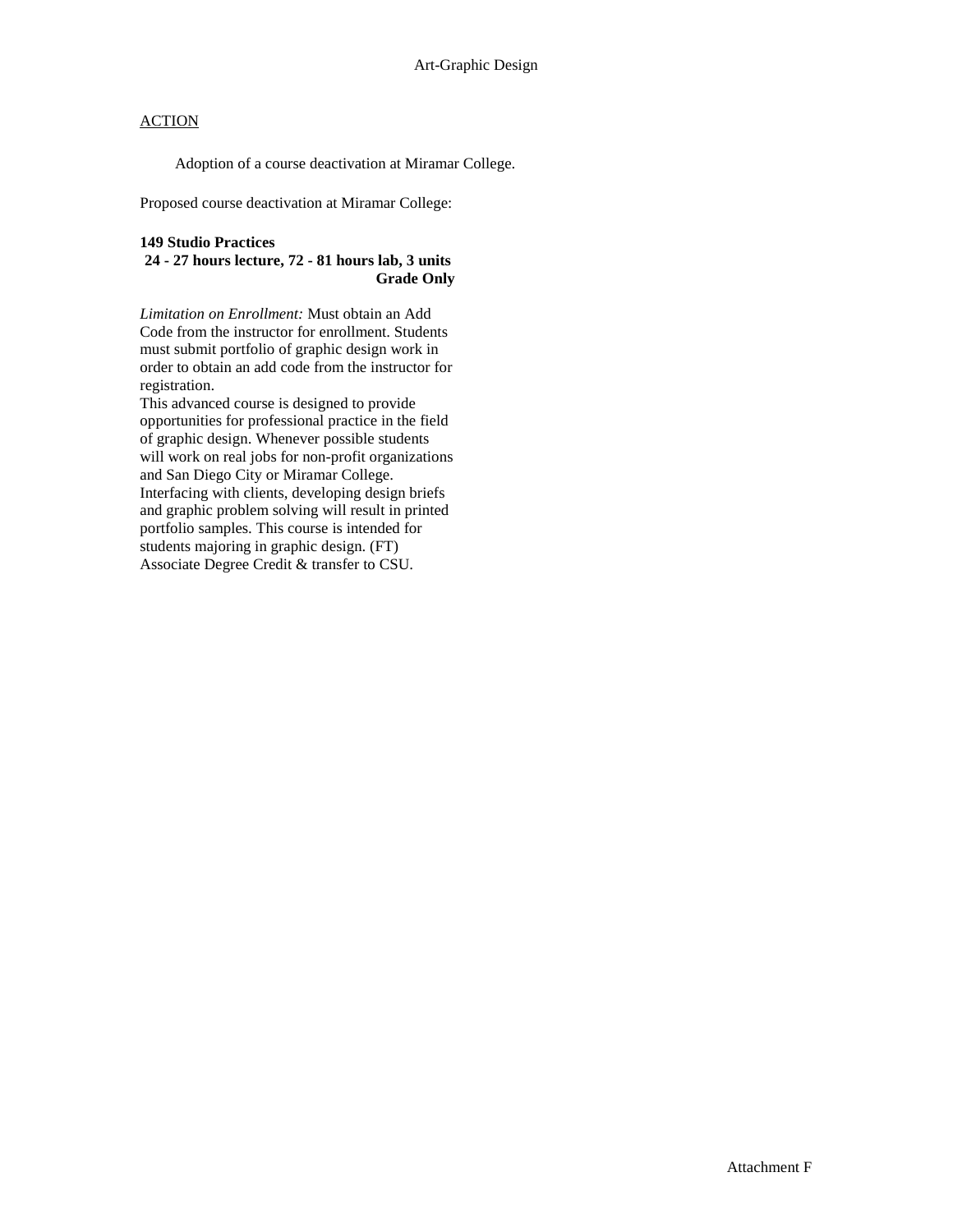Adoption of a new course at City College.

Proposed new course at City College:

#### **155 SharePoint Using Office 365**

# **24 - 27 hours lecture, 24 - 27 hours lab, 2 units Grade Only**

*Advisory:* English for Speakers of Other Languages 45 or English 47A or English 48 and English 49, each with a grade of "C" or better, or equivalent or Assessment Skill Levels R5 and W5.

This course provides students with the fundamental knowledge and skills required to work with Microsoft SharePoint using Microsoft 365. Students create, edit and maintain collaboration sites, including webpages, user communities, wikis and blogs in office environments that require multi-user access. This course is designed for students majoring in Business, Computer Business Technology, and/or Information, Network, and Web Technologies, as well as for business professionals seeking to update skills. (FT) Associate Degree Credit & transfer to CSU.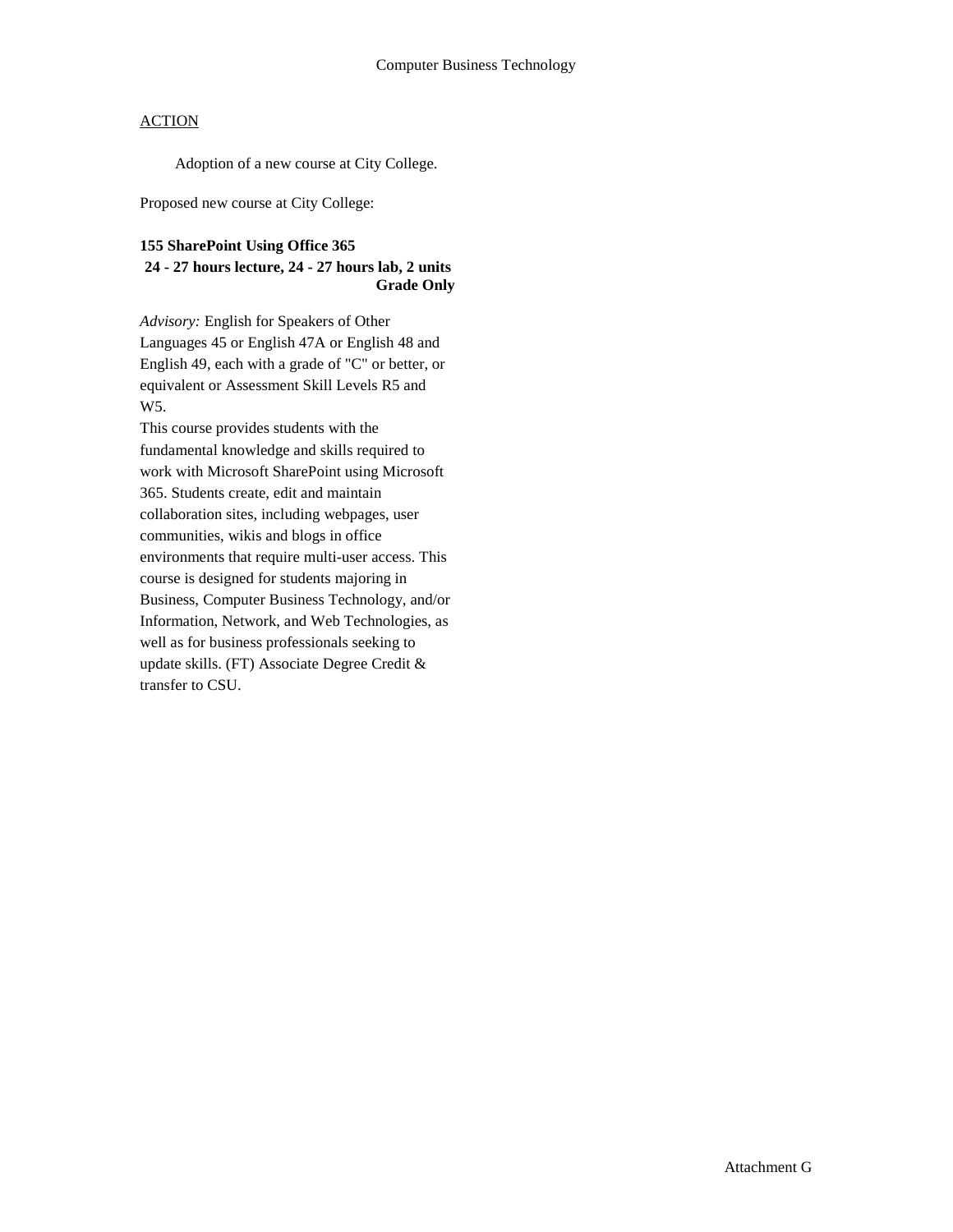Adoption of a new course at Continuing Education.

Proposed new course at Continuing Education:

#### **644 Server Side Web Development**

This course includes the installation, configuration and management of a web server application. Students will learn about the structure and components of static and dynamic websites, programming web applications, and database management. Students will be introduced to web server software, programming languages used to create web applications, and how to use a database to create dynamic websites. (FT)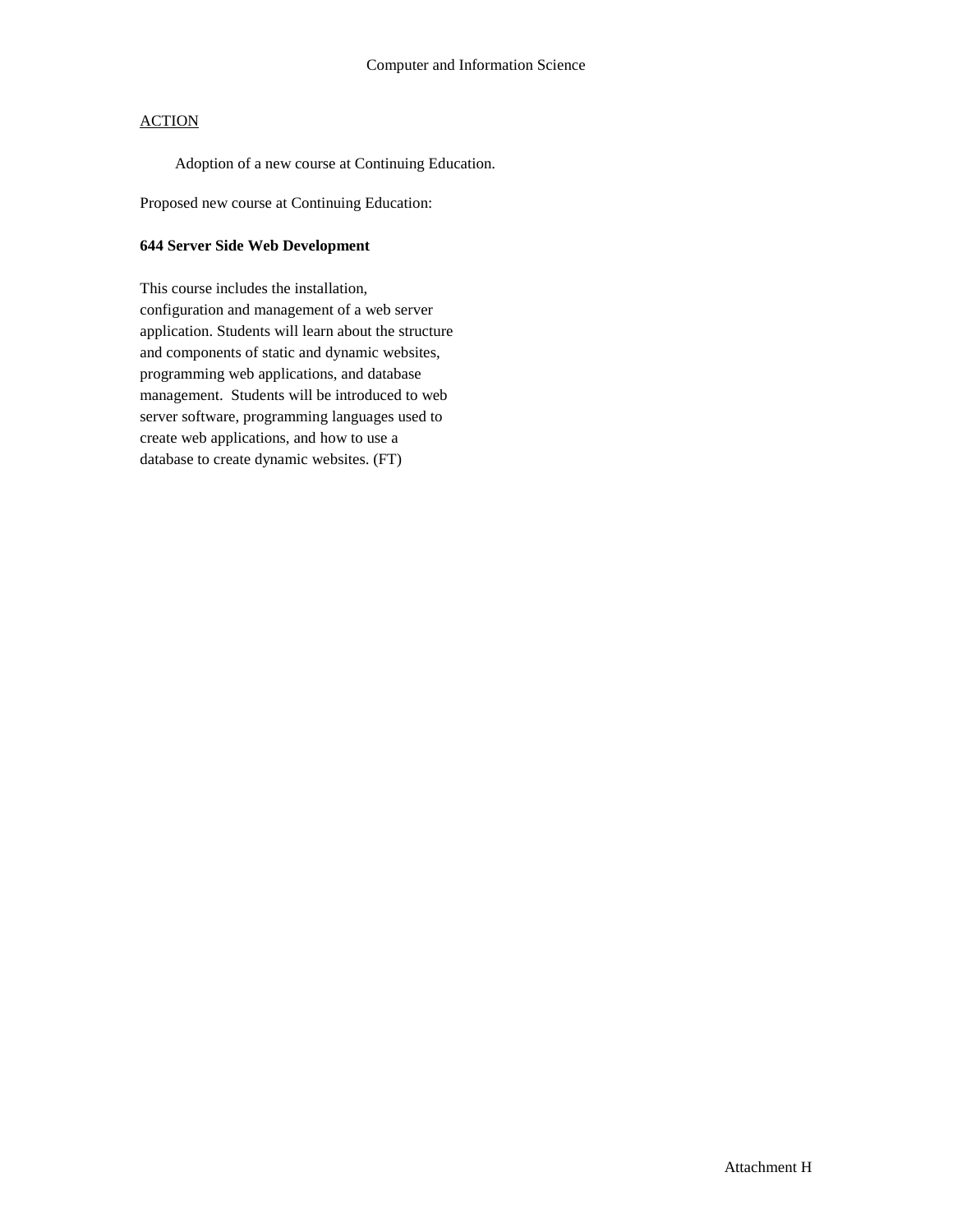Adoption of a course reactivation at Mesa College.

Proposed course reactivation at Mesa College:

## **71 MicroController Programming**

# **48 - 54 hours lecture, 48 - 54 hours lab, 4 units Grade Only**

*Advisory:* English 48 and English 49, each with a grade of "C" or better, or equivalent or Assessment Skill Level R5 and W5. This course introduces students to programming and interfacing microcontrollers to the world around them. Topics include programming a microcontroller to respond to inputs and to control various devices, such as LEDs, fans, servos, and relays. This course is designed for students who want to increase their understanding of microcontrollers and embedded programming. (FT) Associate Degree Credit only and not Transferable.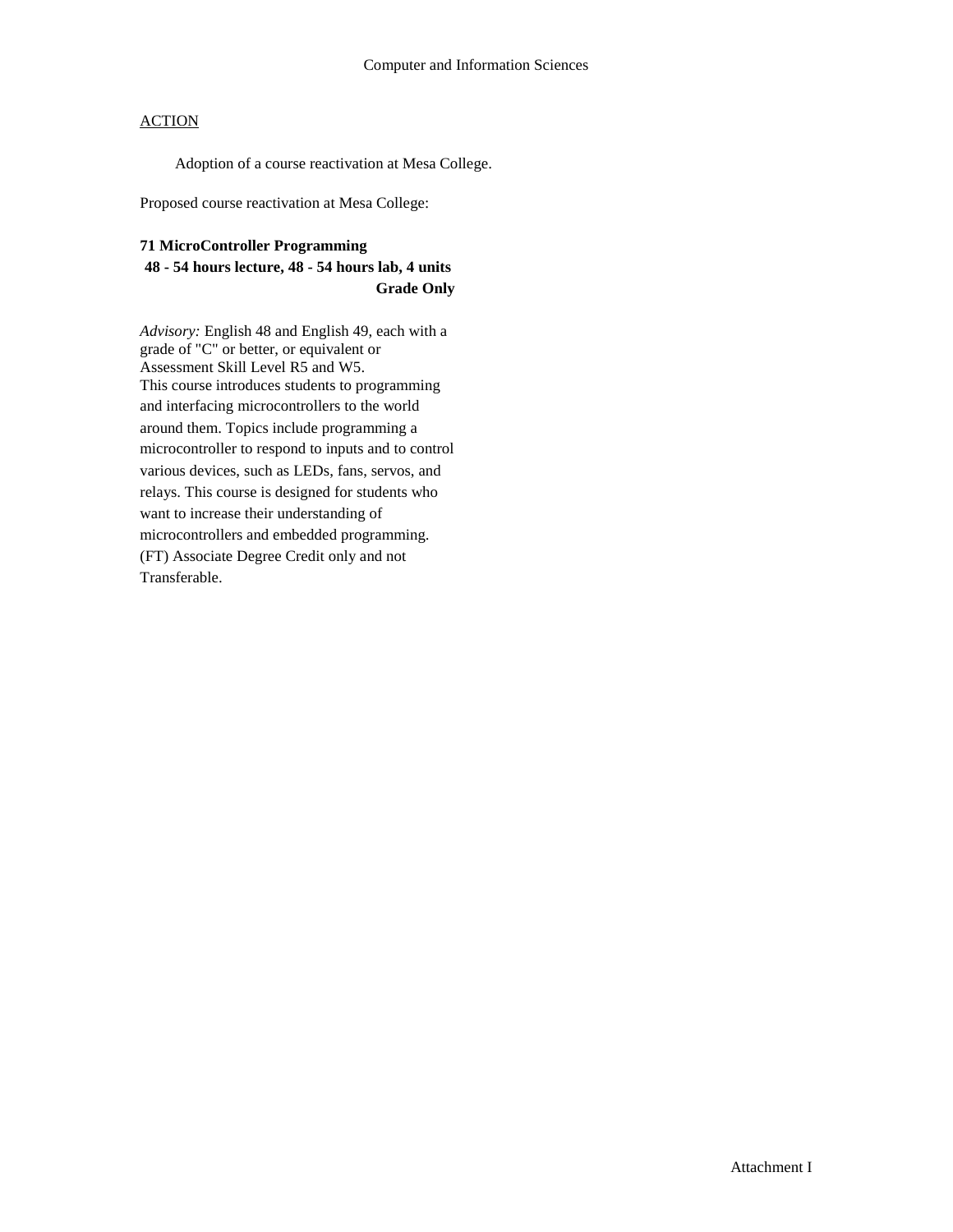Adoption of two new courses at City College.

Proposed new courses at City College:

#### **85 Nail Technician I**

#### **24 - 27 hours lecture, 192 - 216 hours lab, 5.5 units Grade Only**

This course is the first of a two course series that prepares students for the California Board of Barbering and Cosmetology Nail Technician exam. Emphasis is placed on sanitation, disinfection, and sterilization of the nail salon and nail technician tools and health and safety in the nail salon. Topics include basic anatomy of the hand and foot, nail diseases and disorders, manicuring, pedicuring, massage and reflexology. This course is designed for students interested in a career as a nail technician. (FT) Associate Degree Credit only and not Transferable.

#### **86 Nail Technician II 24 - 27 hours lecture, 192 - 216 hours lab, 5.5 units Grade Only**

This course is the second of a two course series that prepares students for the California Board of Barbering and Cosmetology Nail Technician exam. Emphasis is placed on sanitation, disinfection, and sterilization of the nail salon and nail technician tools and health and safety in the nail salon. Topics include nail wraps, nail tips, nail design, chemistry for the nail technicians, and salon management. This course is designed for students interested in a career as a nail technician. (FT) Associate Degree Credit only and not Transferable.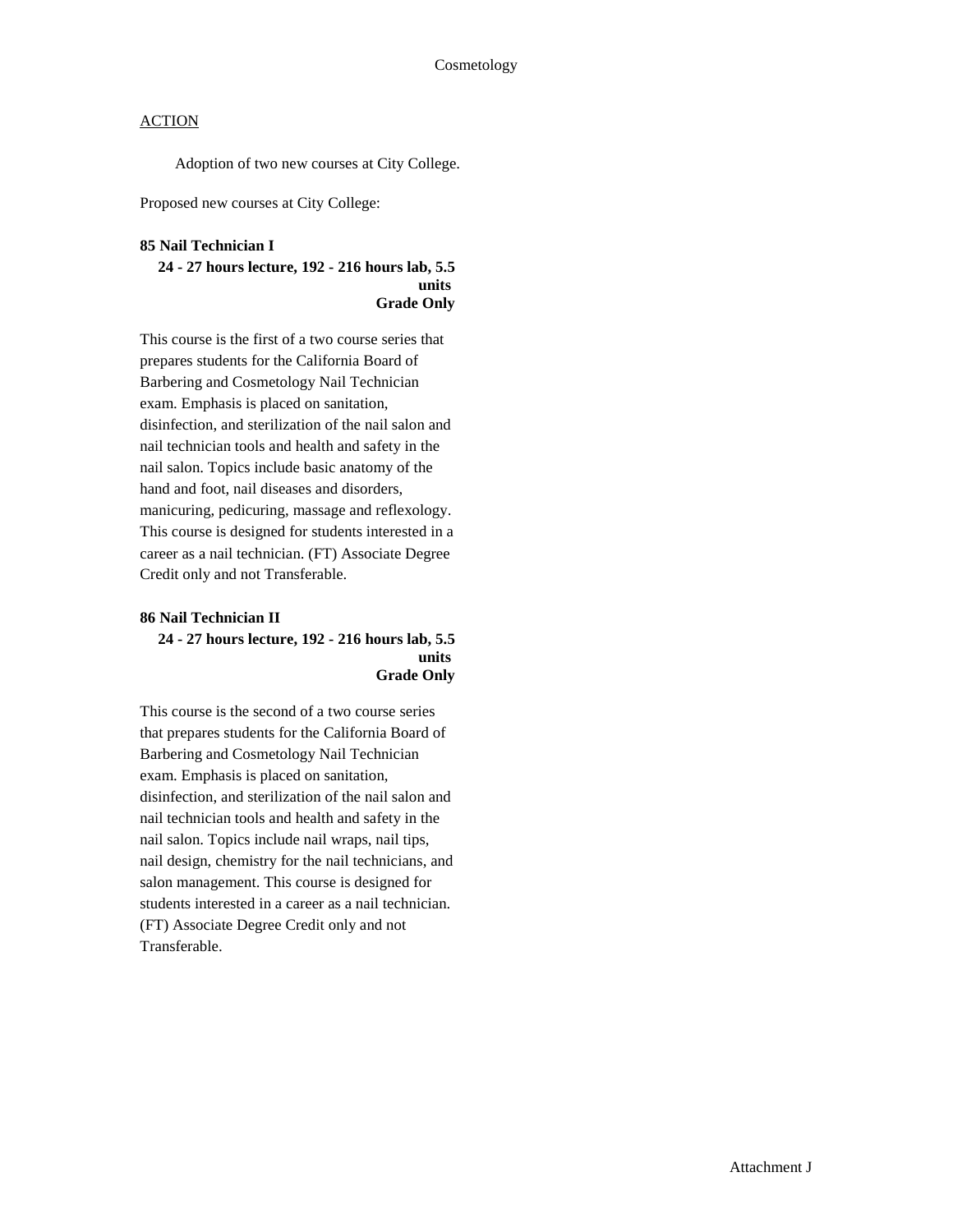Adoption of three new courses at Miramar College.

Proposed new courses at Miramar College:

#### **50 Beginning Graphics, Communicating With Computers**

#### **24 - 27 hours lecture, 72 - 81 hours lab, 3 units Grade Only**

*Advisory:* English 47A or English 48 and English 49, each with a grade of "C" or better, or equivalent or Assessment Skill Levels R5 or W5; Mathematics 38 with a grade of "C" or better, or equivalent or Assessment Skill Level M30. This course prepares students to produce effective computer-aided graphics. Topics include current techniques and workflows that create print and screen graphics for publication; promotion; web; mobile app; sign and display; packaging; imprinted goods; and business communications using Adobe® Creative Cloud® and Apple® computers. This course is intended for students majoring in Graphics or anyone interested in graphic design trade skills and capabilities. (FT) Associate Degree Credit only and not Transferable.

## **190 Ethical Business Practices for Creative Services**

# **24 - 27 hours lecture, 72 - 81 hours lab, 3 units Grade Only**

*Advisory:* English 47A or English 48 and English 49, each with a grade of "C" or better, or equivalent or Assessment Skill Levels R5 and W5; Mathematics 38 with a grade of "C" or better, or equivalent or Assessment Skill Level M30.Digital Media 50 or Art-Fine Art 150B, each with a grade of "C" or better, or equivalent. This course prepares students in the creative arts for the business world. Basic business types are surveyed using examples from the local market, including a review of current requirements for licensing, taxes, contracts, billing, and practice management. Students also learn basic database skills for designing and implementing the accounting, promotional, management, and publication tasks needed for studio- or clientbased work. Students' graphics and business skills are integrated and applied to sales, advertising, direct marketing, and public relations both for their own and their clients' benefit. This course is intended for students majoring in Graphics or anyone preparing to enter the creative services industry. (FT) Associate Degree Credit & transfer to CSU.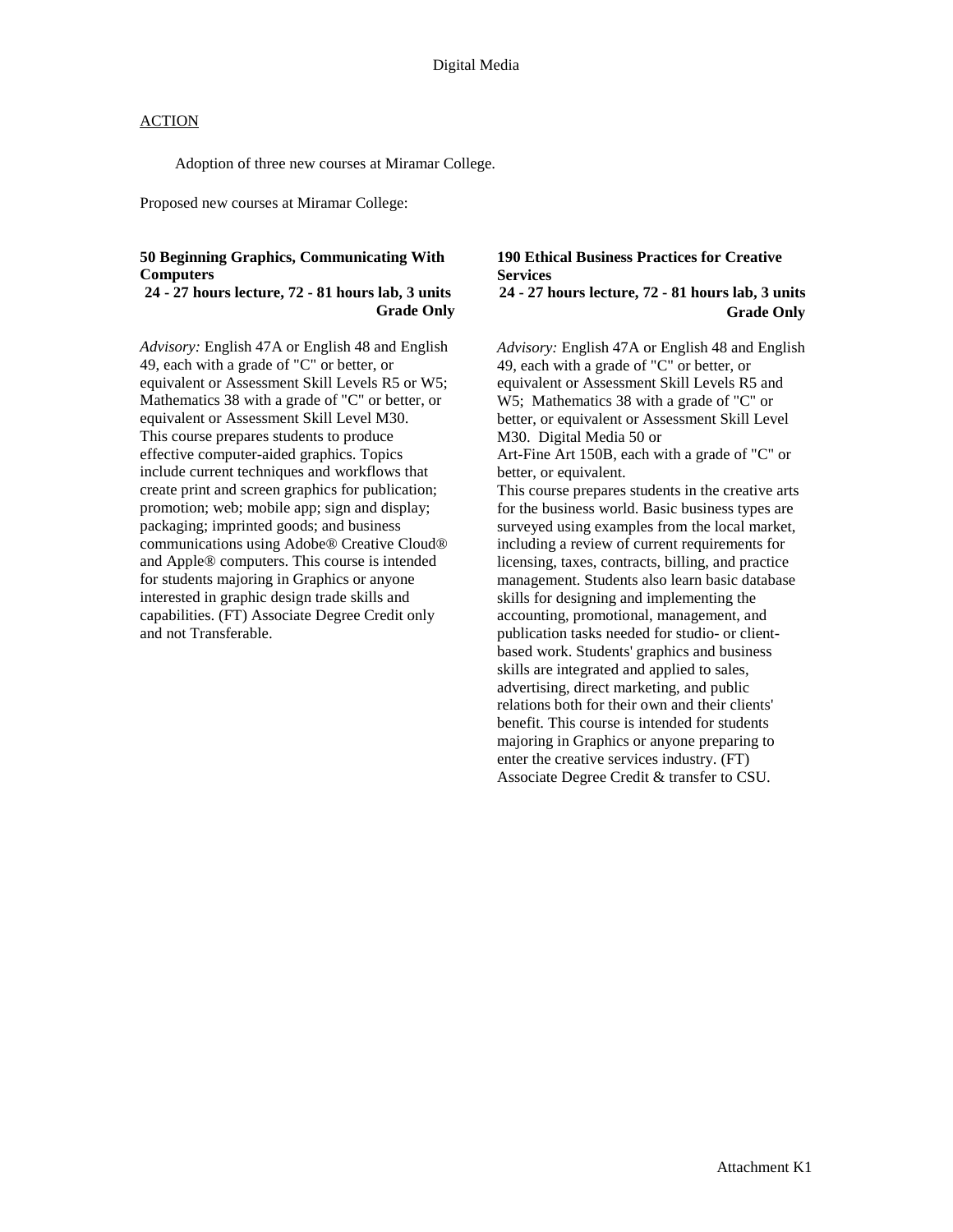#### **192 Graphic Business Promotion: Creative Services Career Management 24 - 27 hours lecture, 72 - 81 hours lab, 3 units Grade Only**

*Advisory:* English 47A or English 48 and English 49, each with a grade of "C" or better, or equivalent or Assessment Skill Levels R5 and W5; Mathematics 38 with a grade of "C" or better, or equivalent or Assessment Skill Level M30.Art-Fine Art 150B with a grade of "C" or better, or equivalent.

This course prepares students to identify and obtain entry-level positions in the creative services industry. Students learn to self-assess their work-related assets and liabilities, research job markets, and identify employment opportunities. Other topics include the development of self-promotion tools such as portfolios and résumés, networking, interpersonal work skills, and career paths. This course is intended for students majoring in Graphics or anyone preparing to enter the creative services industry. (FT) Associate Degree Credit & transfer to CSU.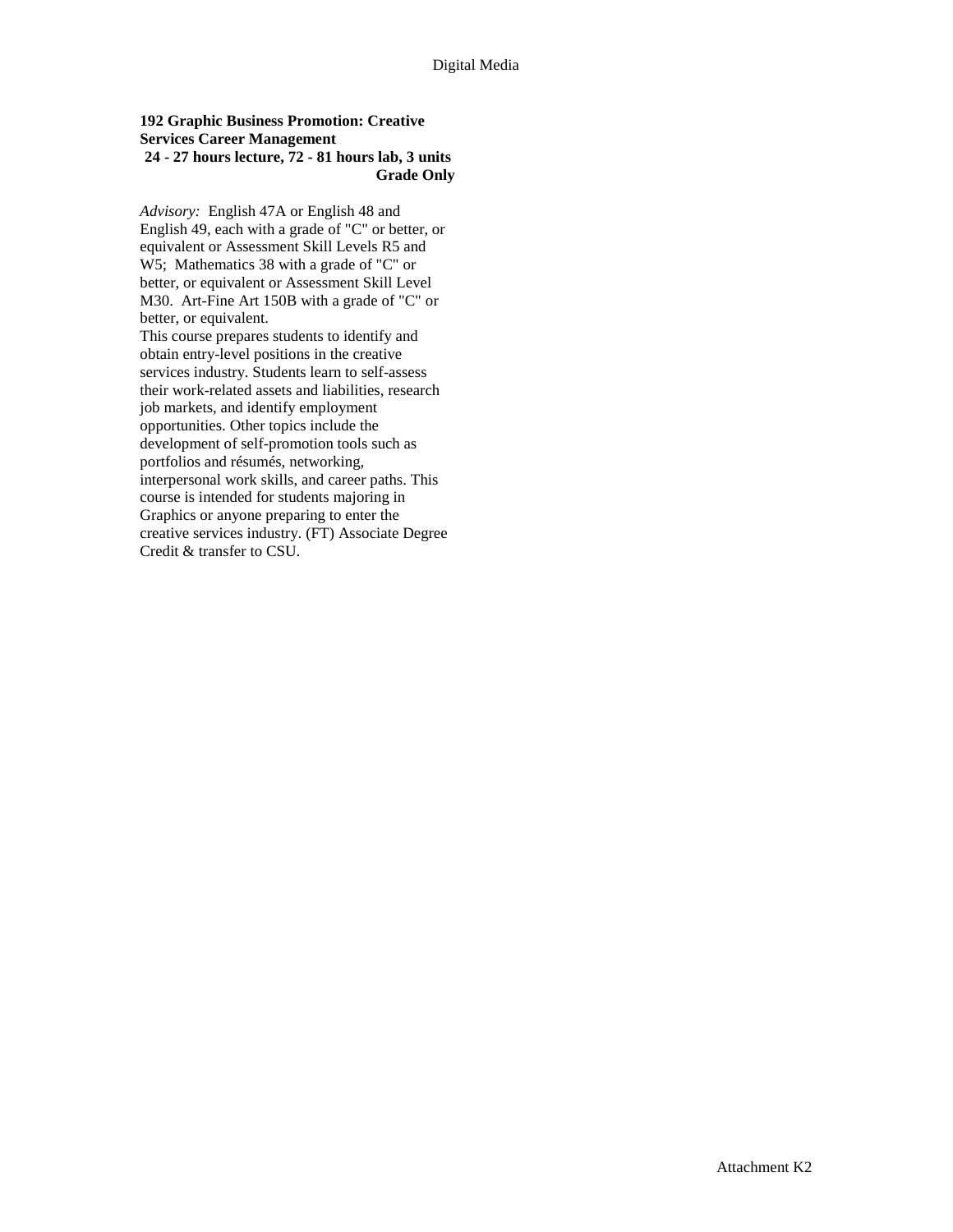Adoption of a course deactivation at City College.

Proposed course deactivation at City College:

## **100 Electronic Assembly and Certification 32 - 36 hours lecture, 96 - 108 hours lab, 4 units Grade Only**

*Advisory:* English 42, English 43 and Mathematics 38, each with a grade of "C" or better, or equivalent or Assessment Skill Level R4, W4 and M30. *Limitation on Enrollment:* This course is not open to students with previous credit for Electronic Systems 110. This course is open to students with credit for Electronic Systems 110. This is a combination electronic survey and electronic assembly course. Using a modular approach, students are systematically promoted from one electrical concept to the next. Topics include D.C. electronics, A.C electronics, semiconductors, power supplies, amplifiers, oscillators, digital gates, and fiber optics. (FT) Associate Degree Credit & transfer to CSU.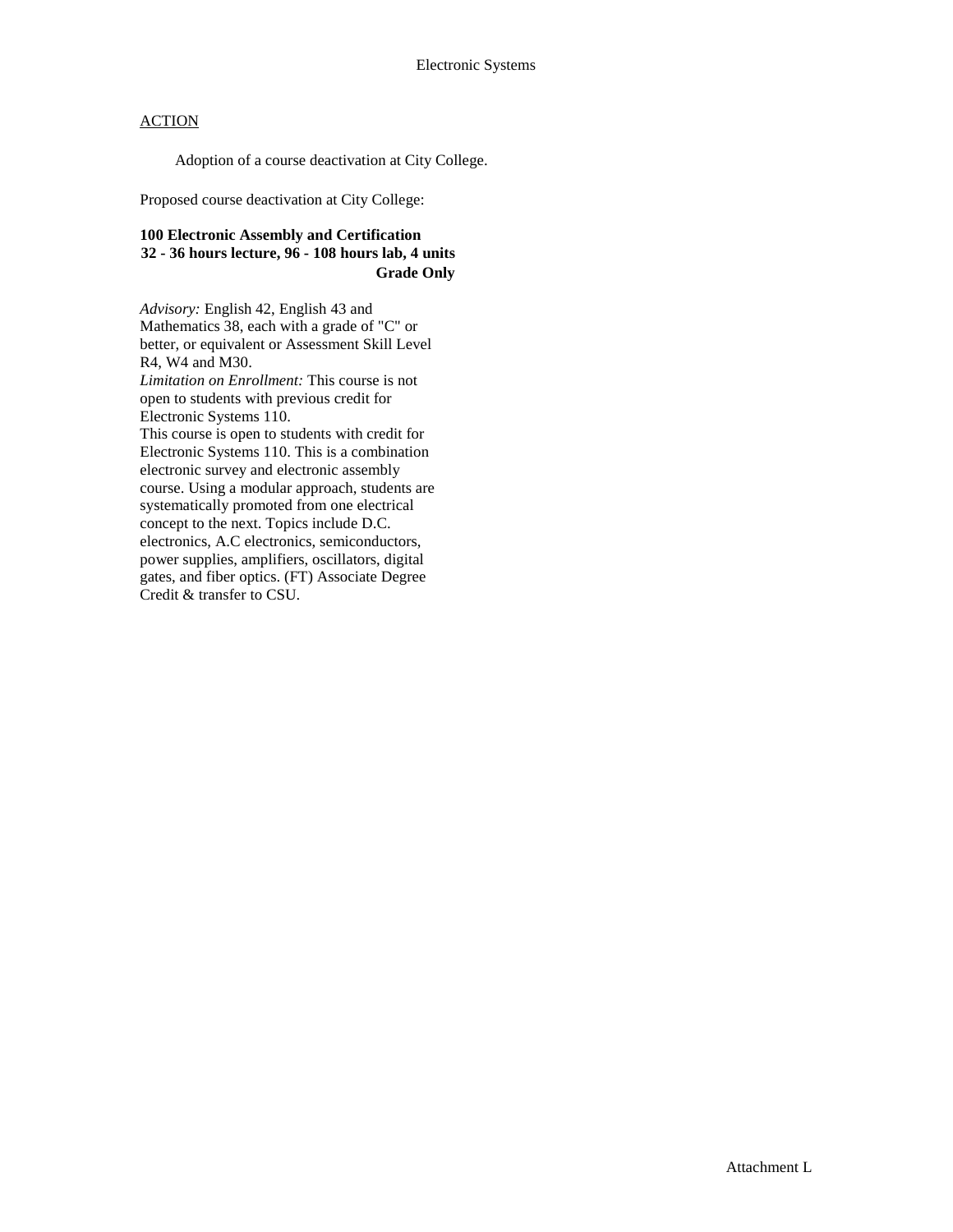Adoption of a course deactivation at City College.

Proposed course deactivation at City College:

#### **220 Component Design**

## **32 - 36 hours lecture, 48 - 54 hours lab, 3 units Grade Only**

*Advisory:* Engineering 151 and Engineering Technology 110, each with a grade of "C" or better, or equivalent. This course emphasizes the application of mechanical design for component devices. The lecture material for this course is enhanced by a laboratory experience in design techniques including the creation of drawings using CAD (Computer Aided Design), computer solutions of design problems, component sizing and dimension determinations, mechanisms and design solution of mechanical component problems. This course is intended for students majoring in Engineering Technology. (FT) Associate Degree Credit & transfer to CSU.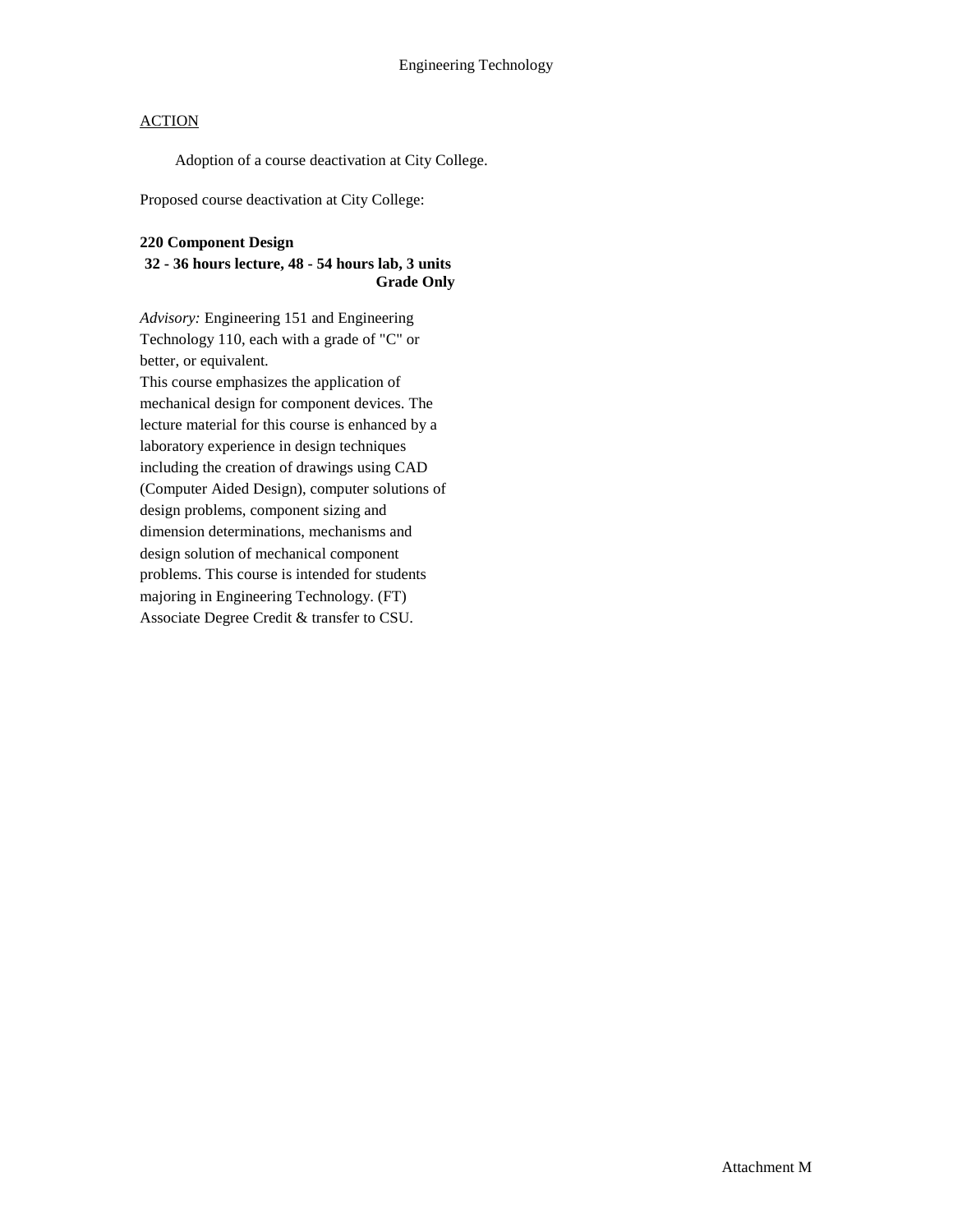Adoption of 10 new courses at Miramar College.

Proposed new courses at Miramar College:

# **323C Hazardous Materials Incident Commander**

**4 hours lecture, 12 - 20 hours lab, 0.5 units Grade Only**

*Advisory:* Fire Protection Technology 381F with a grade of "C" or better, or equivalent. This course provides the tools a person needs to assume control of an emergency response to a hazardous materials incident. Topics include hazard assessment, risk management, legal compliance, and protective action implementation. Instructional methods include class activities, case studies and tabletop exercises with emphasis on applied decision making. This course is intended for practicing firefighters seeking advancement to the company officer level. (FT) Associate Degree Credit only and not Transferable.

#### **340 Company Officer 2A: Human Resource Management for Company Officers 32 - 44 hours lab, 0.5 units Grade Only**

*Advisory:* Fire Protection Technology 381F with a grade of "C" or better, or equivalent. This course provides information on the use of human resources to accomplish assignments. Topics include evaluating member performance; supervising personnel; and integrating health and safety plans, policies, and procedures into daily activities as well as the emergency scene. This course is intended for practicing firefighters seeking advancement to the company officer level. (FT) Associate Degree Credit only and not Transferable.

# **341 Company Officer 2B: General Administration Functions for Company Officers**

**4 hours lecture, 12 - 20 hours lab, 0.5 units Grade Only**

*Advisory:* Fire Protection Technology 381F with a grade of "C" or better, or equivalent. This course provides information on general administrative responsibilities of a fire company officer. Other topics include the implementation of department policies and procedures as well as conveying the fire department's role, image, and mission to the public. This course is intended for practicing firefighters seeking advancement to the company officer level. (FT) Associate Degree Credit only and not Transferable.

#### **342 Company Officer 2C: Fire Investigation and Inspection for Company Officers 32 - 44 hours lab, 0.5 units Grade Only**

*Advisory:* Fire Protection Technology 381F with a grade of "C" or better, or equivalent. This course provides information on conducting inspections; identifying hazards and addressing violations; performing a fire investigation to determine preliminary cause; and securing the incident scene and preserving evidence. This course is intended for practicing firefighters seeking advancement to the company officer level. (FT) Associate Degree Credit only and not Transferable.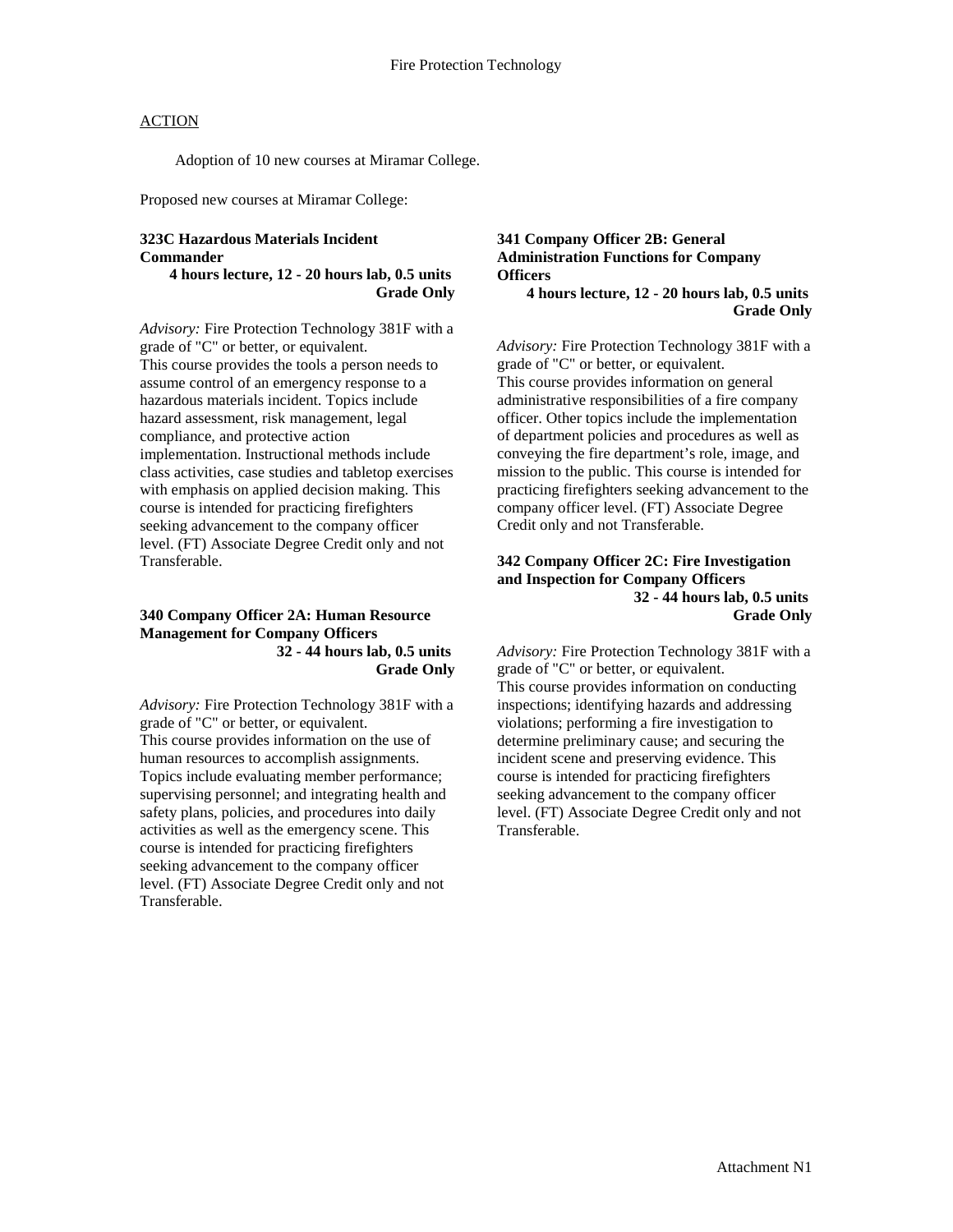#### **343 Company Officer 2D: All Risk Command Operations for Company Officers 32 - 44 hours lab, 0.5 units Grade Only**

*Advisory:* Fire Protection Technology 323C and Fire Protection Technology 381F, each with a grade of "C" or better, or equivalent. This course prepares students to conduct a variety of command operations. Topics include incident size-up; initial plans of action involving single and multiunit operations for various types of emergency incidents; situation mitigation utilizing agency safety procedures; pre incident planning; and post-incident analysis. This course is intended for practicing firefighters seeking advancement to the company officer level. (FT) Associate Degree Credit only and not Transferable.

#### **344 Company Officer 2E: Wildland Incident Operations for Company Officers 32 - 44 hours lab, 0.5 units Grade Only**

*Advisory:* Fire Protection Technology 324D, Fire Protection Technology 343, and Fire Protection Technology 381F, each with a grade of "C" or better, or equivalent.

This course provides information on Wildland Urban Interface (WUI) command operations. Topics include evaluating and reporting incident conditions; analyzing incident needs; developing and implementing a plan of action to deploy incident resources; suppressing a wildland fire; establishing an incident command post; creating an Incident Action Plan (IAP); and completing incident records and reports. This course is intended for practicing firefighters seeking advancement to the company officer level. (FT) Associate Degree Credit only and not Transferable.

#### **345 Instructor I: Instructional Methodology 32 - 44 hours lab, 0.5 units Grade Only**

*Advisory:* Fire Protection Technology 381F with a grade of "C" or better, or equivalent. This course covers fundamental principles and techniques of instruction with an emphasis on applied instruction in the fire service. Topics include course outline and lesson plan development; instructional aids; classroom environment management; legal and ethical issues; and instructor accountability and liability. This course is intended for practicing firefighters seeking advancement to the company officer level. (FT) Associate Degree Credit only and not Transferable.

#### **350 Chief Fire Officer 3 8 - 9 hours lecture, 96 - 108 hours lab, 2.5 units Grade Only**

This course provides the student with a basic knowledge of the requirements of Fire Chief. Topics include human resource management, budget and fiscal responsibilities, general administration functions, and emergency services delivery functions. This course meets the requirements for Fire Chief by combining the four California State Fire Marshal Fire Chief Officer courses. It is intended for current Battalion Chiefs and Company Officers aspiring to promote to Battalion Chief and above. (FT) Not applicable to the Associate Degree.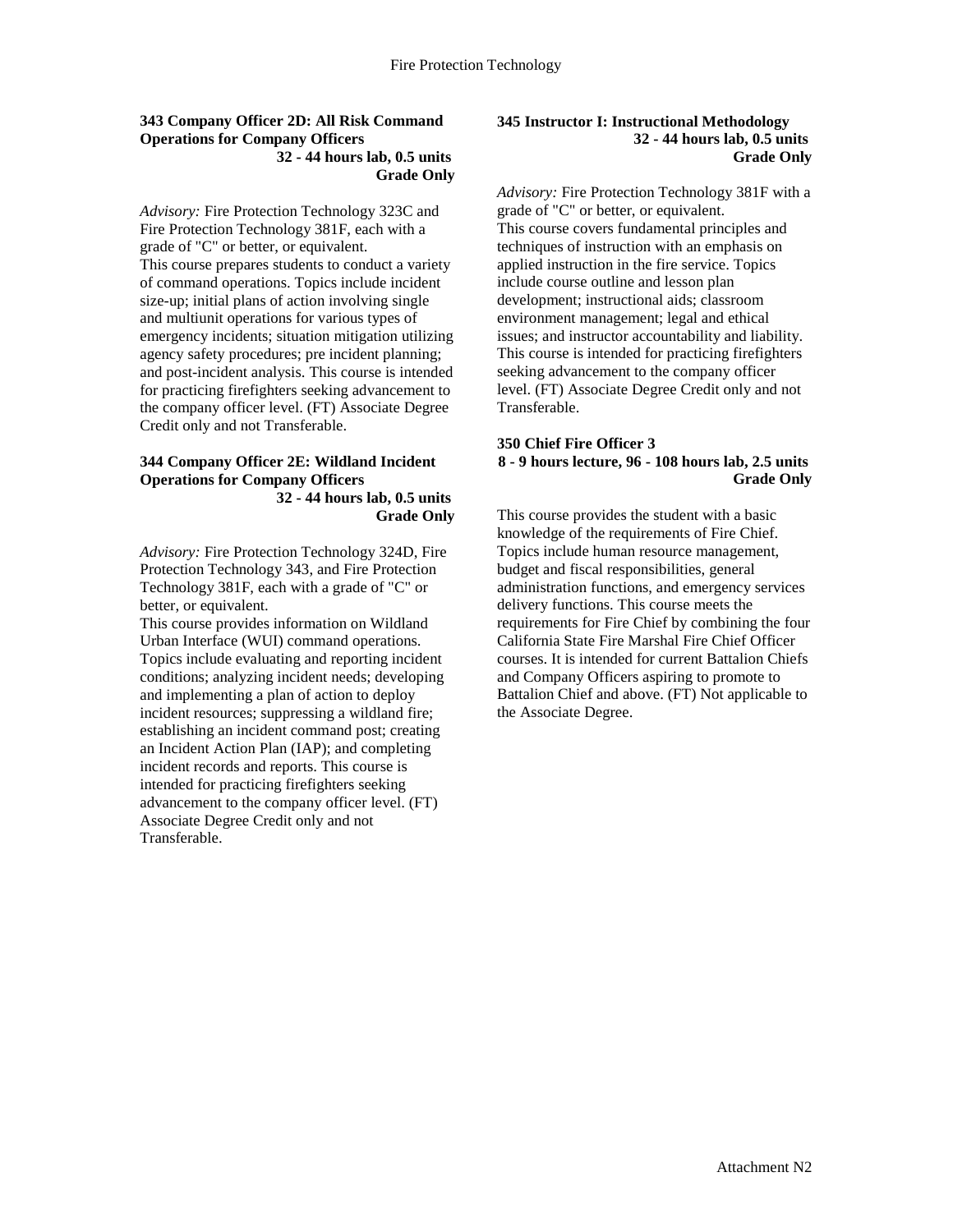## **381G Firefighter I Academy Skills Review and Certification**

#### **72 - 95 hours lab, 1.5 units Grade Only**

*Advisory:* Fire Protection Technology 381F with a grade of "C" or better, or equivalent. This course reinforces, combines, and integrates the skills learned in the basic fire academy in accordance with the State Fire Marshal Firefighter 1 curriculum. Students are provided the opportunity to take the National Capstone tests for International Fire Service Accreditation Congress (IFSAC) and National Board on Fire Services Professional Qualifications (Pro Board) certifications. Successful completion of this course provides the student with the opportunity to apply for employment as a firefighter in the state of California and outside of California with those states that offer reciprocity. This course is intended for students currently employed or seeking employment as firefighters. (FT) Associate Degree Credit only and not Transferable.

# **381S San Diego City Basic Firefighter I Academy**

#### **624 - 702 hours lab, 13 units Grade Only**

*Prerequisite:* Emergency Medical Technician 105A with a grade of "C" or better, or equivalent EMT certificate. *Advisory:* Fire Protection Technology 101, Fire Protection Technology 110, Fire Protection Technology 150A, Fire Protection Technology 323B, Fire Protection Technology 324A and Fire Protection Technology 332A, each with a grade of "C" or better, or equivalent. *Limitation on Enrollment:* Health and Safety. Must have passed the Firefighter Entrance Exam. Must have a current Candidate Physical Abilities Test (CPAT) card or equivalent. This course provides students with the theory, techniques, and psychomotor skills needed to be a firefighter in the San Diego Fire-Rescue Department (SDFD). Topics include the fire service's role in society; principles of fire behavior; firefighter health and safety; fire equipment operation and maintenance; basic fire fighting tasks and techniques; and SDFD-specific policies and procedures. The course emphasizes the requirements of the California State Board of Fire Services Certified Firefighter I training, International Fire Service Accreditation Congress (IFSAC) standards, and Professional Qualifications (ProBoard) requirements. This course satisfies all training requirements for the IFSAC Firefighter I certification. It is intended for San Diego City Fire Recruits or San Diego Miramar College open enrollee students who have successfully passed the San Diego City Fire Recruit Entrance Exam. Open enrollees are selected through the "open enrollee lottery" before each academy. (FT) Associate Degree Credit & transfer to CSU.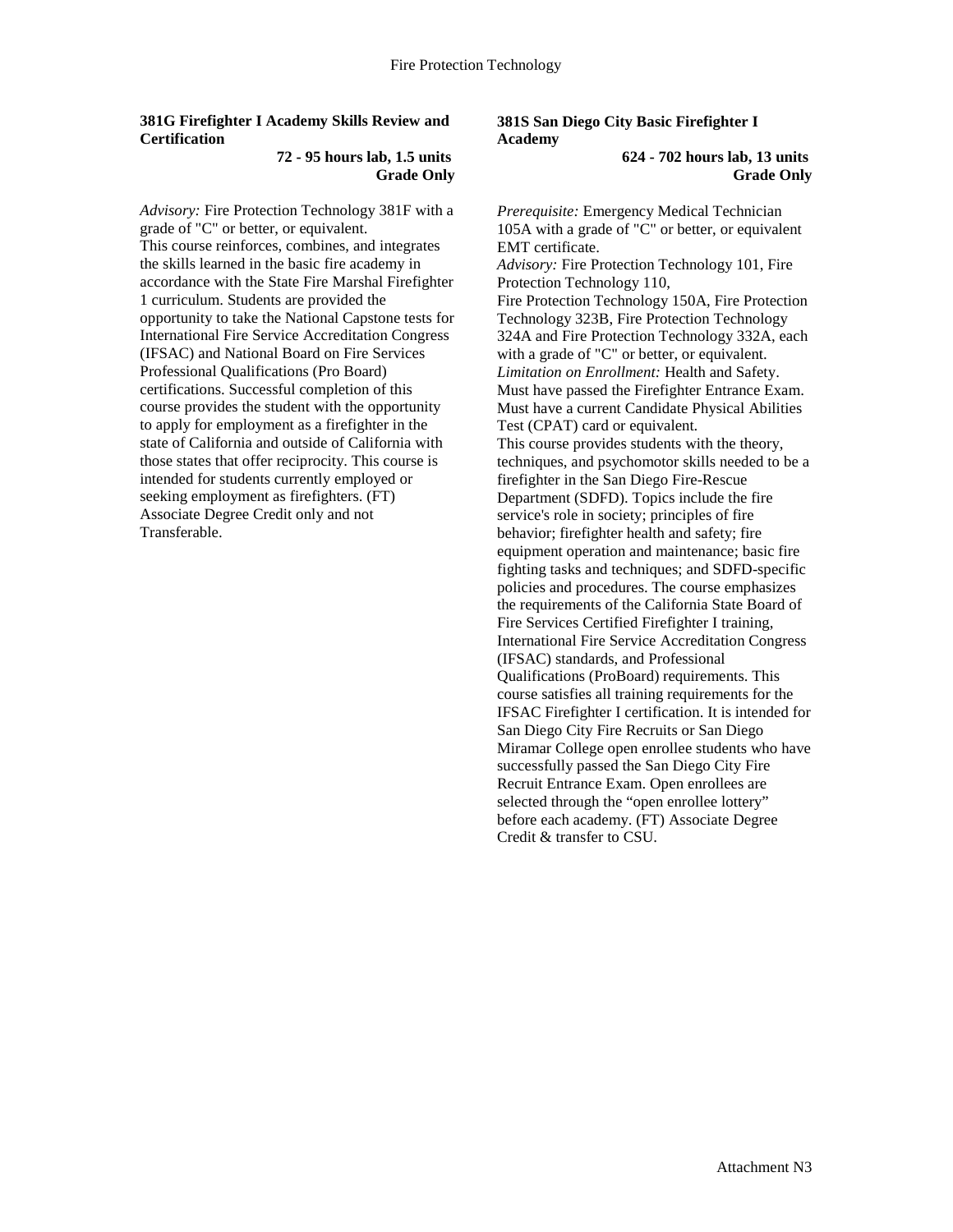Adoption of a course reactivation at Miramar College.

Proposed course reactivation at Miramar College:

#### **324A Basic Incident Command System (NIMS ICS 100 & 200)**

**4 - 4.5 hours lecture, 12 - 13.5 hours lab, 0.5 units Grade Only**

*Limitation on Enrollment:* This course is not open to students with previous credit for Fire Protection Technology 310A.

This course covers the first two levels of Incident Command System (ICS) training: ICS 100 and 200. ICS 100 introduces the ICS and provides the foundation for higher level ICS training. ICS 100 topics include the history, features, principles, and organizational structure of the ICS as well as the relationship between the ICS and the National Incident Management System (NIMS). ICS 200 prepares students to operate efficiently during an incident or event within the ICS, including functioning in an ICS supervisory position. This course is intended for students majoring in Fire Technology and those preparing for entrance to a Firefighter I fire training academy. (FT) Associate Degree Credit only and not Transferable.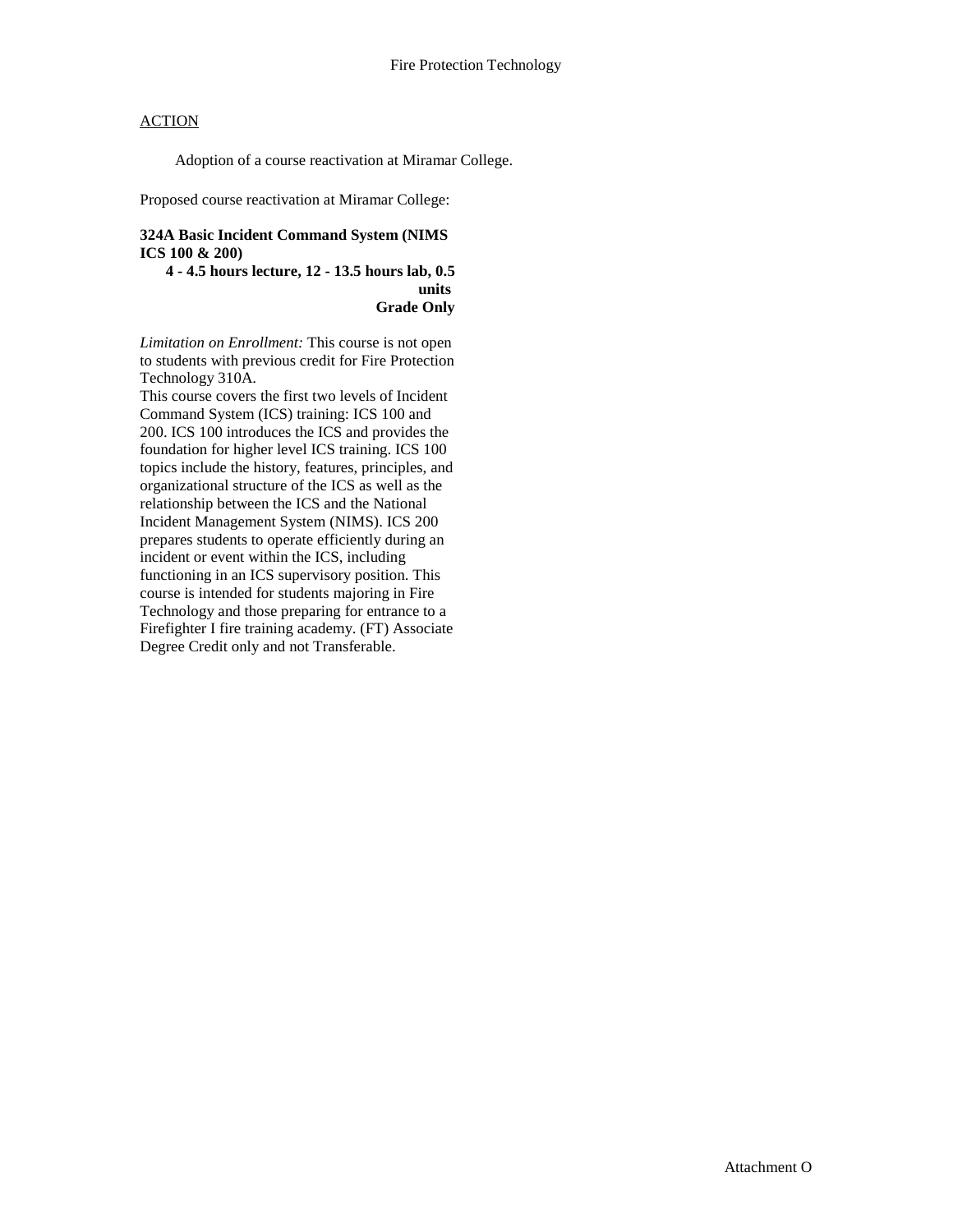Adoption of a new course at Mesa College.

Proposed new course at Mesa College:

#### **160 Healthcare Reimbursement**

**32 - 36 hours lecture, 2 units Grade Only**

*Limitation on Enrollment:* Special Admission must be admitted to program. The topics covered include reimbursement methodologies, clinical coding and compliance, voluntary and government sponsored insurance plans, revenue cycle management and valuebased purchasing. Medicare and Medicaid prospective payment systems are also addressed in acute, post-acute, ambulatory, hospice and long term care settings. This course is for Health Information Management students. (FT) Associate Degree Credit & transfer to CSU.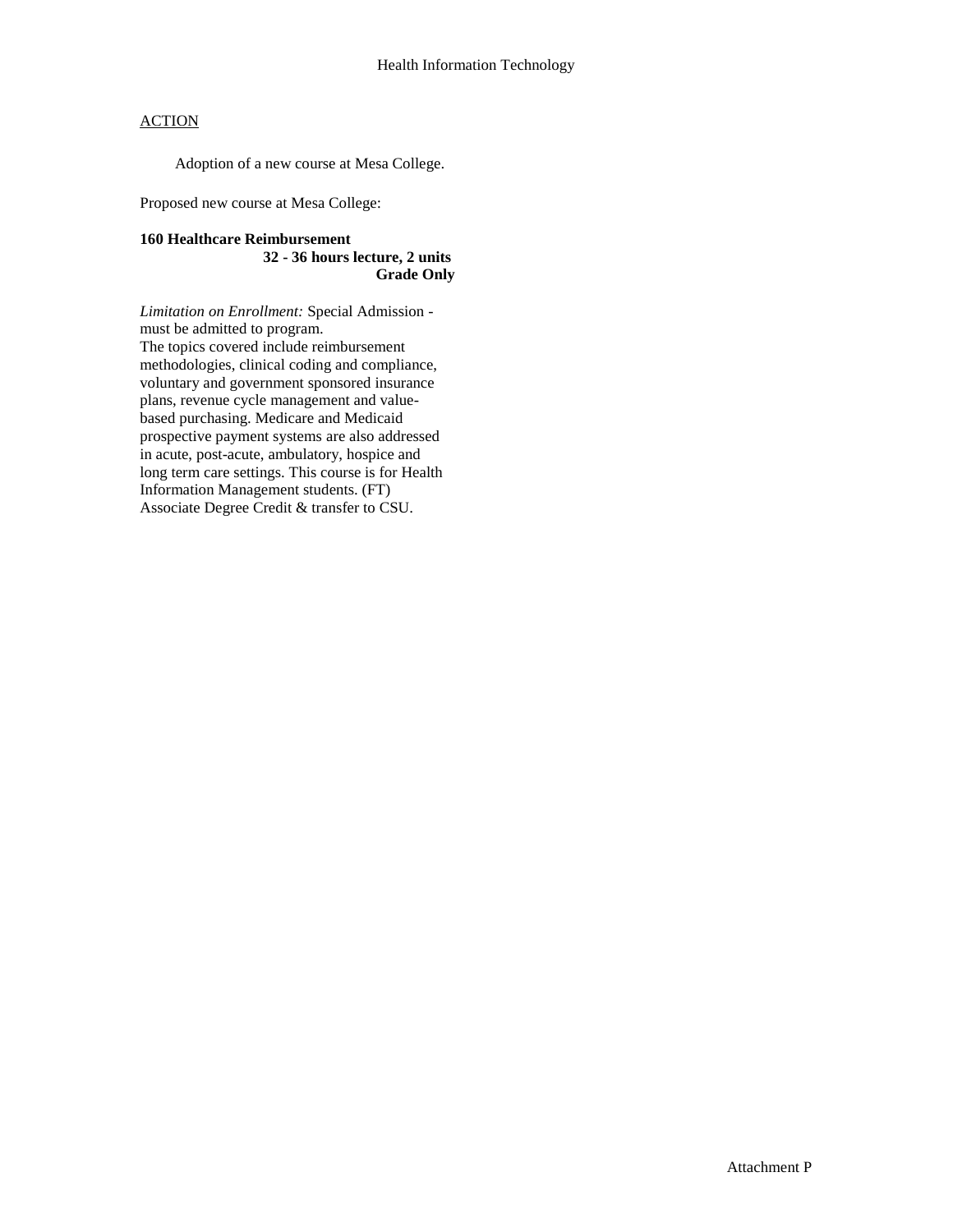Adoption of two course deactivations at City College.

Proposed course deactivations at City College:

## **55 Metal Cutting Processes for Welding 48 - 54 hours lecture, 3 units Grade Only**

*Advisory:* English 48 and English 49, each with a grade of "C" or better, or equivalent or Assessment Skill Levels R5 and W5. This course is a practical study of metal cutting processes for the welding trades. Emphasis is placed on instruction in oxygen/fuel and plasma arc cutting techniques used in the field of welding. This course is designed for students planning to enter the welding field. (FT) Associate Degree Credit only and not Transferable.

# **60 Shielded Metal Arc Welding Process (SMAW)**

#### **48 - 54 hours lecture, 3 units Pass/No Pass**

*Advisory:* English 48 and English 49, each with a grade of "C" or better, or equivalent or Assessment Skill Levels R5 and W5. This course provides instruction on the process and principles of Shielded Metal Arc Welding (SMAW). Emphasis is placed on the use of electrodes and basic joints in the welding trades according to the American Welding Society standards. This course is designed for students working or planning on working in the welding trades. (FT) Associate Degree Credit only and not Transferable.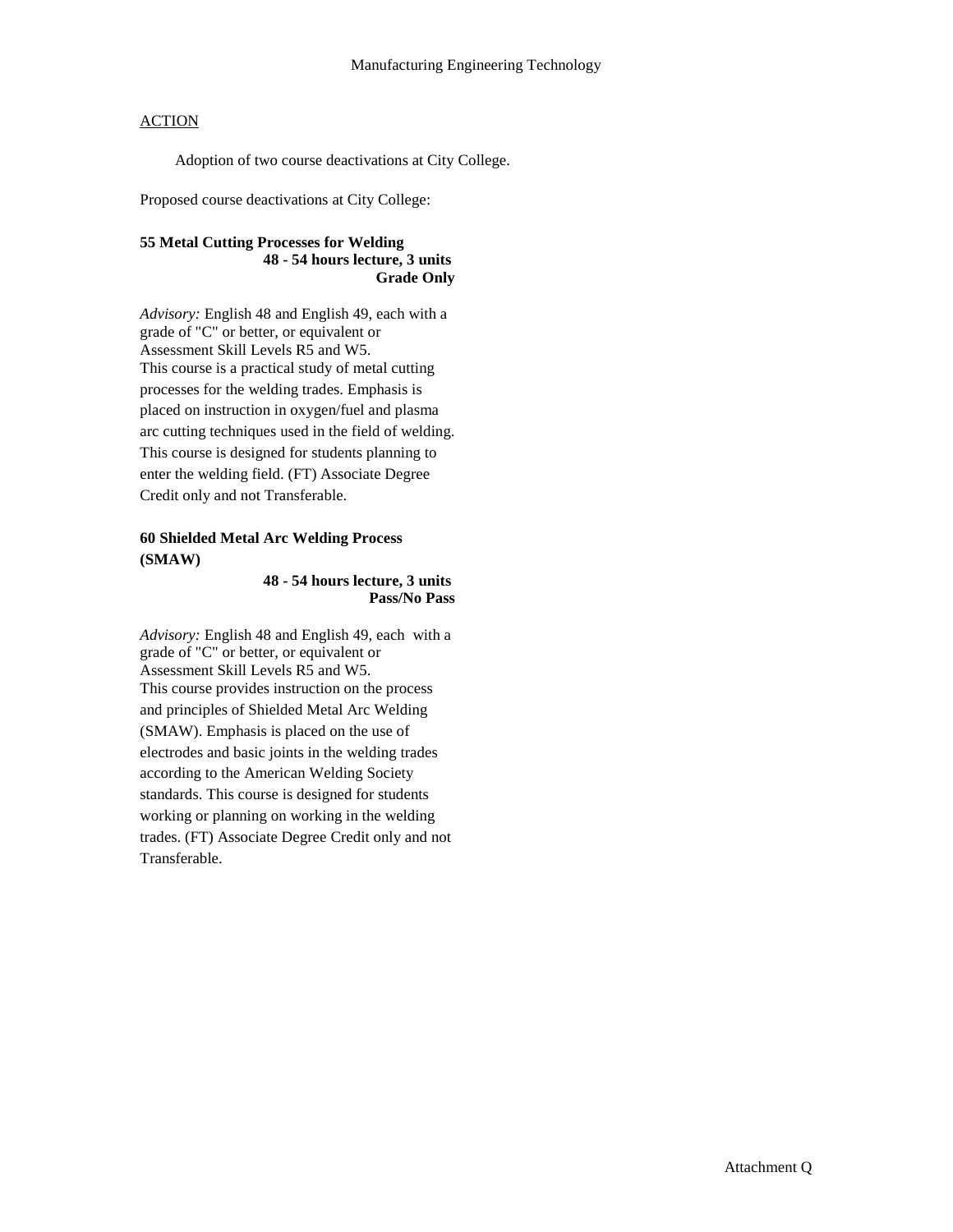Adoption of 14 course deactivations at City College.

Proposed course deactivations at City College:

#### **50 Basic Direct Current**

**48 - 54 hours lab, 1 units Grade Only**

This is a course on the basics of direct current (DC), including basic and complex circuit analysis. Emphasis is placed on the practical application of concepts in DC to calculate and measure voltage, current and resistance and to troubleshoot series, parallel, series-parallel, branch and bridge circuits. This course is designed for the military and civilian student. Associate Degree Credit only and not Transferable.

# **51 Working With Direct Current 48 - 54 hours lecture, 3 units Grade Only**

*Prerequisite:* Military Electronics Technology 50 with a grade of "C" or better, or equivalent. This is a course on direct current (DC) electronics designed to develop a practical familiarity with the concepts of conductance, voltage, resistance, current, capacitance, and inductance. Emphasis is placed on a common sense approach to using the measurement equipment and math skills used in the study of direct current. This course is designed for the military and civilian student. Associate Degree Credit only and not Transferable.

## **52A Basic Alternating Current I 48 - 54 hours lab, 1 units Grade Only**

*Prerequisite:* Military Electronics Technology 50 with a grade of "C" or better, or equivalent. This is a course on the basics of alternating current (AC), power, capacitance, and inductance. Emphasis is placed on providing students with a solid understanding of AC test equipment and steady-state circuit analysis. This course designed for the military and civilian student. Associate Degree Credit only and not Transferable.

#### **52B Basic Alternating Current II 48 - 54 hours lab, 1 units Grade Only**

*Prerequisite:* Military Electronics Technology 50 with a grade of "C" or better, or equivalent. This is a course on the basics of alternating current (AC), power, capacitance, and inductance. Emphasis is placed on providing students with a solid understanding of the fundamentals of transient and resonant AC circuit analysis, transformers, relays and switches. This course is designed for the military and civilian student. (FT) Associate Degree Credit only and not Transferable.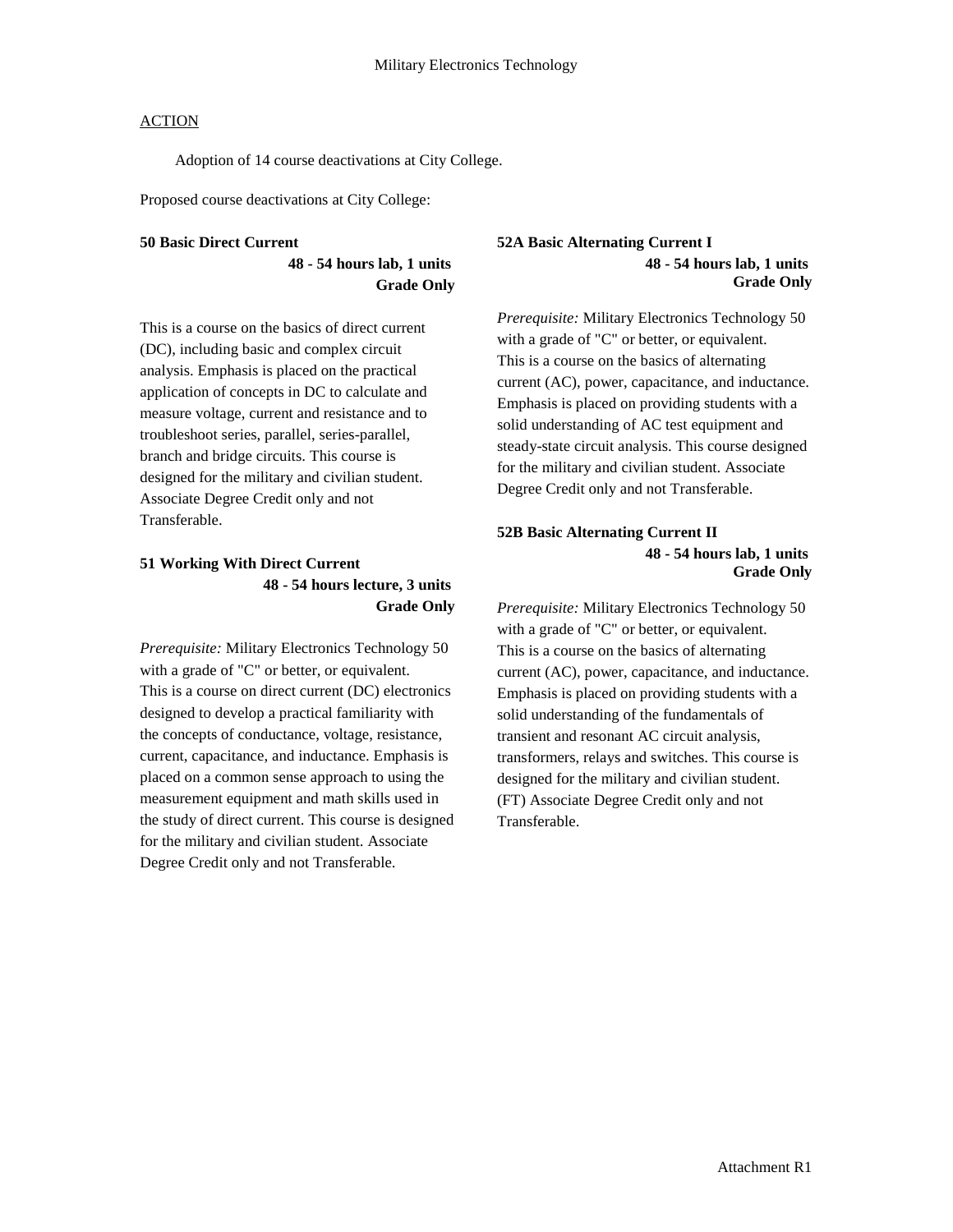# **53A Working With Non Resonant Alternating Current**

#### **40 - 45 hours lecture, 2.5 units Grade Only**

*Prerequisite:* Military Electronics Technology 52A with a grade of "C" or better, or equivalent. This is a course on non resonant alternating current (AC) electronics designed to develop a practical familiarity with the concepts of impedance, AC voltage, current, and power, and includes basic filter circuits. This course emphasizes a common sense approach to using the measurement equipment and math skills used in the study of non-resonant alternating current. This course is designed for the military and civilian student. Associate Degree Credit only and not Transferable.

# **53B Working with Resonant Alternating Current**

#### **32 - 36 hours lecture, 2 units Grade Only**

*Prerequisite:* Military Electronics Technology 52B with a grade of "C" or better, or equivalent. This is a course on resonant alternating current (AC) electronics designed to develop a practical familiarity with the concepts of bandwidth, Quality factor (Q), center frequency, and resonance, and includes basic filter circuits. This course emphasizes a common sense approach to using the measurement equipment and math skills used in the study of resonant alternating current. This course is designed for the military and civilian student. Associate Degree Credit only and not Transferable.

#### **54A Basic Analog Circuits I 48 - 54 hours lab, 1 units Grade Only**

*Prerequisite:* Military Electronics Technology 50 with a grade of "C" or better, or equivalent. This is a course on the basics of analog circuits, including diodes and diode circuits, transistor circuits, and power supplies. Emphasis is placed on identifying normally operating circuits and troubleshooting circuit faults. This course is designed for the military and civilian student. Associate Degree Credit only and not Transferable.

# **54B Basic Analog Circuits II 48 - 54 hours lab, 1 units Grade Only**

*Prerequisite:* Military Electronics Technology 50 with a grade of "C" or better, or equivalent. This is a course on the basics of analog circuits, including transistor circuits, oscillators and pulse circuits, trigger device circuits, operational amplifiers, and radio frequency (RF) electronics. Emphasis is placed on identifying normally operating circuits and troubleshooting common faults. This course is designed for the military and civilian student. Associate Degree Credit only and not Transferable.

# **55A Working With Basic Analog Circuits I 56 - 63 hours lecture, 3.5 units Grade Only**

*Prerequisite:* Military Electronics Technology 54A with a grade of "C" or better, or equivalent. This is a course on the basics of diode and Bipolar Junction Transistor (BJT) circuits and power supplies designed to develop a familiarity with their operation. Emphasis is placed on a practical approach to using the measurement equipment and math tools employed in the study of electronic devices. This course is designed for the military and civilian student. Associate Degree Credit only and not Transferable.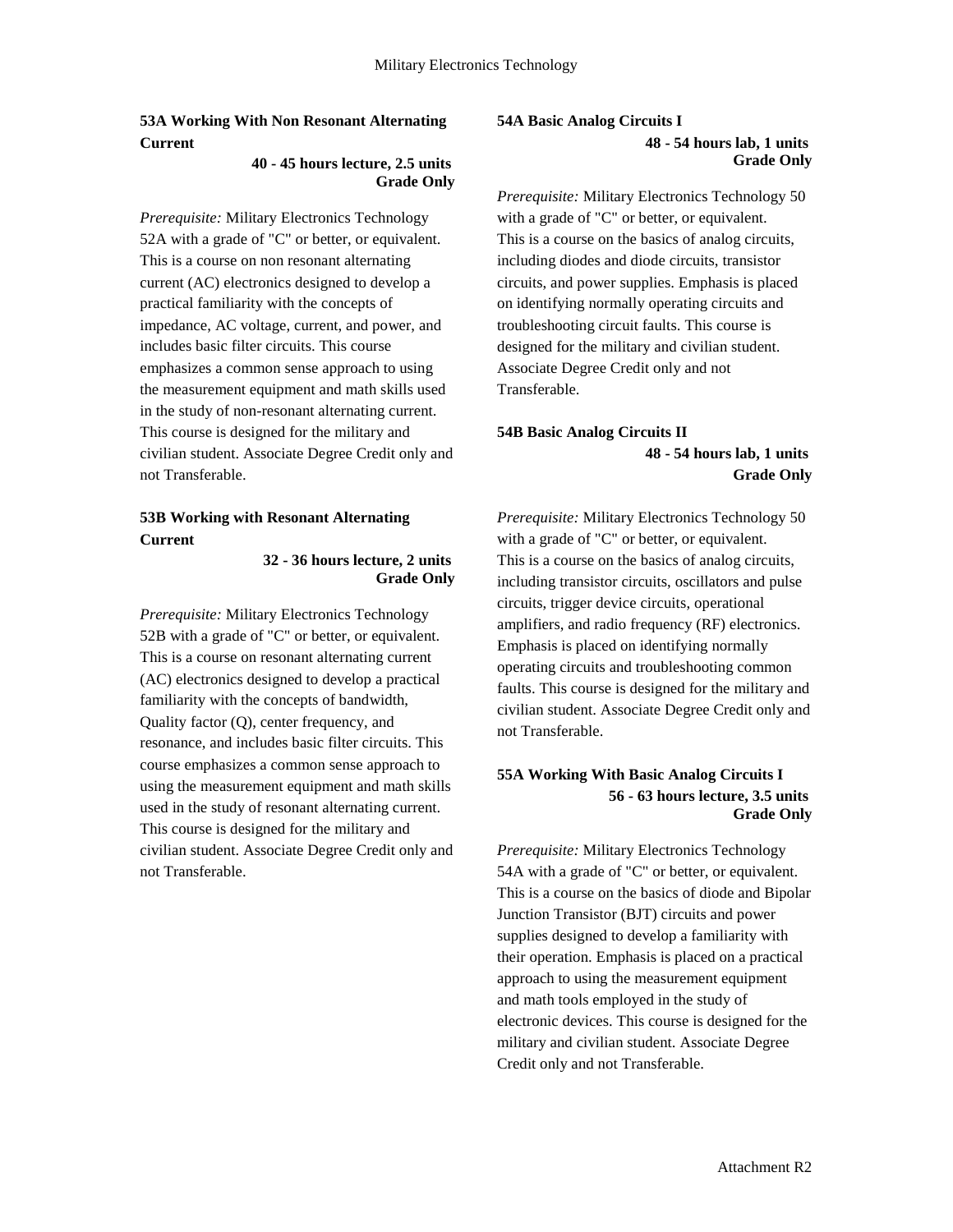# **55B Working With Basic Analog Circuits II 56 - 63 hours lecture, 3.5 units Grade Only**

*Prerequisite:* Military Electronics Technology 54B with a grade of "C" or better, or equivalent. This is a course on the basics of Field Effect Tranistors (FETs), Thyristors, Multivibrators, Operational Amplifiers, and Optical Semiconductor Devices. The course is designed to develop an understanding and familiarity with their operation. Emphasis is placed on a practical approach to using the measurement equipment and math tools employed in the study of electronic devices. This course is designed for the military and civilian student. Associate Degree Credit only and not Transferable.

# **56A Basic Digital Electronics I 48 - 54 hours lab, 1 units Grade Only**

*Prerequisite:* Military Electronics Technology 50 with a grade of "C" or better, or equivalent. This is a course on the basics of digital electronics. Emphasis is placed on providing students with an overview of the development of digital electronics, digital and combinational logic functions, a variety of flip-flop, conversion and data circuits. This course is designed for the military and civilian student. Associate Degree Credit only and not Transferable.

#### **56B Basic Digital Electronics II 24 - 27 hours lab, 0.5 units Grade Only**

*Prerequisite:* Military Electronics Technology 50 with a grade of "C" or better, or equivalent. This is a course on the basics of digital electronics. Emphasis is placed on providing students with an overview of arithmetic counting and microprocessor operation. This course is designed for the military and civilian student. Associate Degree Credit only and not Transferable.

## **57A Working With Digital Electronics 48 - 54 hours lecture, 3 units Grade Only**

*Prerequisite:* Military Electronics Technology 56A with a grade of "C" or better, or equivalent. This is a course on the basics of digital electronics designed to develop a practical familiarity with digital combinational logic circuits including flipflops, and data conversion circuits. Emphasis is placed on a common sense approach to developing and testing practical digital circuits. This course is designed for the military and civilian student. Associate Degree Credit only and not Transferable.

## **57B Working With Digital Electronics II 40 - 45 hours lecture, 2.5 units Grade Only**

*Prerequisite:* Military Electronics Technology 56B with a grade of "C" or better, or equivalent. This is a course on the basics of digital electronics designed to develop a practical familiarity with data control, arithmetic logic circuits, counter applications, data multiplexing and basic microprocessor operation. Emphasis is placed on a common sense approach to developing and testing practical digital circuits. This course is designed for the military and civilian. Associate Degree Credit only and not Transferable.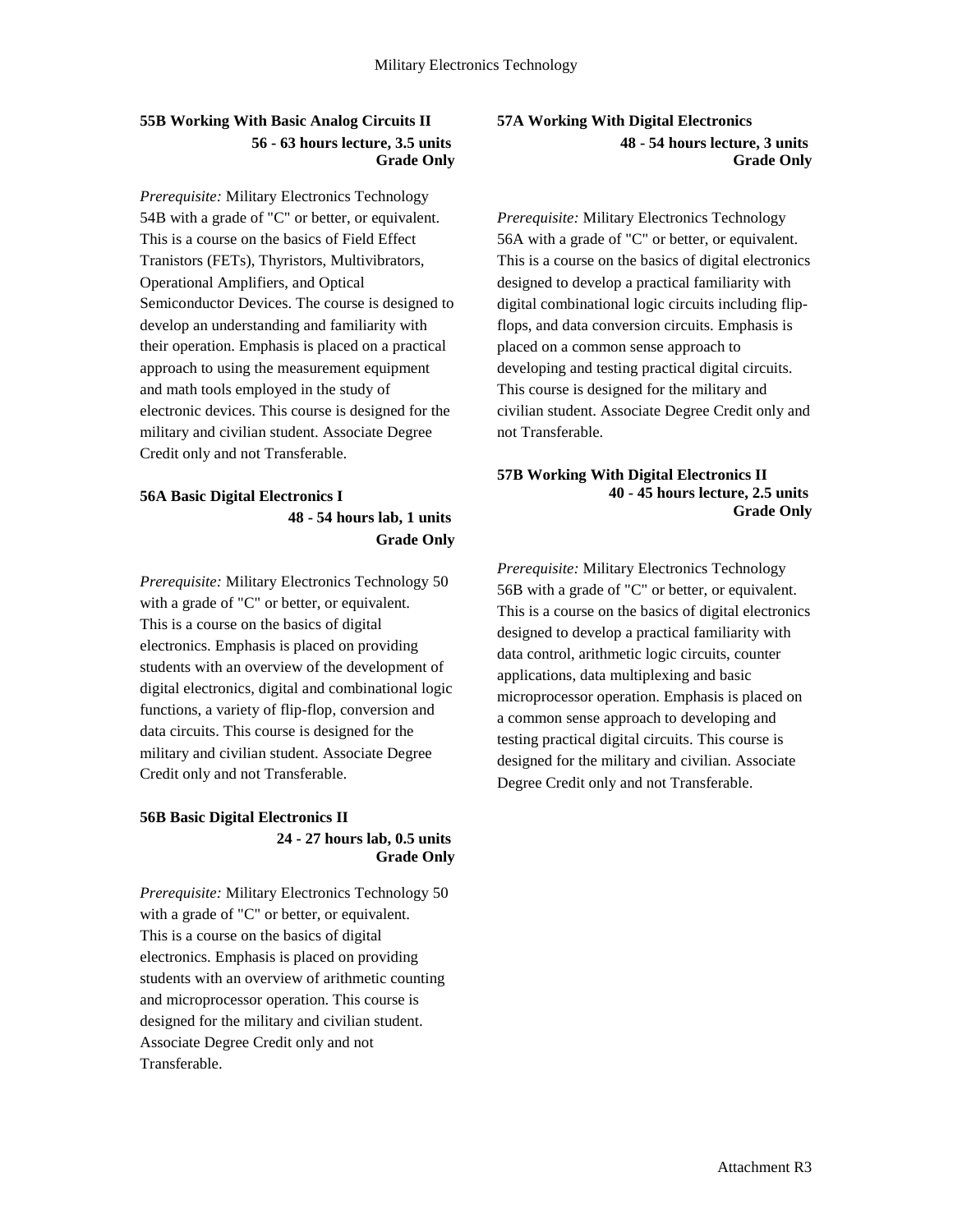Adoption of a new course at City College and Miramar College.

Proposed new course at City College and Miramar College:

# **204 Audio System Design and Maintenance 32 - 36 hours lecture, 48 - 54 hours lab, 3 units Grade Only**

*Prerequisite:* Music 190 and Music 201, each with a grade of "C" or better, or equivalent. In this course, students learn to design, operate and maintain audio systems. Lessons and assignments target commercial and residential audio systems and their design, function, installation, operation and maintenance. This course is intended for students majoring in Audio Production and Engineering or anyone interested in the operation and maintenance of audio systems. (FT) Associate Degree Credit & transfer to CSU.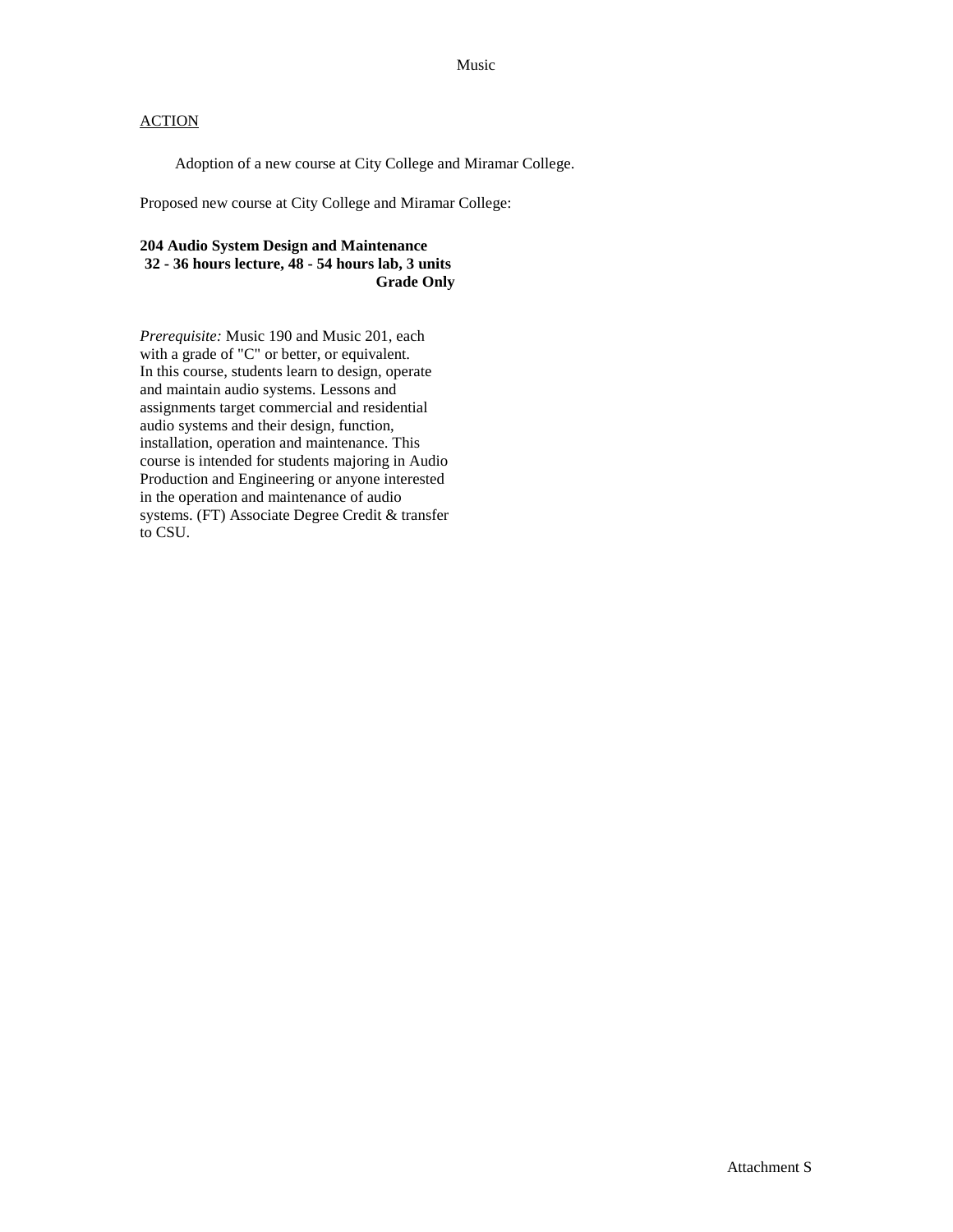Adoption of a new course at Mesa College.

Proposed new course at Mesa College:

# **192 Image Analysis for Radiologic Technology 32 - 36 hours lecture, 2 units Grade Only**

*Corequisite: Completion of or concurrent enrollment in* Radiologic Technology 252A with a grade of "C" or better, or equivalent. This course is designed for students enrolled in the Radiologic Technology program. Topics include image analysis criteria for: chest and abdomen; upper extremity; shoulder; lower extremity; pelvis, hip and sacroiliac joints; cervical and thoracic vertebrae; sternum and ribs; lumbar, sacral and coccyx vertebrae; some cranium, facial bones and paranasal sinuses; and digestive system. (FT) Associate Degree Credit & transfer to CSU.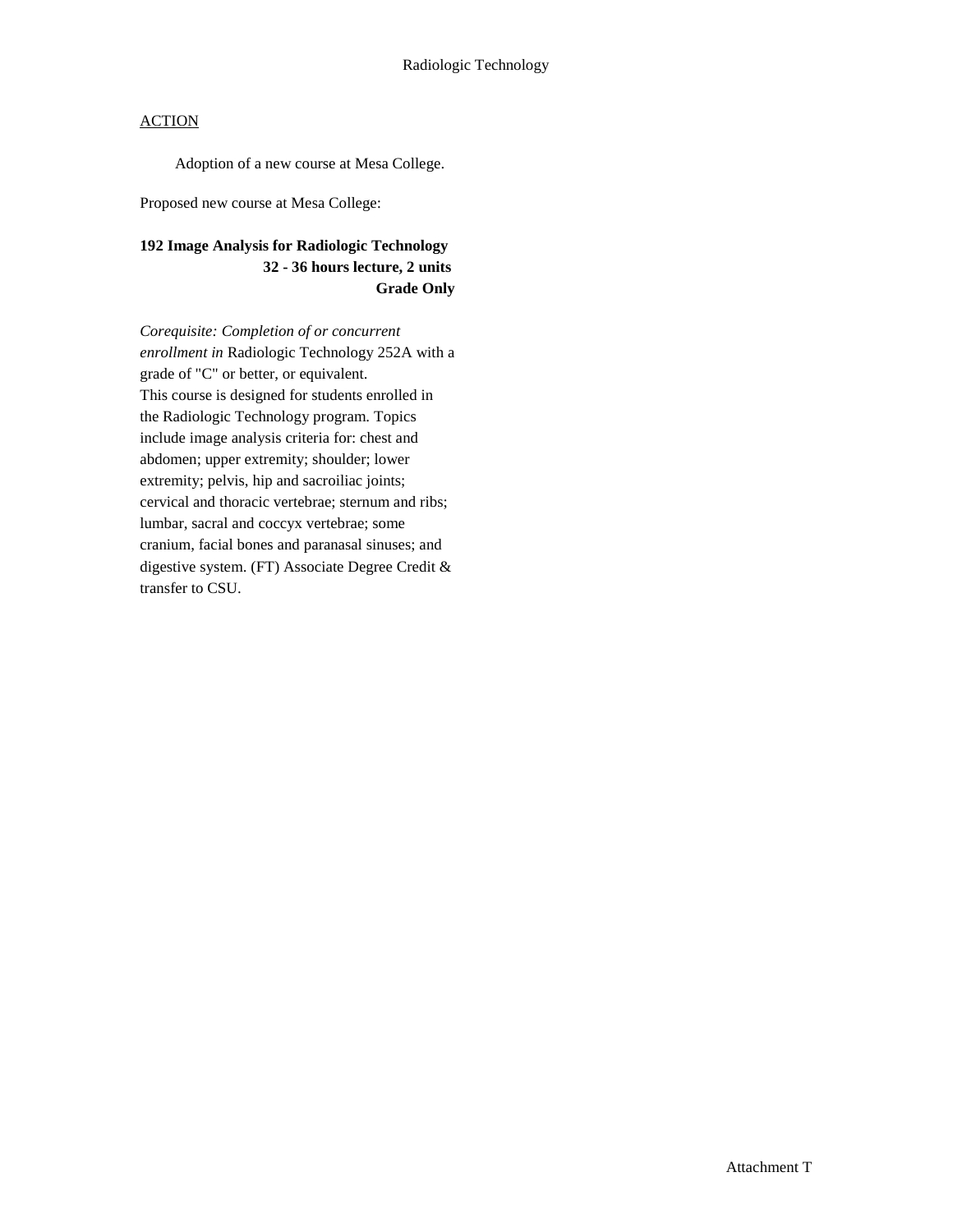Adoption of eight course deactivations at City College.

Proposed course deactivations at City College:

# **50 Orientation to the Maritime Professions 48 - 54 hours lecture, 3 units Letter Grade or Pass/No Pass Option**

This survey course provides students with an overview of the maritime industry. It provides a broad understanding of the waterfront community, its functions, terminology, and occupational choices in the various fields in maritime as well as the place of the industry in the American economy as a whole. (FT) Associate Degree Credit only and not Transferable.

# **101 Introduction to Shipbuilding Technology I 48 - 54 hours lecture, 3 units Grade Only**

*Advisory:* English 48 and English 49, each with a grade of "C" or better, or equivalent or Assessment Skill Levels R5 and W5. This is a survey course that covers the history, standard business models, and current concepts, theories and methods related to manufacturing in the shipbuilding industry. (FT) Associate Degree Credit & transfer to CSU.

#### **103 Introduction to Shipbuilding Technology II**

#### **48 - 54 hours lecture, 3 units Grade Only**

*Advisory:* English 48 and English 49, each with a grade of "C" or better, or equivalent or Assessment Skill Levels R5 and W5. This is a survey course designed to acquaint the student with the shipbuilding industry. The course will focus on essential products and processes required in strategic departments and organizations throughout the shipyard. (FT) Associate Degree Credit & transfer to CSU.

#### **110 Shipyard Safety and Safety Management 48 - 54 hours lecture, 3 units Grade Only**

*Advisory: Completion of or concurrent enrollment in* English 48 and English 49, each with a grade of "C" or better, or equivalent or Assessment Skill Levels R5 and W5. This course focuses on the principles of behavior-

based safety as it relates to: safety legislations and organizations, management and employee responsibilities and attitudes, management systems, philosophy and issues, and the physical hazards associated with the shipyard environment. (FT) Associate Degree Credit & transfer to CSU.

#### **115 Shipbuilding Processes 48 - 54 hours lecture, 3 units Grade Only**

*Advisory:* English 48 and English 49, each with a grade of "C" or better, or equivalent or Assessment Skill Levels R5 and W5. This course will investigate how ships are built; focusing on how raw materials (primarily steel) are changed into a finished product. The course provides an overview of the theory behind the manufacturing and construction processes required in shipbuilding including forming (heating, cutting, bending), separating (burning, cutting, drilling), assembling (mechanical, welding) and corrosion control. (FT) Associate Degree Credit & transfer to CSU.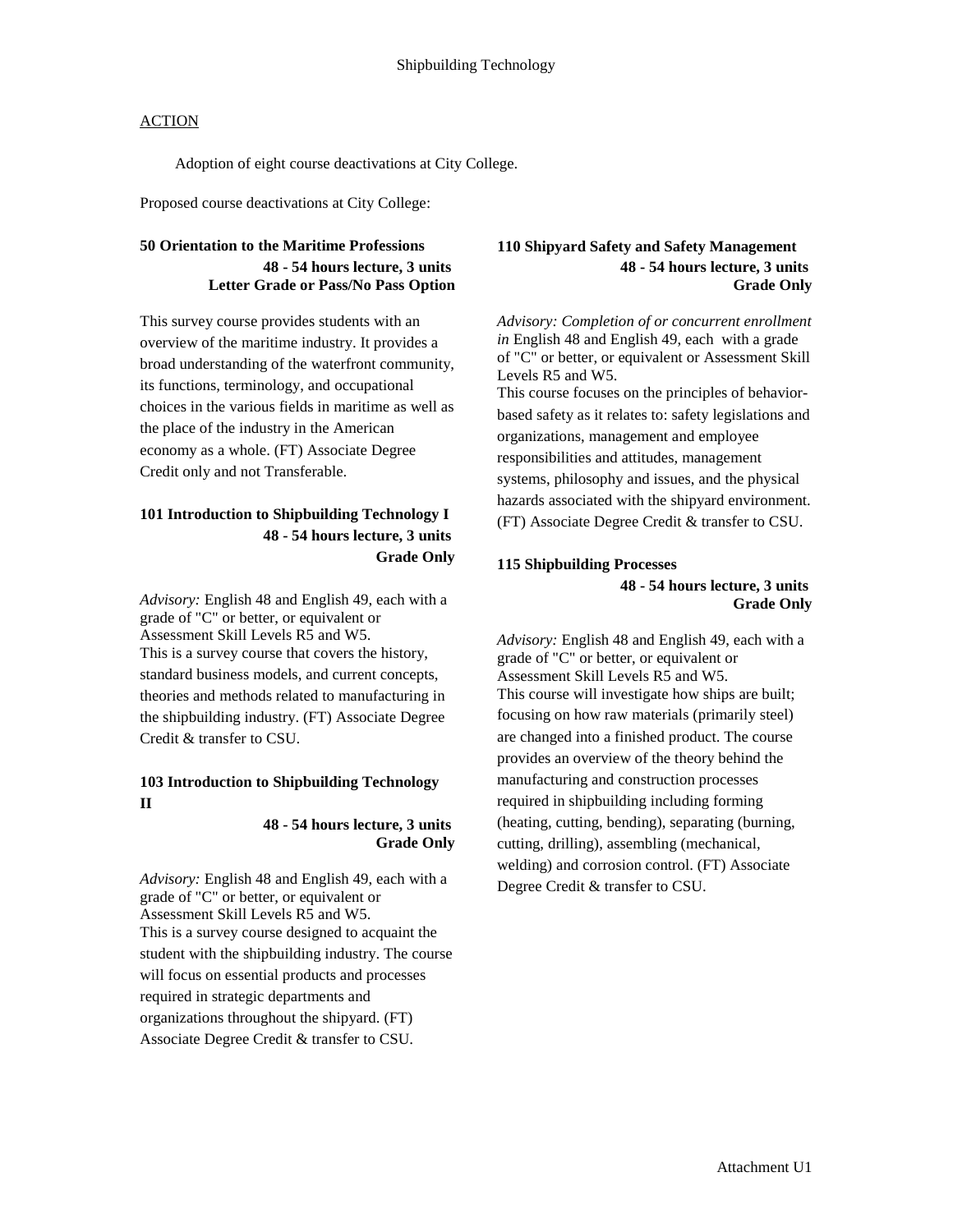# **115L Shipbuilding Processes Lab 48 - 54 hours lab, 1 units Grade Only**

*Corequisite: Completion of or concurrent enrollment in* Shipbuilding Technology 115 with a grade of "C" or better, or equivalent. *Advisory:* English 48 and English 49, each with a grade of "C" or better, or equivalent or Assessment Skill Levels R5 and W5. This course involves laboratory practice in basic metal processes. Emphasis is placed on safety, measurements, common formulas, machine, tool and equipment applications, and project work. (FT) Associate Degree Credit & transfer to CSU.

# **201 Technological Issues: Organization and Effective Leadership in Shipbuilding 48 - 54 hours lecture, 3 units Grade Only**

*Advisory:* English 48 and English 49, each with a grade of "C" or better, or equivalent or Assessment Skill Levels R5 and W5. This course introduces shipbuilding technology students to the unique issues, problems and challenges encountered in a rapidly changing manufacturing environment. The course will analyze internal and external factors such as environment, size, technology, politics, strategy, human resources, job design and organization culture as they relate to the technologist or manager of technology. The course focuses on the basic tools and techniques for the planning and scheduling of projects, as well as the techniques for effective communication. The course will also address leadership theories, including building and motivating effective teams and the application of those theories to the shipyard environment. (FT) Associate Degree Credit & transfer to CSU.

#### **205 Culminating Project**

**48 - 54 hours lecture, 3 units Grade Only**

*Advisory: Completion of or concurrent enrollment in:* English 48 and English 49, each with a grade of "C" or better, or equivalent or Assessment Skill Levels R5 and W5. The Shipbuilding Technology final project is intended to be the culminating scholastic effort or capstone experience providing the student with the opportunity to use knowledge and skills acquired in previous courses in problem solving, research, teamwork, and communication in a shipbuilding environment. The student, with the approval of the assigned faculty advisor, selects a topic, develops a problem statement and outlines the approach. Then the student - by investigating and recommending a solution to a topic typical of problems graduates must solve in their field of employment - completes the project under the guidance of the faculty advisor. Project results are presented in a formal report in both written and oral format. (FT) Associate Degree Credit & transfer to CSU.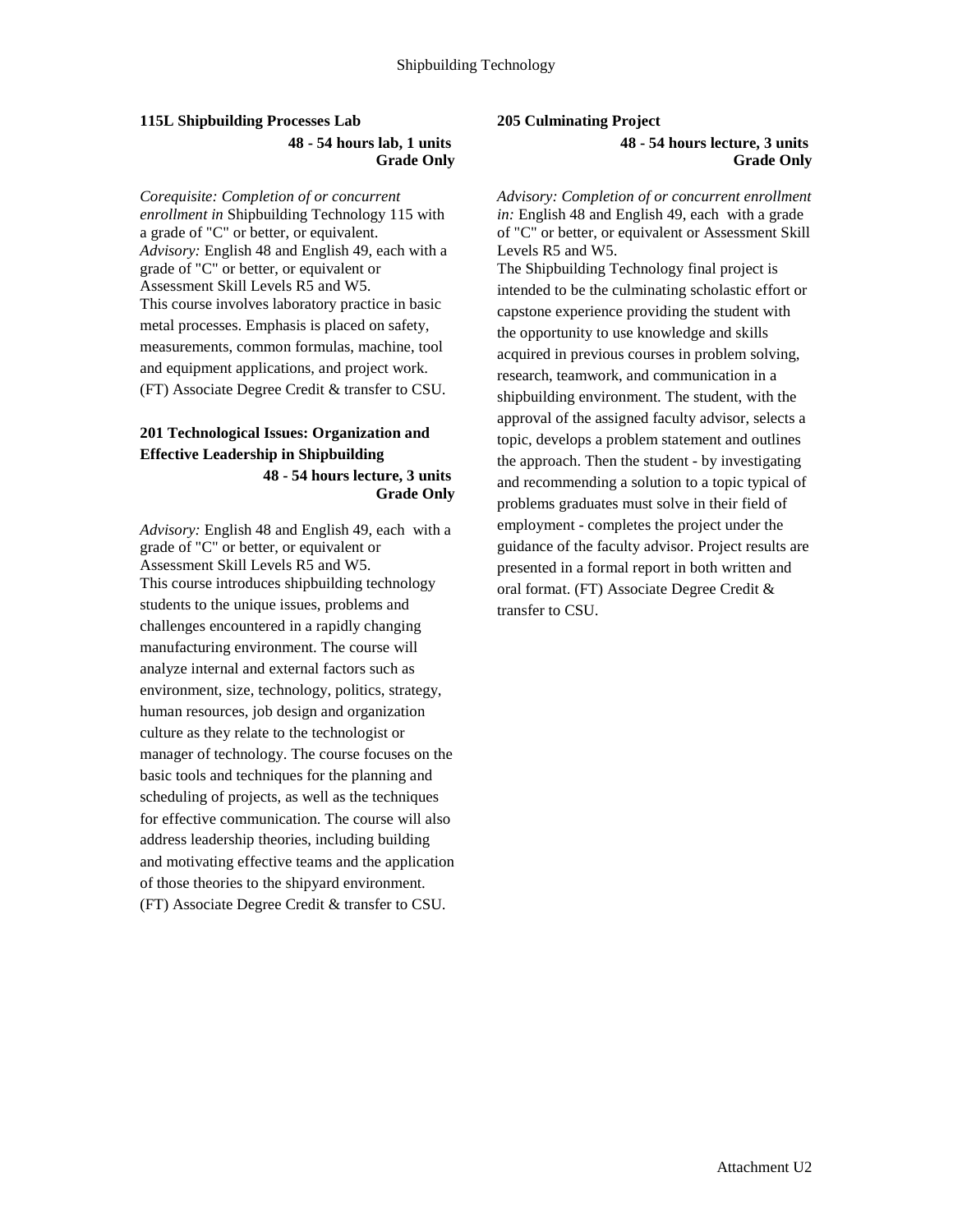Adoption of two program revisions at Miramar College.

Proposed program revisions at Miramar College:

# **Certificate of Achievement Correctional Technologies**

| <b>Courses Required for the Major:</b>              | Units |
|-----------------------------------------------------|-------|
| ADJU 101 Introduction to Administration of          |       |
|                                                     |       |
|                                                     |       |
| ADJU 161 Juvenile Procedures3                       |       |
| ADJU 162 Criminal Investigation3                    |       |
|                                                     |       |
| ADJU 201 California Criminal Procedure 3            |       |
| <b>ADIU 323 S.T.C. Certified Corrections Office</b> |       |
|                                                     |       |
| ADJU 323A S.T.C. Certified Corrections Officer      |       |
|                                                     |       |

**Total Units = 33 29.5**

# **Associate of Science Degree Correctional Technologies**

| <b>Courses Required for the Major:</b>              | Units |
|-----------------------------------------------------|-------|
| ADJU 101 Introduction to Administration of          |       |
|                                                     |       |
|                                                     |       |
| ADJU 161 Juvenile Procedures3                       |       |
| ADJU 162 Criminal Investigation3                    |       |
|                                                     |       |
| ADJU 201 California Criminal Procedure 3            |       |
| <b>ADJU 323 S.T.C. Certified Corrections Office</b> |       |
|                                                     |       |
| ADJU 323A S.T.C. Certified Corrections Officer      |       |
|                                                     |       |

**Total Units = 33 29.5**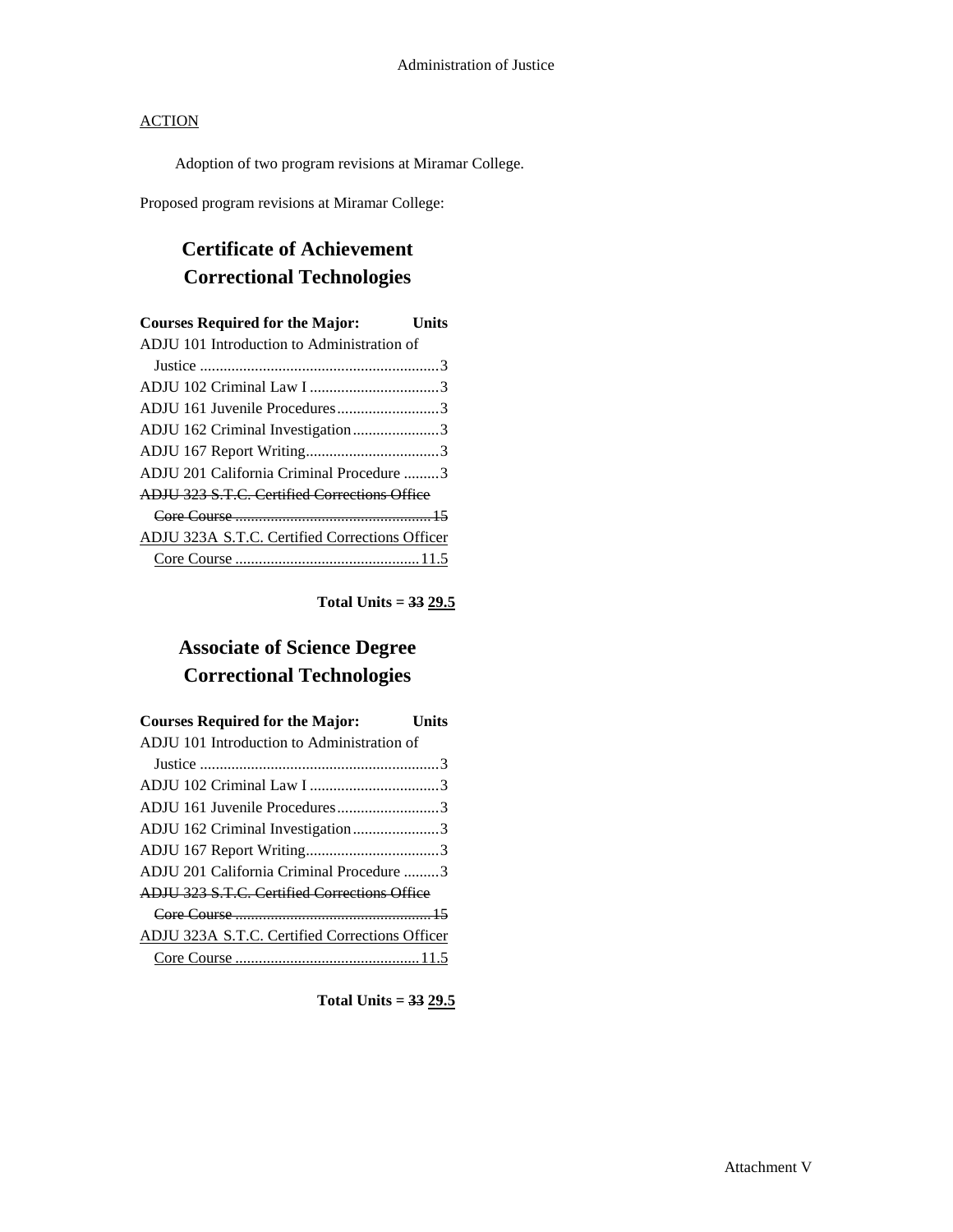Pursuant to Section 78016 of the Education Code, the following is a program review summary: Certificate of Performance Graphics-Visual Production Program

| А.             | Labor Market Information <sup>1</sup> : | The annual average number of persons employed in the<br>Graphics-Visual Production program area was 1,000,000*<br>(San Diego-Carlsbad Metropolitan Statistical Area) in the<br>2000-present employment years. Approximately 40,000* new<br>job openings are projected through 2016. |
|----------------|-----------------------------------------|-------------------------------------------------------------------------------------------------------------------------------------------------------------------------------------------------------------------------------------------------------------------------------------|
| В.             | Duplication <sup>2</sup> :              | None.                                                                                                                                                                                                                                                                               |
| $\overline{C}$ | Effectiveness <sup>3</sup> :            | Program area OR the projected enrollment of 150 for the 2016<br>year in the new program area.                                                                                                                                                                                       |

- 1. Labor Market Information; Employment Development Department, California; LMI for San Diego-Carlsbad MSA California, and Occupations in Demand.
- 2. Faculty knowledge of program area.
- 3. Estimate based on regressive data.

\* *This program is designed to be a basic skills set for current employment, using literacy or numeracy as foundational skill sets.*

# **ACTION**

Adoption of a new program at Miramar College.

Proposed new program at Miramar College:

# **Certificate of Performance Graphics-Visual Production**

| <b>Courses Required for the Major:</b>     | <b>Units</b> |
|--------------------------------------------|--------------|
| ARTD 050 Beginning Graphics, Communicating |              |
| With Computers or                          |              |
| ARTF 150B Beginning Graphic Design3        |              |
| ARTD 160 Vector Art 01: Illustration 3     |              |
| ARTD 170 Raster Art 01: Image Editing3     |              |
| ARTD 181 Projects 01: Multi-modal          |              |
|                                            |              |
|                                            |              |

**Total Units = 15**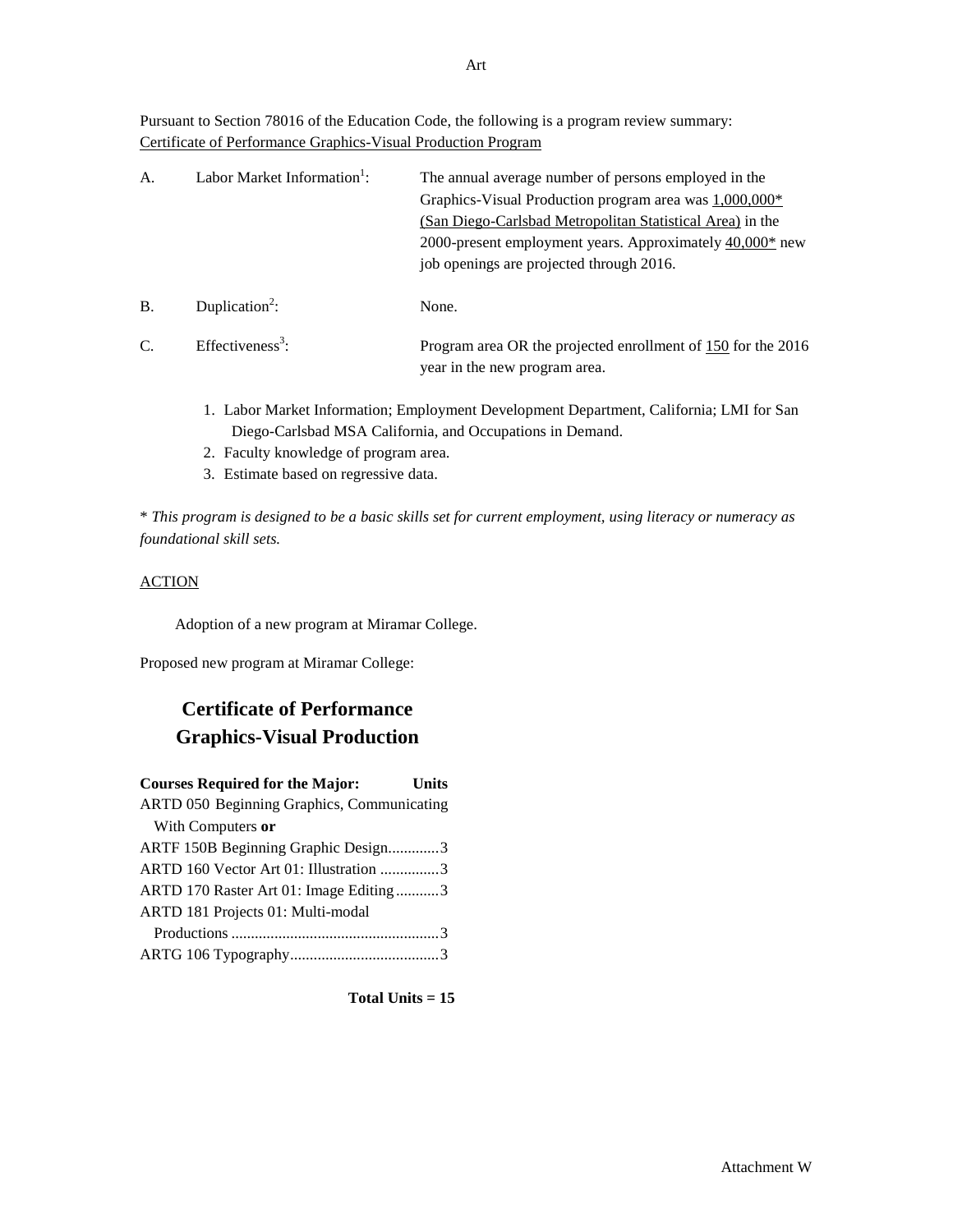Adoption of two program revisions at Miramar College.

Proposed program revisions at Miramar College:

# **Certificate of Achievement Graphics**

| <b>Courses Required for the Major:</b><br><b>Units</b> |
|--------------------------------------------------------|
| ARTF 150A Two-Dimensional Design3                      |
| <b>ARTD 050 Beginning Graphics, Communicating</b>      |
| With Computers or                                      |
| ARTF 150B Beginning Graphic Design3                    |
| ARTF 155A Freehand Drawing I3                          |
| <b>ARTD 158 Survey of Graphics Technology or</b>       |
| ARTG 118 Graphic Design History3                       |
| ARTD 160 Vector Art 01: Illustration or                |
| ARTD 160A Vector Art 01: Illustration Tools            |
| and                                                    |
| ARTD 160B Vector Art 01: Illustration                  |
|                                                        |
| ARTD 170 Raster Art 01: Image Editing or               |
| ARTD 170A Raster Art 01A: Image Editing                |
| Tools and                                              |
| ARTD 170B Raster Art 01B: Image Editing                |
|                                                        |
| ARTD 180 Composition 01: Page Building                 |
| Tools or                                               |
| ARTG 126 Intermediate Digital Media3                   |
| ARTD 181 Projects 01: Multi-modal                      |
|                                                        |
|                                                        |
|                                                        |
|                                                        |
|                                                        |
| Complete 6 units from the following list of            |
| elective courses:<br><b>Units</b>                      |
| ARTD 158 Survey of Graphics Technology 3               |
| <b>ARTD 190 Ethical Business Practices for</b>         |
|                                                        |
| <b>ARTD 192 Graphic Business Promotion: Creative</b>   |

| ARTF 155B Freehand Drawing II3           |  |
|------------------------------------------|--|
| ARTF 198A Introduction to Printmaking I3 |  |
| ARTF 280D Digital Art Studio Lab  1      |  |

| ARTG 118 Graphic Design History3             |  |
|----------------------------------------------|--|
| ARTG 133 Intermediate Graphic Design II      |  |
| (Identity Systems and Packaging)3            |  |
|                                              |  |
| <b>ARTG 270 Work Experience in Graphic</b>   |  |
|                                              |  |
| <b>ARTG 290 Independent Study in Graphic</b> |  |
|                                              |  |
| BUSE 100 Introduction to Business3           |  |
| BUSE 119 Business Communications 3           |  |
|                                              |  |

**Total Units = 36 33**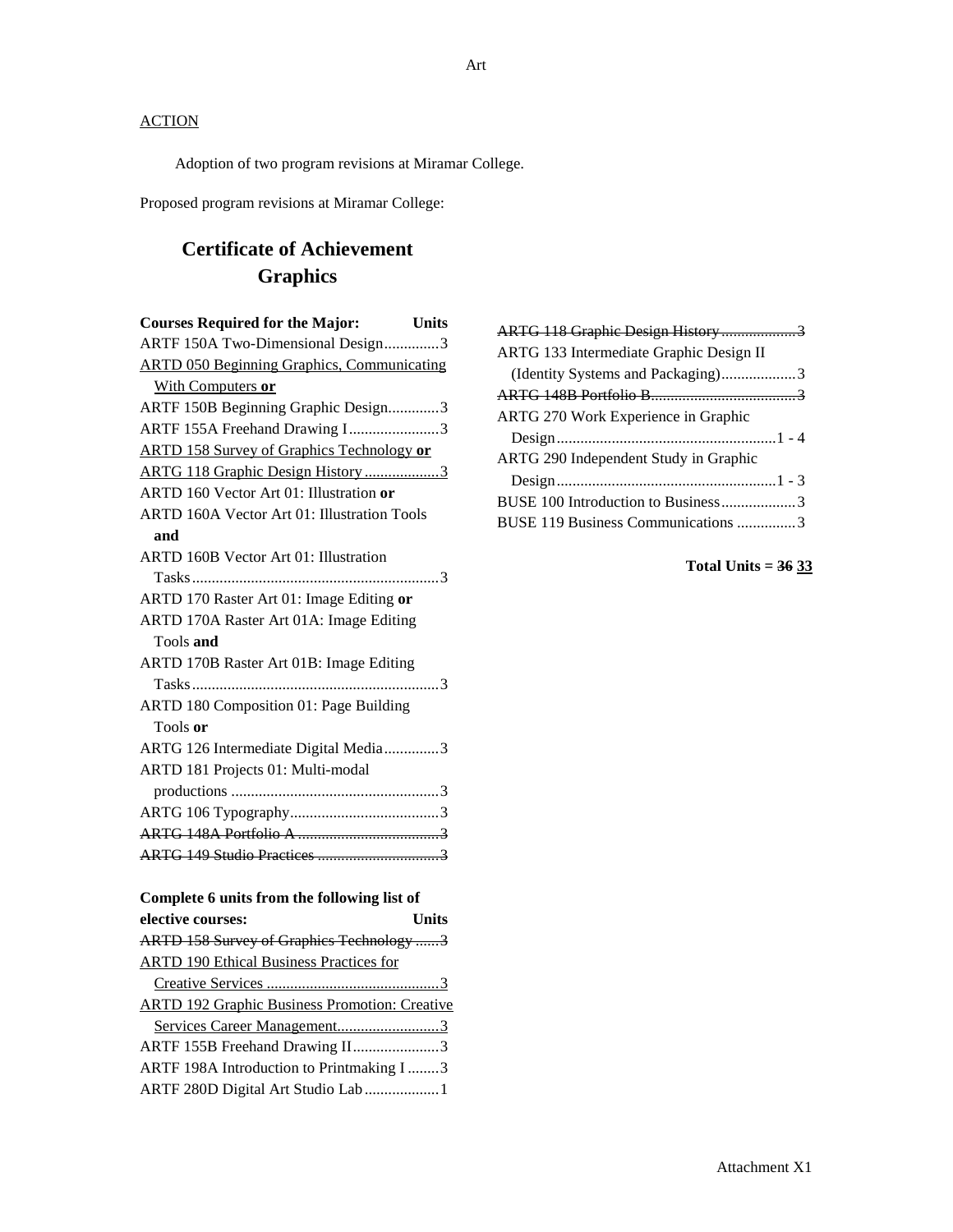# **Associate of Arts Degree Graphics**

| <b>Courses Required for the Major:</b><br><b>Units</b> |
|--------------------------------------------------------|
| ARTF 150A Two-Dimensional Design3                      |
| <b>ARTD 050 Beginning Graphics, Communicating</b>      |
| With Computers or                                      |
| ARTF 150B Beginning Graphic Design3                    |
| ARTF 155A Freehand Drawing I3                          |
| <b>ARTD 158 Survey of Graphics Technology or</b>       |
| ARTG 118 Graphic Design History3                       |
| ARTD 160 Vector Art 01: Illustration or                |
| <b>ARTD 160A Vector Art 01: Illustration Tools</b>     |
| and                                                    |
| ARTD 160B Vector Art 01: Illustration                  |
|                                                        |
| ARTD 170 Raster Art 01: Image Editing or               |
| ARTD 170A Raster Art 01A: Image Editing                |
| Tools and                                              |
| ARTD 170B Raster Art 01B: Image Editing                |
|                                                        |
| ARTD 180 Composition 01: Page Building                 |
| Tools or                                               |
| ARTG 126 Intermediate Digital Media3                   |
| ARTD 181 Projects 01: Multi-modal                      |
|                                                        |
|                                                        |
|                                                        |
|                                                        |

| elective courses:                                    | Units |
|------------------------------------------------------|-------|
| ARTD 158 Survey of Graphics Technology 3             |       |
| <b>ARTD</b> 190 Ethical Business Practices for       |       |
|                                                      |       |
| <b>ARTD 192 Graphic Business Promotion: Creative</b> |       |
| Services Career Management3                          |       |
| ARTF 155B Freehand Drawing II3                       |       |
| ARTF 198A Introduction to Printmaking I 3            |       |
| ARTF 280D Digital Art Studio Lab 1                   |       |
| ARTG 118 Graphic Design History 3                    |       |
| ARTG 133 Intermediate Graphic Design II              |       |
| (Identity Systems and Packaging)3                    |       |
|                                                      |       |
| ARTG 270 Work Experience in Graphic                  |       |
|                                                      |       |

| ARTG 290 Independent Study in Graphic |  |
|---------------------------------------|--|
|                                       |  |
| BUSE 100 Introduction to Business3    |  |
| BUSE 119 Business Communications 3    |  |

# **Total Units = 36 33**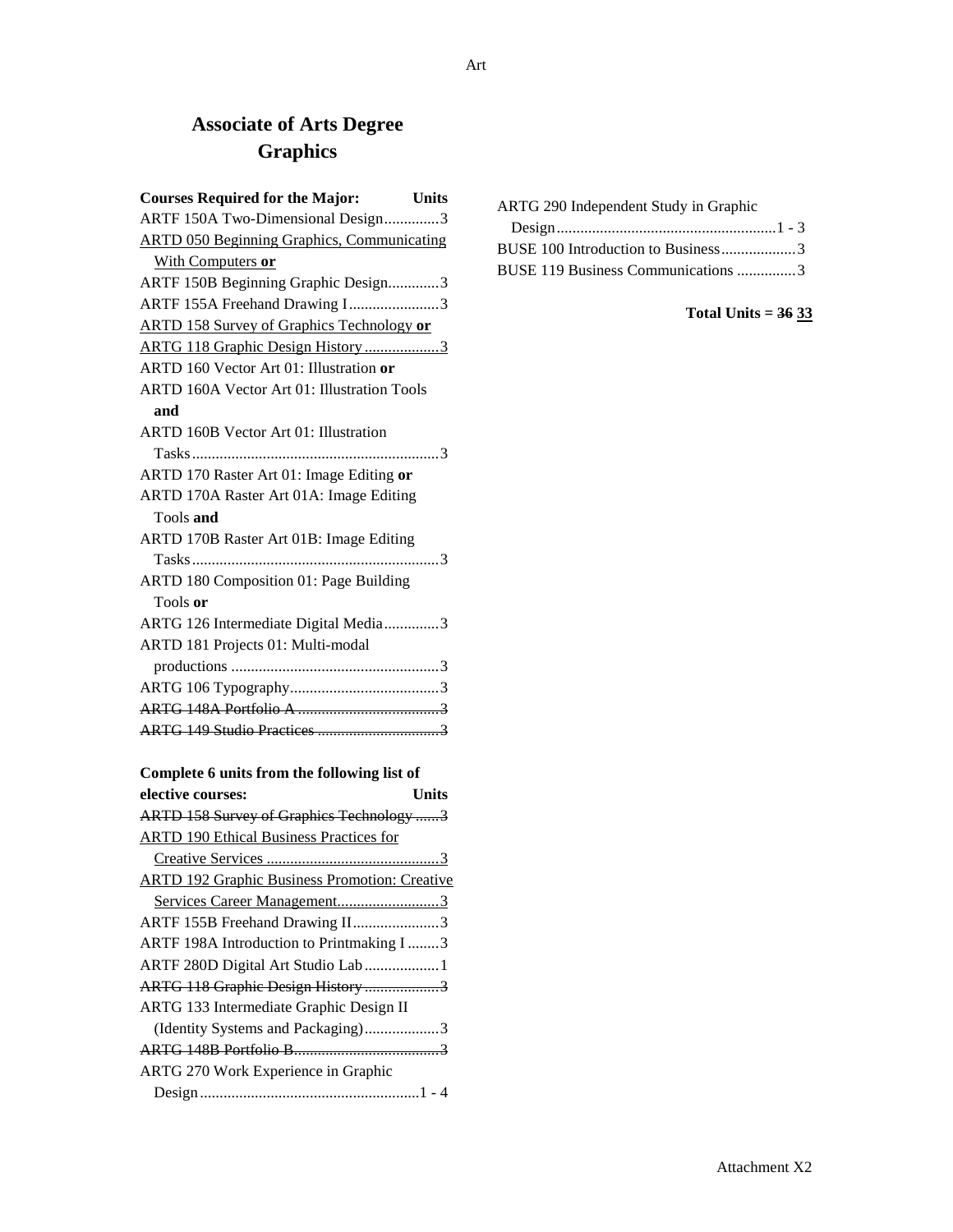Adoption of two program revisions at City College.

Proposed program revisions at City College:

# **Certificate of Achievement Alcohol and Other Drug Studies**

| The AODS department recommends students take           |
|--------------------------------------------------------|
| courses in the order listed below:                     |
| <b>Courses Required for the Major:</b><br><b>Units</b> |
| <b>AODS 150 Introduction to Chemical</b>               |
|                                                        |
| <b>AODS 153 Chemical Dependency Family</b>             |
|                                                        |
| AODS 154 Law, Ethics and Skills in Substance           |
|                                                        |
| SOCO 101 Principles of Sociology3                      |
| PSYC 101 General Psychology3                           |
| <b>AODS 156 Chemical Dependency Case</b>               |
|                                                        |
| AODS 157 Pharmacology of Psychoactive                  |
|                                                        |
| <b>AODS 159 Co-Occurring Disorders in Chemical</b>     |
|                                                        |
| AODS 160 Group Dynamics in Chemical                    |
|                                                        |
| PSYC 161 Introduction to Counseling 3                  |
| PSYC 245 Abnormal Psychology 3                         |
| AODS 162 Chemical Dependency Internship                |
|                                                        |
| AODS 163 Chemical Dependency Internship or             |
| AODS 270 1 Work Experience in Chemical                 |
|                                                        |
| $A$ ODS 270 must be substituted for AODS 163 if        |
| student has a paid internship.                         |
|                                                        |

**Total Units = 36.5 - 37**

# **Associate of Science Degree Alcohol and Other Drug Studies**

*The AODS department recommends students take courses in the order listed below:* **Courses Required for the Major: Units** AODS 150 Introduction to Chemical Dependency ....................................................3 AODS 153 Chemical Dependency Family Counseling Techniques...................................3 AODS 154 Law, Ethics and Skills in Substance Abuse Counseling...........................................3 SOCO 101 Principles of Sociology....................3 PSYC 101 General Psychology..........................3 AODS 156 Chemical Dependency Case Management ...................................................3 AODS 157 Pharmacology of Psychoactive Drugs ..............................................................3 AODS 159 Co-Occurring Disorders in Chemical Dependency Counseling .................................3 AODS 160 Group Dynamics in Chemical Dependency Counseling .................................3

PSYC 161 Introduction to Counseling ...............3 PSYC 245 Abnormal Psychology ............................3 AODS 162 Chemical Dependency Internship Seminar...........................................................3 AODS 163 Chemical Dependency Internship **or** AODS 270 1 Work Experience in Chemical Dependency ..............................................3.5-4 *1 AODS 270 must be substituted for AODS 163 if student has a paid internship.*

**Total Units = 36.5 - 37**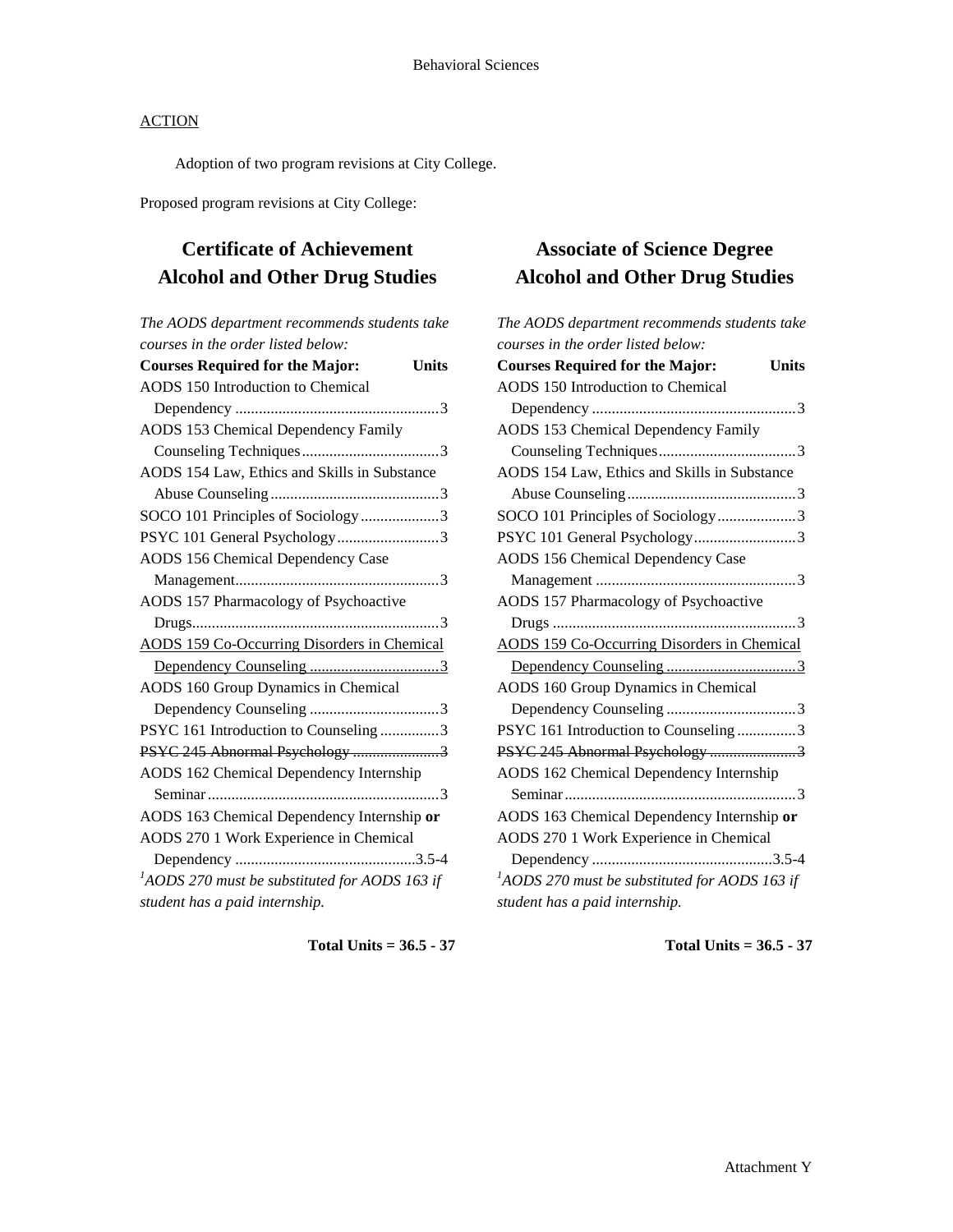Adoption of a program deactivation at Miramar College.

Proposed program deactivation at Miramar College:

# **Certificate of Performance Applied Biotechnology-Analytical Chemistry**

**Courses Required for the Major: Units** BIOL 132 Applied Biotechnology I **and** CHEM 251 Quantitative Analytical Chemistry..9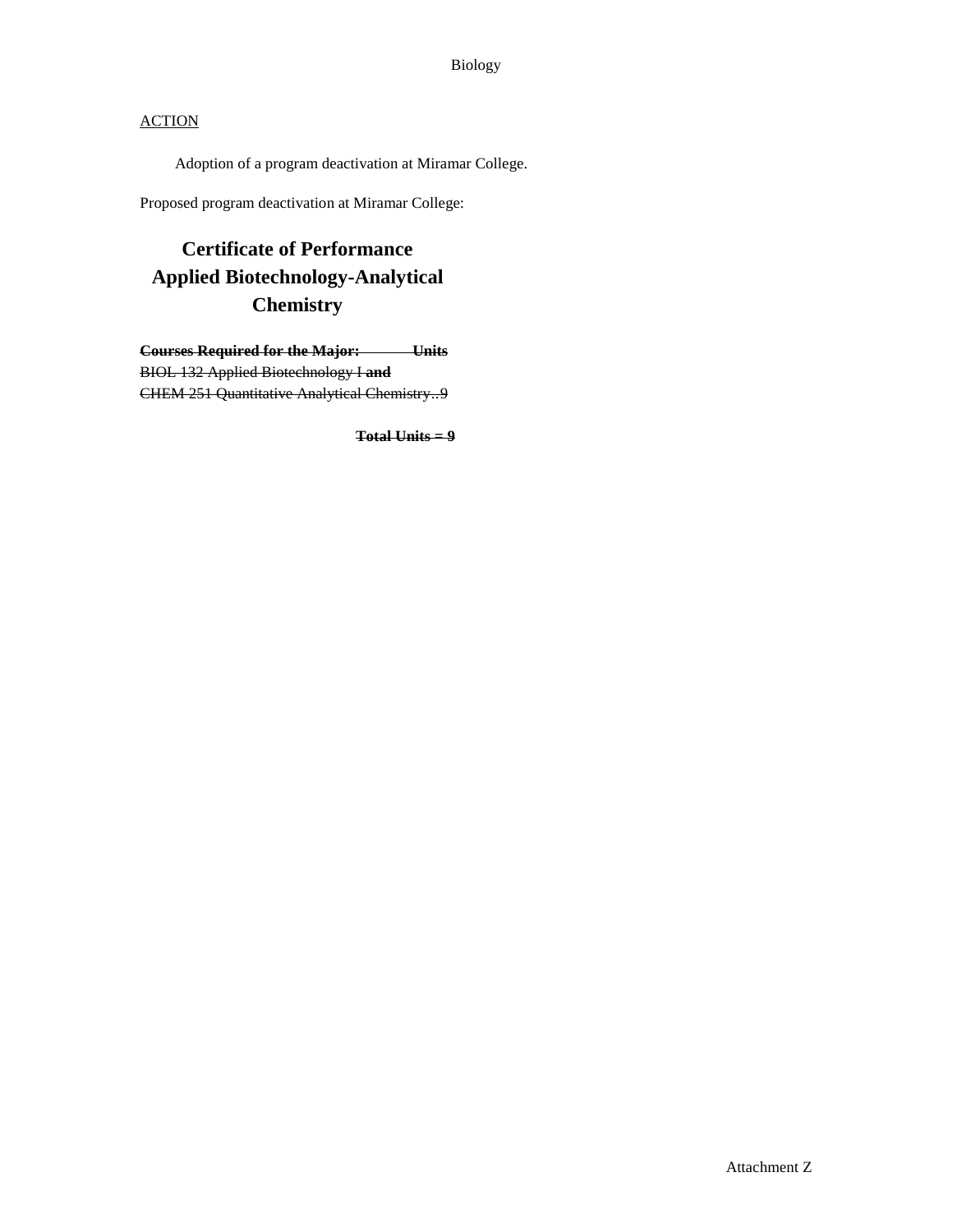Adoption of three program revisions at Miramar College.

Proposed program revisions at Miramar College:

## **Certificate of Achievement Business Administration**

| <b>Courses Required for the Major:</b>  |  |
|-----------------------------------------|--|
| ACCT 116A Financial Accounting 4        |  |
| ACCT 116B Managerial Accounting 4       |  |
| ECON 120 Principles of Macroeconomics3  |  |
| ECON 121 Principles of Microeconomics 3 |  |

#### **Select at least three courses from the**

| following:                                      | Units |
|-------------------------------------------------|-------|
| BUSE 100 <sup>1</sup> Introduction to Business3 |       |
| BUSE 119 Business Communications3               |       |
| BUSE 140 Business Law and the Legal             |       |
|                                                 |       |
| BUSE 201 Business Organization and              |       |
|                                                 |       |
| CISC 181 Principles of Information Systems4     |       |
| MARK 100 Principles of Marketing 3              |       |
| $1$ BUSE 100 is recommended as a first semester |       |
| course.                                         |       |

#### **Select at least one course from the**

| following:                               | <b>Units</b> |
|------------------------------------------|--------------|
|                                          |              |
| MATH 119 Elementary Statistics3          |              |
| MATH 121 Basic Techniques of Applied     |              |
|                                          |              |
| MATH 150 Calculus with Analytic Geometry |              |
|                                          |              |

**Total Units = 26 – 29**

## **Associate of Science Degree Business Administration**

| <b>Courses Required for the Major:</b><br><b>Units</b> |  |
|--------------------------------------------------------|--|
| ACCT 116A Financial Accounting4                        |  |
| ACCT 116B Managerial Accounting4                       |  |
| ECON 120 Principles of Macroeconomics 3                |  |
| ECON 121 Principles of Microeconomics3                 |  |
|                                                        |  |

| Select at least three courses from the          |       |
|-------------------------------------------------|-------|
| following:                                      | Units |
| BUSE 100 <sup>1</sup> Introduction to Business3 |       |
| BUSE 119 Business Communications 3              |       |
| BUSE 140 Business Law and the Legal             |       |
|                                                 |       |
| <b>BUSE 201 Business Organization and</b>       |       |
|                                                 |       |
| CISC 181 Principles of Information Systems4     |       |
| MARK 100 Principles of Marketing 3              |       |
| $1$ BUSE 100 is recommended as a first semester |       |
| course.                                         |       |
|                                                 |       |

#### **Select at least one course from the**

| following:                               | <b>Units</b> |
|------------------------------------------|--------------|
| BUSE 115 Statistics for Business3        |              |
| MATH 119 Elementary Statistics 3         |              |
| MATH 121 Basic Techniques of Applied     |              |
|                                          |              |
| MATH 150 Calculus with Analytic Geometry |              |
|                                          |              |

**Total Units = 26 – 29**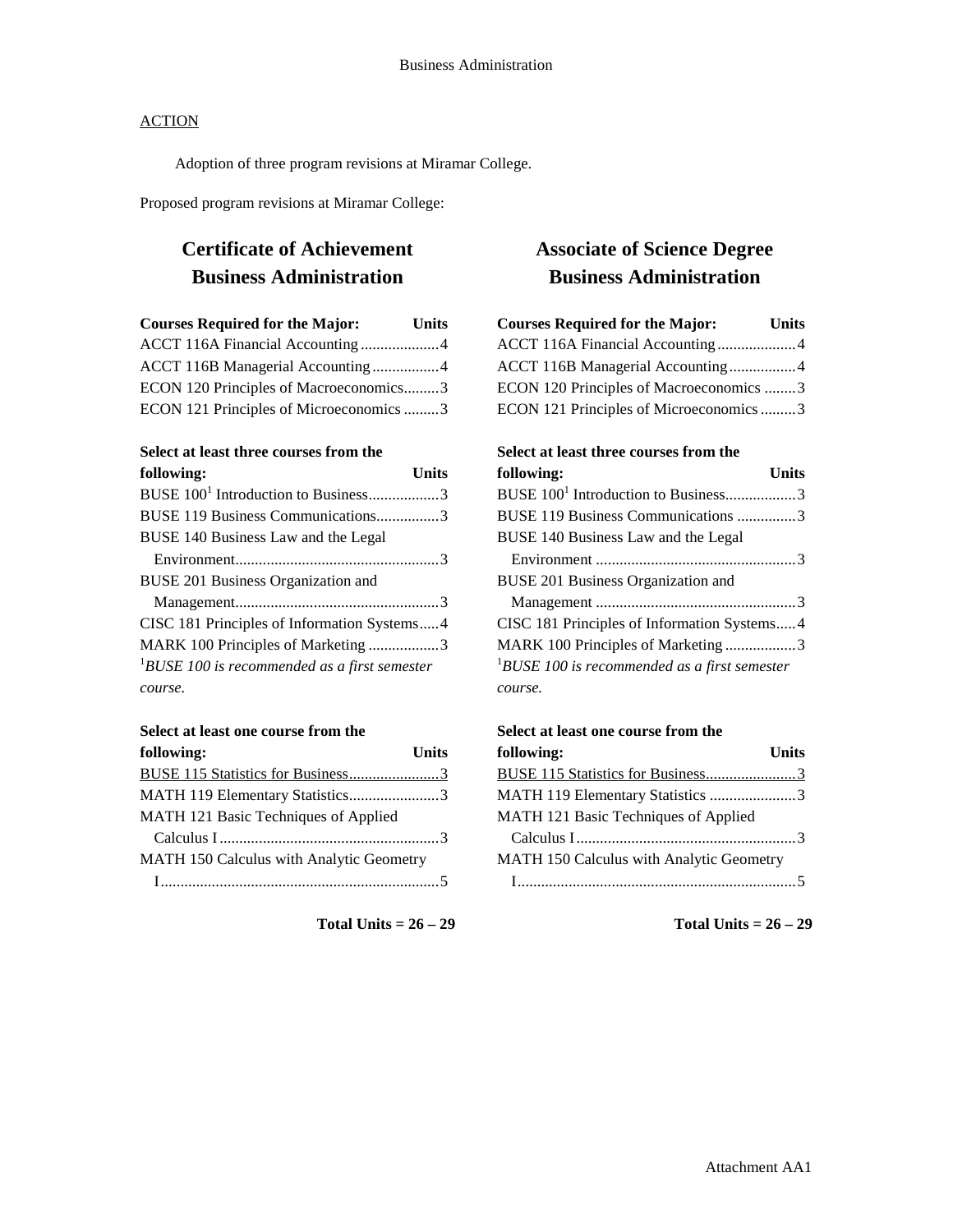# **Associate in Science in Business Administration for Transfer Degree**

| <b>Courses Required for the Major:</b><br><b>Units</b> |
|--------------------------------------------------------|
| BUSE 119 Business Communications3                      |
| BUSE 140 Business Law and the Legal                    |
|                                                        |
| ACCT 116A Financial Accounting 4                       |
| ACCT 116B Managerial Accounting 4                      |
| CISC 181 Principles of Information Systems4            |
| ECON 120 Principles of Macroeconomics3                 |
| ECON 121 Principles of Microeconomics 3                |

### **Select at least one course from the**

| following:                           | <b>Units</b> |
|--------------------------------------|--------------|
|                                      |              |
| MATH 119 Elementary Statistics3      |              |
| MATH 121 Basic Techniques of Applied |              |
|                                      |              |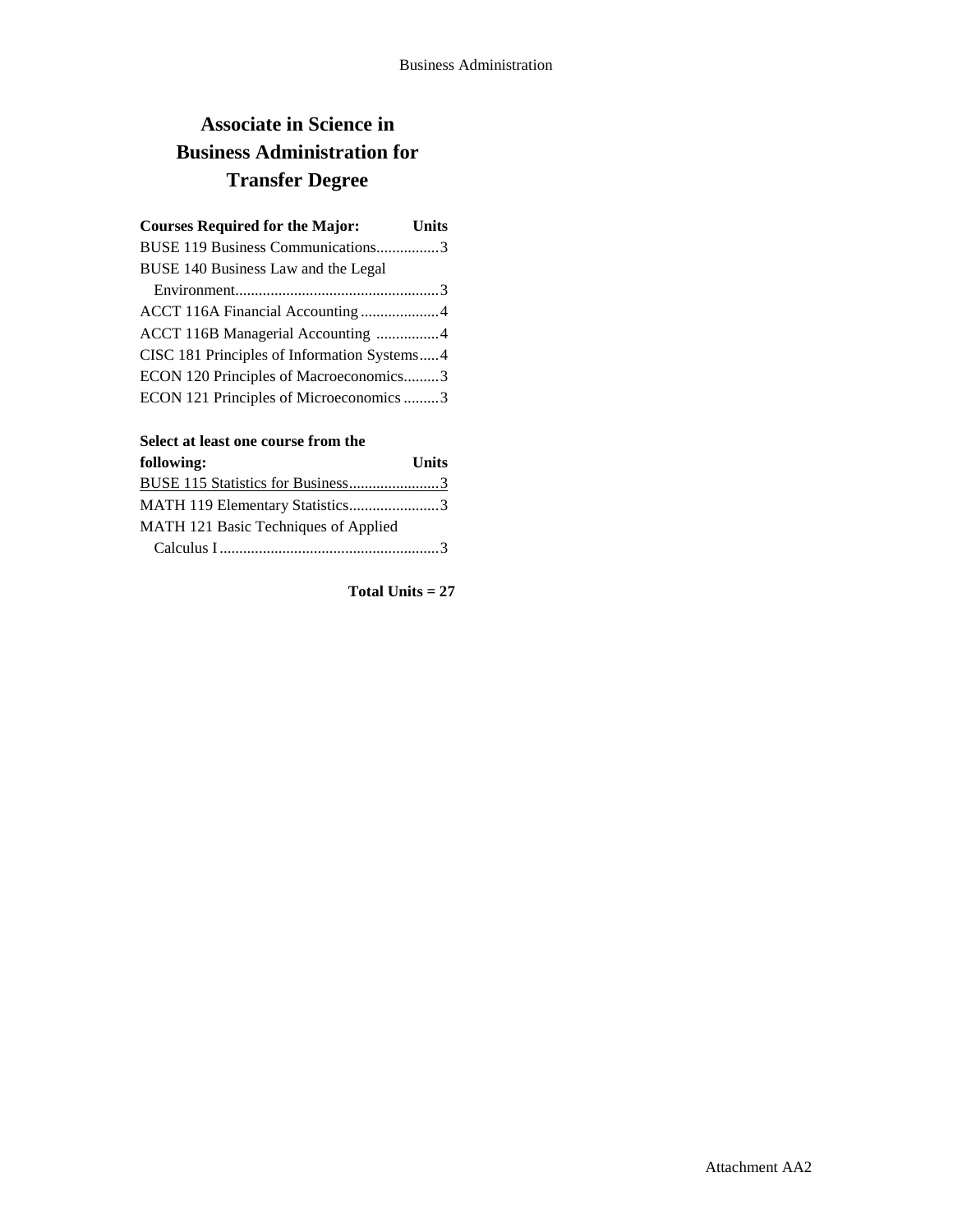Pursuant to Section 78016 of the Education Code, the following is a program review summary: Certificate of Achievement and Associate of Science Degree Entrepreneurship Program

| A <sub>1</sub> | Labor Market Information <sup>1</sup> : | The annual average number of persons employed in the<br>Entrepreneurship program area was $10,300$ in the 2012<br>employment year. Approximately $423$ new job openings are<br>projected through 2012-2022. |
|----------------|-----------------------------------------|-------------------------------------------------------------------------------------------------------------------------------------------------------------------------------------------------------------|
| <b>B.</b>      | Duplication <sup>2</sup> :              | City College, Cuyamaca College, and MiraCosta College.                                                                                                                                                      |
| C.             | Effectiveness <sup>3</sup> :            | Program area OR the projected enrollment of 35 for the 2016<br>year in the new program area.                                                                                                                |

- 1. California Employment Development Department.
- 2. California Community Colleges Chancellor's Office, CCC Curriculum Inventory database.
- 3. Estimated from current student enrollment and student interest survey at feeder institutions.

#### **ACTION**

Adoption of two new programs at Miramar College.

Proposed new programs at Miramar College:

# **Certificate of Achievement Entrepreneurship**

| <b>Courses Required for the Major:</b>   | <b>Units</b> |
|------------------------------------------|--------------|
| BUSE 100 Introduction to Business 3      |              |
| BUSE 101 Business Mathematics 3          |              |
| BUSE 119 Business Communications3        |              |
| BUSE 155 Managing the Small Business 3   |              |
| BUSE 157 Developing a Plan for the Small |              |
|                                          |              |
| <b>ACCT 150 Computer Accounting</b>      |              |
|                                          |              |
| MARK 100 Principles of Marketing 3       |              |

### **Complete at least one of the following**

| supplemental business courses:              | <b>Units</b> |
|---------------------------------------------|--------------|
| BUSE 140 Business Law and the Legal         |              |
|                                             |              |
| BUSE 150 Human Relations in Business3       |              |
| BUSE 201 Business Organization and          |              |
|                                             |              |
|                                             |              |
| CISC 181 Principles of Information Systems4 |              |

| Complete at least three (3) units from the |       |
|--------------------------------------------|-------|
| following occupational courses:            | Units |
| BUSE 270 Business Internship / Work        |       |
|                                            |       |
|                                            |       |
| CBTE 165 Webpage Creation with             |       |
|                                            |       |
|                                            |       |
|                                            |       |
| BUSE 120 Personal Financial Management  3  |       |
|                                            |       |

**Total Units = 27 - 28**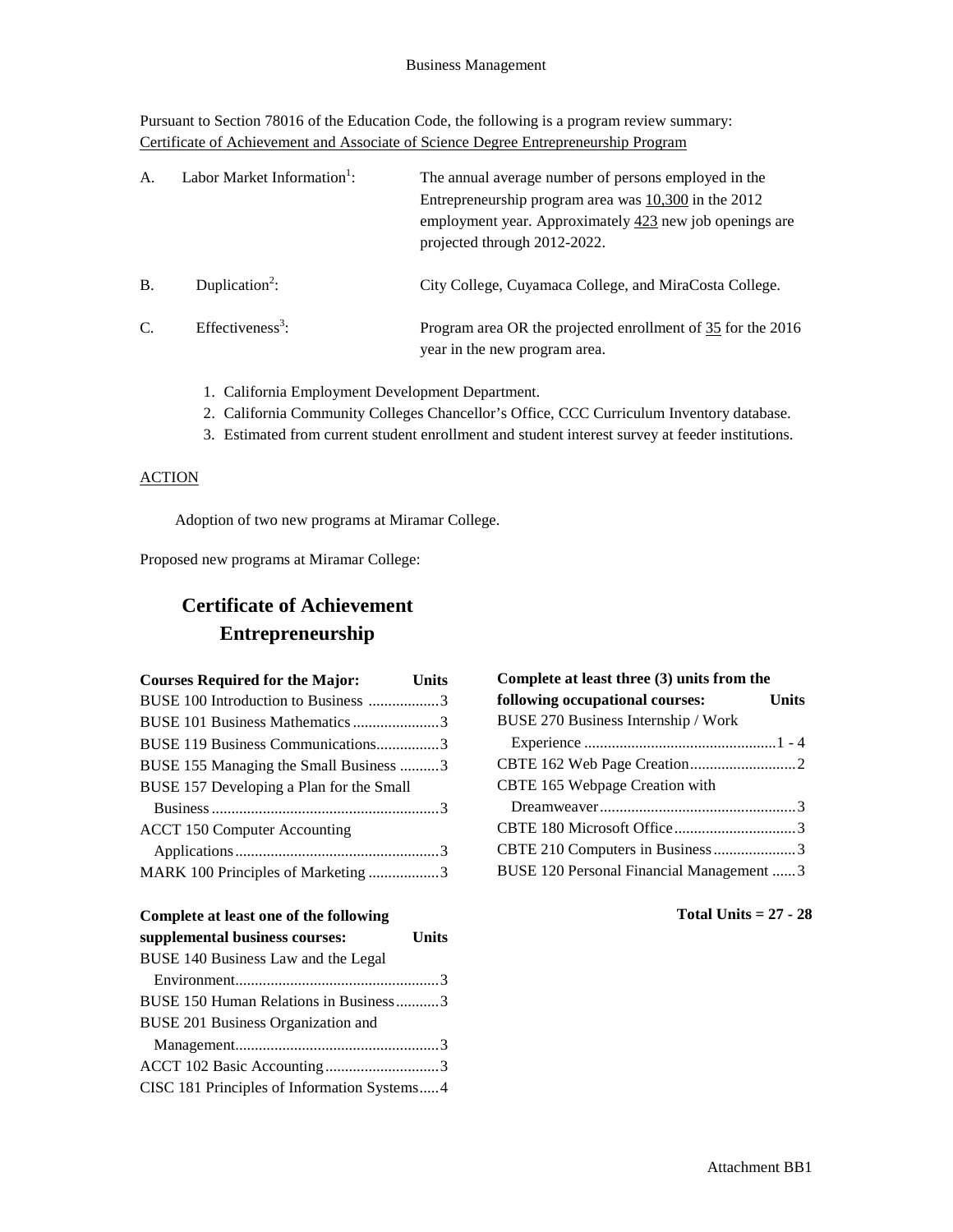# **Associate of Science Degree Entrepreneurship**

### **Courses Required for the Major: Units**

| BUSE 100 Introduction to Business3       |
|------------------------------------------|
| BUSE 101 Business Mathematics 3          |
| BUSE 119 Business Communications 3       |
| BUSE 155 Managing the Small Business 3   |
| BUSE 157 Developing a Plan for the Small |
|                                          |
| <b>ACCT 150 Computer Accounting</b>      |
|                                          |
| MARK 100 Principles of Marketing 3       |

### **Complete at least one of the following**

| supplemental business courses:              | <b>Units</b> |
|---------------------------------------------|--------------|
| BUSE 140 Business Law and the Legal         |              |
|                                             |              |
| BUSE 150 Human Relations in Business3       |              |
| <b>BUSE 201 Business Organization and</b>   |              |
|                                             |              |
|                                             |              |
| CISC 181 Principles of Information Systems4 |              |

### **Complete at least three (3) units from the**

| <b>Units</b><br>following occupational courses: |  |
|-------------------------------------------------|--|
| BUSE 270 Business Internship / Work             |  |
|                                                 |  |
|                                                 |  |
| CBTE 165 Webpage Creation with                  |  |
|                                                 |  |
|                                                 |  |
| CBTE 210 Computers in Business 3                |  |
| BUSE 120 Personal Financial Management3         |  |

**Total Units = 27 - 28**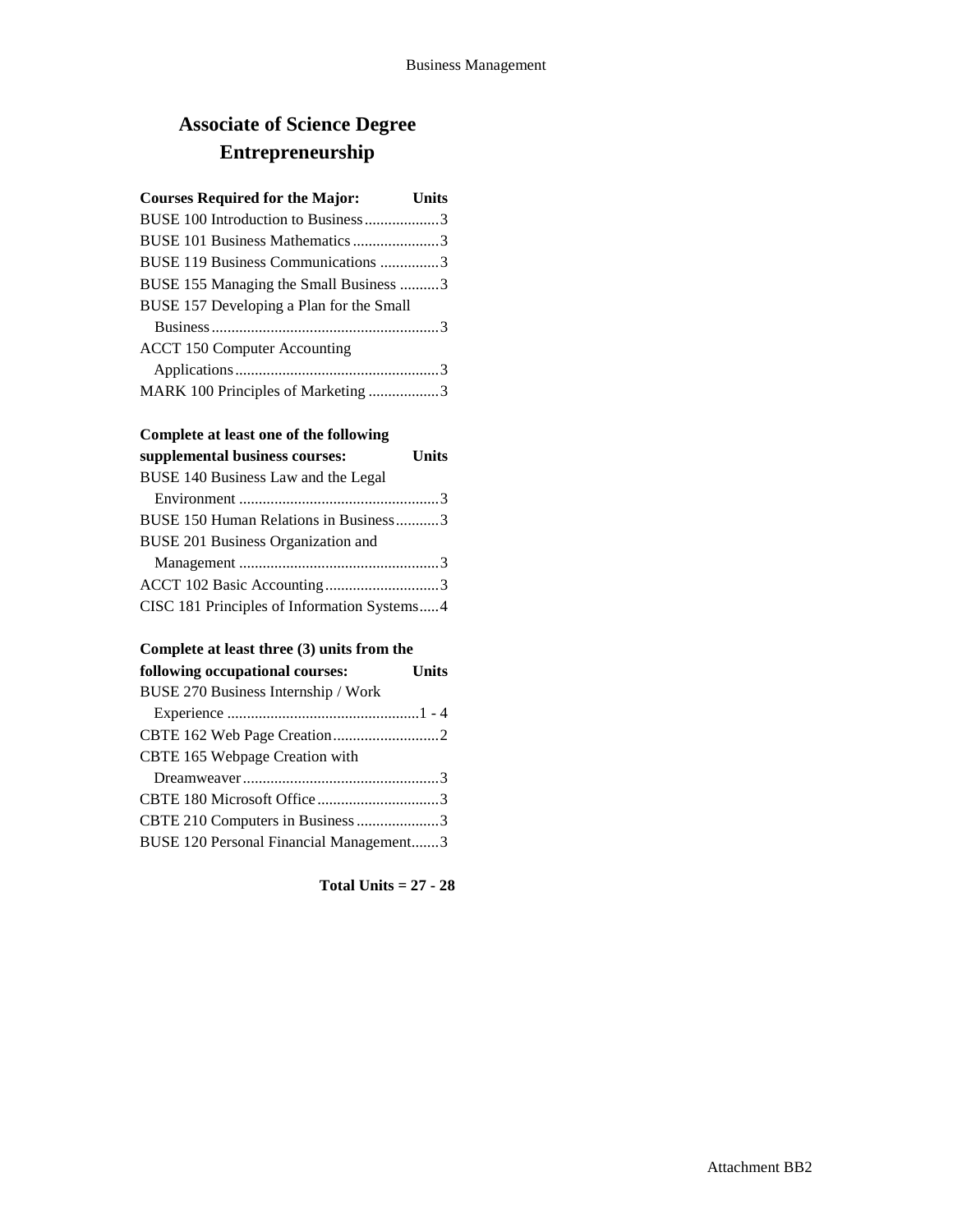Pursuant to Section 78016 of the Education Code, the following is a program review summary: Certificate of Achievement Business Information Worker II Program

| A.            | Labor Market Information <sup>1</sup> : | The annual average number of persons employed in the<br>Business Information Worker II program area was 13,040 in<br>the 2014 employment year. Approximately $15,570$ new job<br>openings are projected through 2012-2022. |
|---------------|-----------------------------------------|----------------------------------------------------------------------------------------------------------------------------------------------------------------------------------------------------------------------------|
| <b>B.</b>     | Duplication <sup>2</sup> :              | None.                                                                                                                                                                                                                      |
| $\mathcal{C}$ | Effectiveness <sup>3</sup> :            | Program area OR the projected enrollment of 60 for the 2016-<br>2017 year in the new program area.                                                                                                                         |

- 1. California Employment Development Department Industry Employment Data., and California Employment Development Department Labor Market Information Division, Report titled "2012-2022 Occupations With the Most Openings"
- 2. 2014-15 catalogs and websites for Region 10 Community Colleges.
- 3. City College Departmental Enrollment Tallies.

### **ACTION**

Adoption of a new program at City College.

Proposed new program at City College:

## **Certificate of Achievement Business Information Worker II**

| The Computer Business Technology Department         |              |
|-----------------------------------------------------|--------------|
| requires students to complete all CBTE              |              |
| requirements for the certificate within five years. |              |
| <b>Courses Required for the Major:</b>              | <b>Units</b> |
|                                                     |              |
| CBTE 143 Intermediate Microsoft Excel3              |              |
| CBTE 155 SharePoint Using Office 3652               |              |
| CBTE 205 Records Management or                      |              |
| CBTE 206 Electronic Records Management3             |              |
| BUSE 102 Introduction to Customer Service3          |              |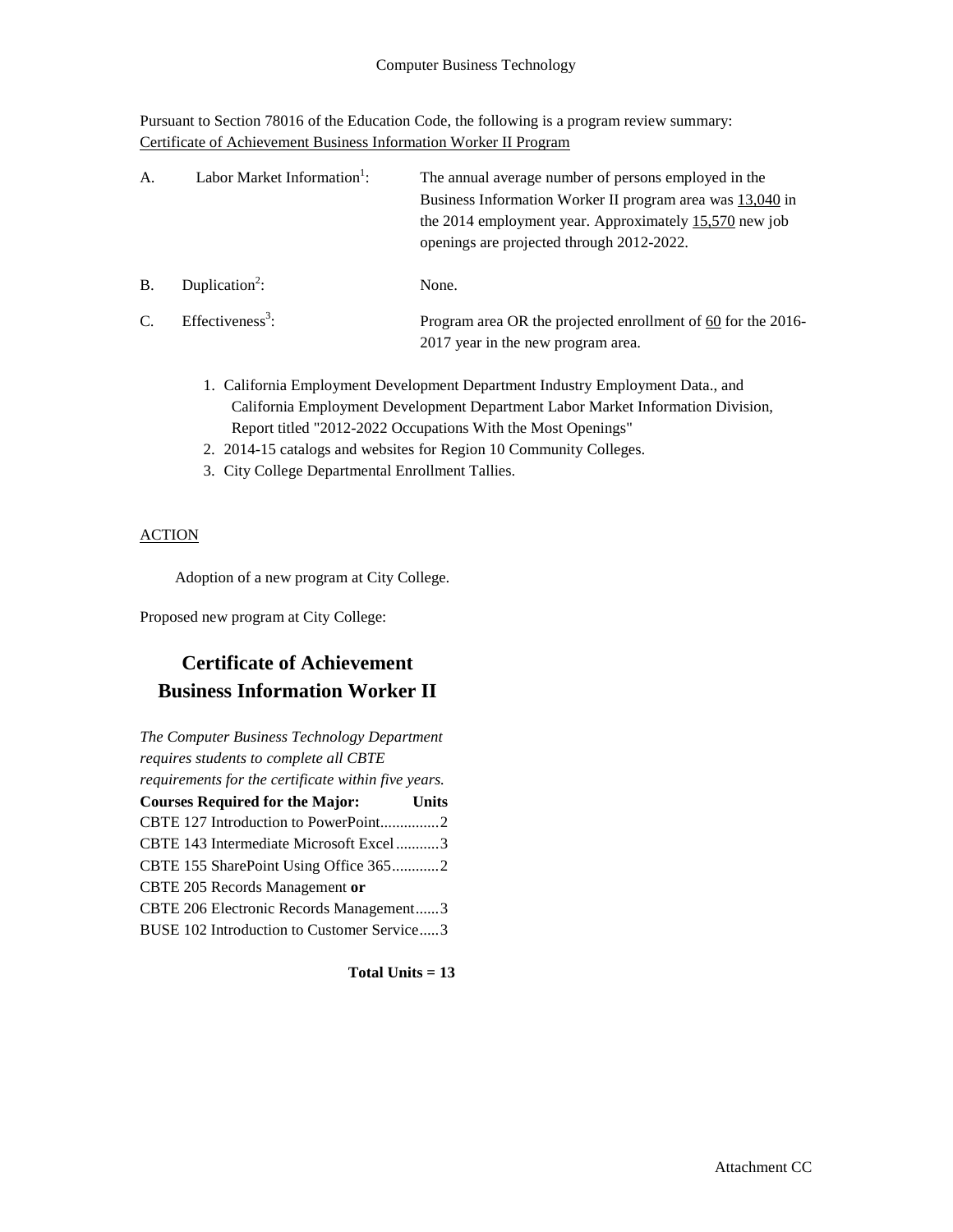Adoption of three program revisions at City College.

Proposed program revisions at City College:

## **Certificate of Achievement Administrative Assistant**

| The Computer Business Technology Department         |
|-----------------------------------------------------|
| requires students to complete all CBTE              |
| requirements for the certificate within five years. |
| <b>Courses Required for the Major:</b><br>Units     |
| CBTE 094 Introduction to Computer                   |
| Keyboarding or                                      |
| CBTE 095 Keyboarding Skill Development  1           |
| <b>CBTE 114 Introduction to Microsoft</b>           |
|                                                     |
| CBTE 120 Beginning Microsoft Word2                  |
| CBTE 122 Intermediate Microsoft Word3               |
| CBTE 127 Introduction to PowerPoint2                |
|                                                     |
| CBTE 152 Beginning Microsoft Access 2               |
|                                                     |
| CBTE 205 Records Management or                      |
| CBTE 206 Electronic Records Management3             |
| CBTE 210 Computers in Business or                   |
| CBTE 211 Office Administration3                     |
| BUSE 101 Business Mathematics 3                     |
| <b>BUSE 092 Introduction to Business</b>            |
| Communication or                                    |
| BUSE 119 Business Communications3                   |
|                                                     |

## **Certificate of Achievement Administrative Office Management**

| The Computer Business Technology Department            |
|--------------------------------------------------------|
| requires students to complete all CBTE                 |
| requirements for the certificate within five years.    |
| <b>Courses Required for the Major:</b><br><b>Units</b> |
| CBTE 094 Introduction to Computer                      |
| Keyboarding or                                         |
| CBTE 095 Keyboarding Skill Development  1              |
| CBTE 114 Introduction to Microsoft                     |
|                                                        |
| CBTE 164 Introduction to Microsoft Outlook  1          |
|                                                        |
| CBTE 205 Records Management or                         |
| CBTE 206 Electronic Records Management3                |
| CBTE 210 Computers in Business or                      |
| CBTE 211 Office Administration3                        |
| <b>ACCT 150 Computer Accounting</b>                    |
|                                                        |
| BUSE 101 Business Mathematics 3                        |
| <b>BUSE 092 Introduction to Business</b>               |
| Communication or                                       |
| BUSE 119 Business Communications 3                     |
| BUSE 150 Human Relations in Business3                  |
| BUSE 155 Managing the Small Business 3                 |
|                                                        |

**Total Units = 27**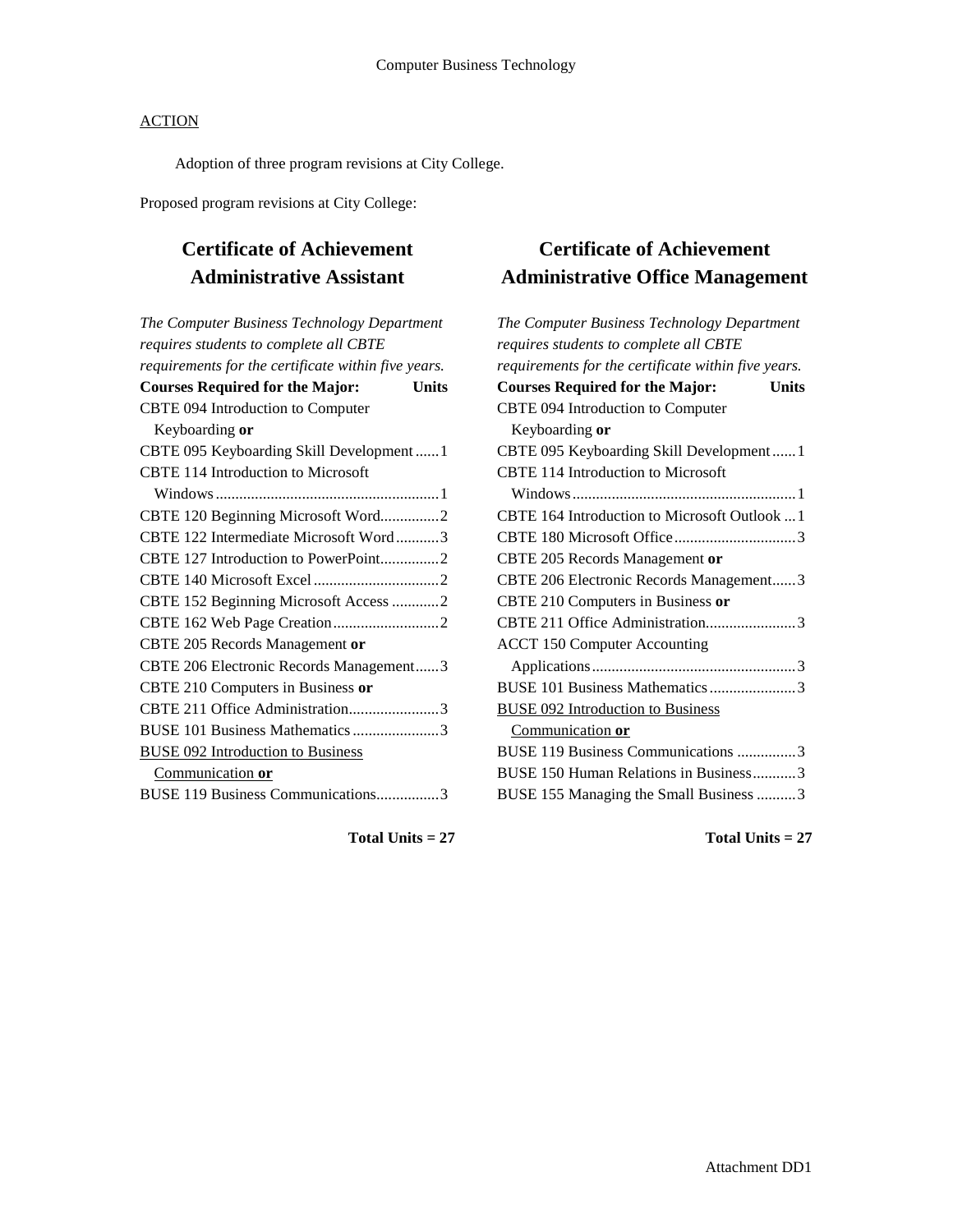# **Certificate of Achievement Business Information Worker**

| <b>The Computer Business Technology Department</b>         |
|------------------------------------------------------------|
| <u>requires students to complete all CBTE</u>              |
| <u>requirements for the certificate within five years.</u> |
| <b>Courses Required for the Major:</b><br><b>Units</b>     |
| <b>BUSE 092 Introduction to Business</b>                   |
| Communication or                                           |
| BUSE 119 Business Communications3                          |
| BUSE 150 Human Relations in Business3                      |
| CBTE 094 Introduction to Computer                          |
| Keyboarding or                                             |
| CBTE 095 Keyboarding Skill Development1                    |
| <b>CBTE 114 Introduction to Microsoft</b>                  |
|                                                            |
| CBTE 120 Beginning Microsoft Word2                         |
|                                                            |
| CBTE 164 Introduction to Microsoft Outlook 1               |
| CISC 150 Introduction to Computer and                      |
| Information Sciences or                                    |
| CISC 181 Principles of Information                         |
|                                                            |

**Total Units = 16 - 17**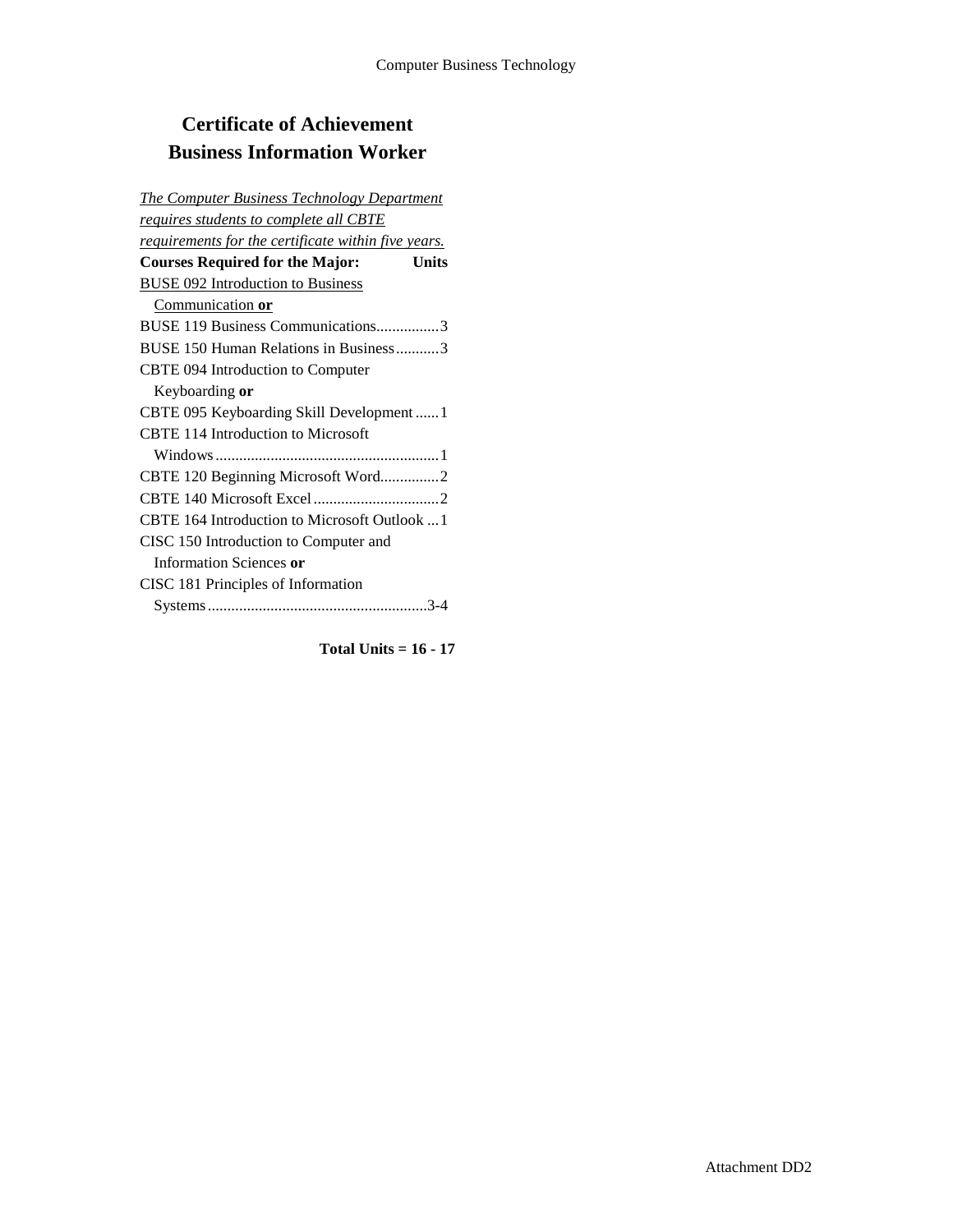Pursuant to Section 78016 of the Education Code, the following is a program review summary: Certificate of Completion Web Server Technologies and Applications Program

| $\mathsf{A}$  | Labor Market Information <sup>1</sup> : | The annual average number of persons employed in the Web<br>Server Technologies and Applications program area was<br>17,447 in the 2013 employment year. Approximately 923 new<br>job openings are projected through 2013-2016. |
|---------------|-----------------------------------------|---------------------------------------------------------------------------------------------------------------------------------------------------------------------------------------------------------------------------------|
| $\bf{B}$      | Duplication <sup>2</sup> :              | City College, Cuyamaca College, MiraCosta College, and<br>Southwestern College.                                                                                                                                                 |
| $\mathcal{C}$ | Effectiveness <sup>3</sup> :            | Program area OR the projected enrollment of 80 for the 2015-<br>2016 year in the new program area.                                                                                                                              |

- 1. Labor Market Information, Employment Development Department, California.
- 2. Web, and Institution's Class Schedules and Catalogs.
- 3. Current Enrollment Data and Program Chair Career Technical Education, Continuing Education.

Pursuant to Section 78016 of the Education Code, the following is a program review summary: Certificate of Completion Windows System Administration Program

| D. | Labor Market Information <sup>4</sup> : | The annual average number of persons employed in the<br>Windows System Administration program area was 12,340 in<br>the 2013 employment year. Approximately $1,263$ new job<br>openings are projected through 2013-2016. |
|----|-----------------------------------------|--------------------------------------------------------------------------------------------------------------------------------------------------------------------------------------------------------------------------|
| E. | Duplication <sup>5</sup> :              | City College, Cuyamaca College, MiraCosta College, and<br>Southwestern College.                                                                                                                                          |
| F. | Effectiveness <sup>6</sup> :            | Program area OR the projected enrollment of 96 for the 2015-<br>2016 year in the new program area.                                                                                                                       |

- 4. California Employment Development Department.
- 5. California Community Colleges Chancellor's Office , CCC Curriculum Inventory database.
- 6. Current Enrollment Data and Program Chair Career Technical Education, Continuing Education.

### **ACTION**

Adoption of two new programs at Continuing Education.

Proposed new programs at Continuing Education: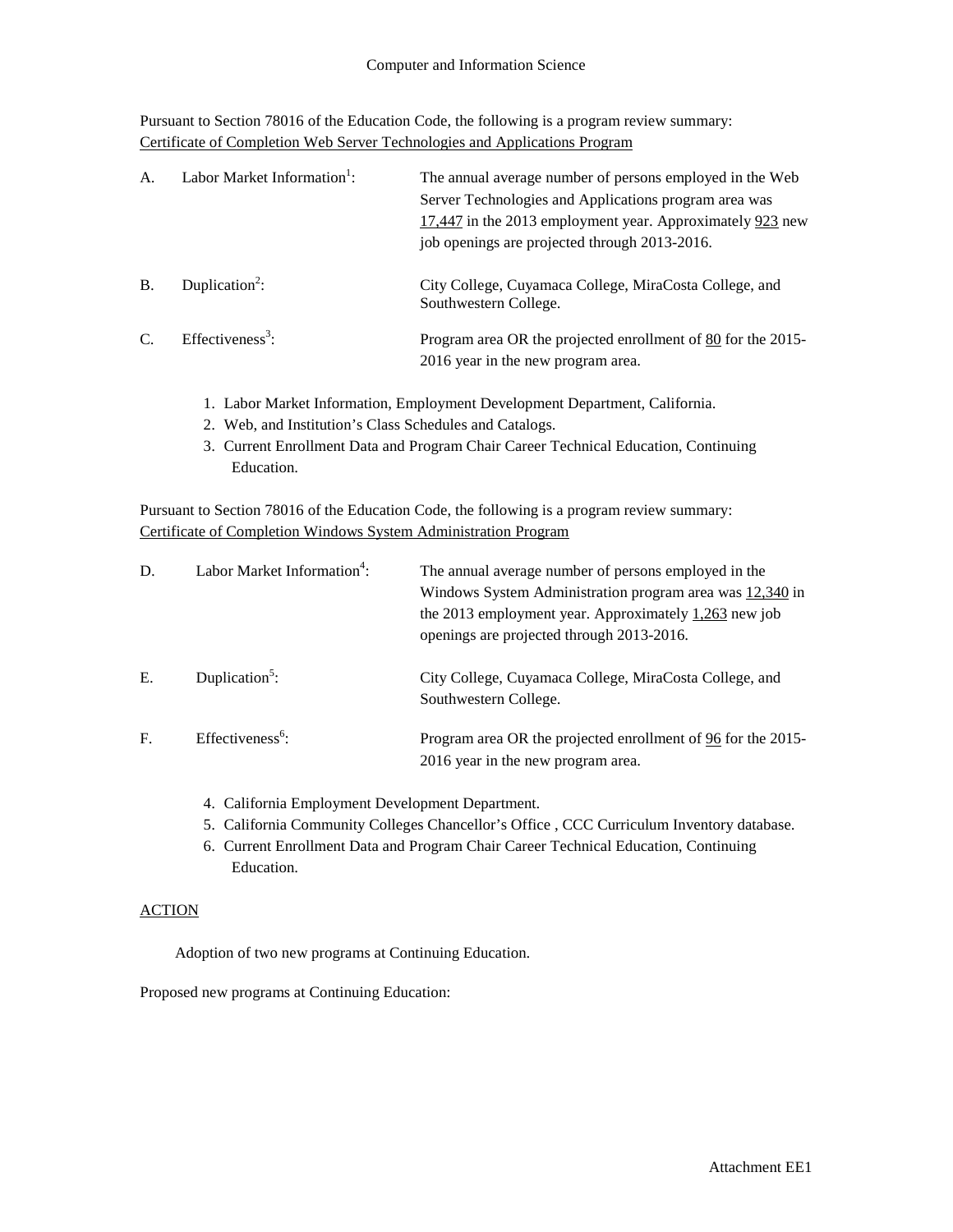# **Certificate of Completion Web Server Technologies and Applications**

#### **The following courses must be taken to complete the program:** COMP 643 Linux Server Technologies COMP 644 Server Side Web Development

## **Certificate of Completion Windows System Administration Program**

**The following courses must be taken to complete the program:** COMP 640 Windows Operating Systems COMP 642 Server Admin Fundamentals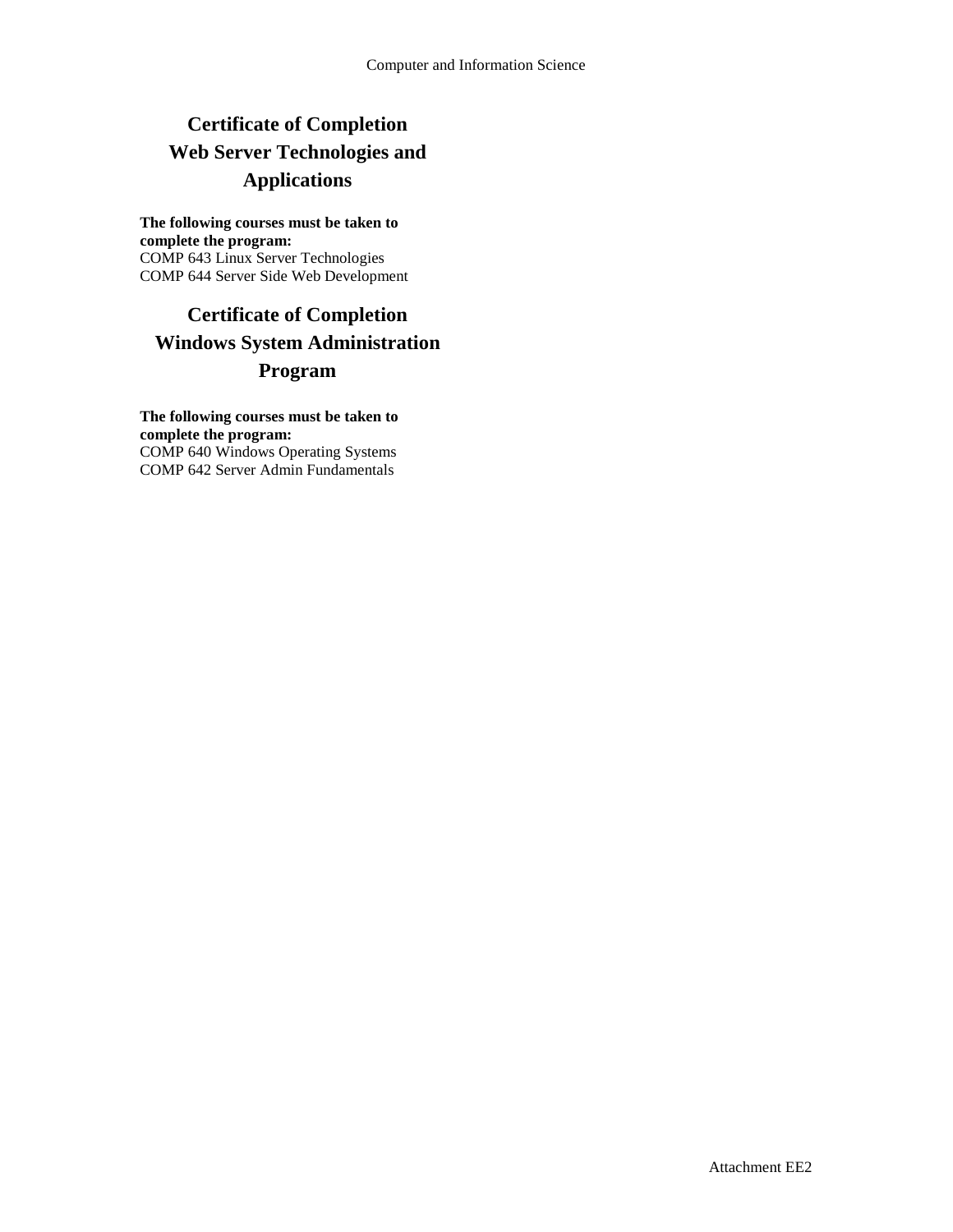#### Cosmetology

Pursuant to Section 78016 of the Education Code, the following is a program review summary: Certificate of Performance Nail Technician Program

| A.             | Labor Market Information <sup>1</sup> : | The annual average number of persons employed in the Nail<br>Technician program area was 39,000 in the 2015 employment<br>year. Approximately $13,010$ new job openings are projected<br>through 2012-2022. |
|----------------|-----------------------------------------|-------------------------------------------------------------------------------------------------------------------------------------------------------------------------------------------------------------|
| $B$ .          | Duplication <sup>2</sup> :              | None.                                                                                                                                                                                                       |
| $\overline{C}$ | Effectiveness <sup>3</sup> :            | Program area OR the projected enrollment of 80 for the 2016-<br>2017 year in the new program area.                                                                                                          |

- 1. California Employment Development Department 2012-22 Occupational Employment Projections.
- 2. 2014-15 catalogs and websites for Region 10 Community Colleges.
- 3. Current City College Departmental Enrollment Tallies for Cosmetology courses.

#### **ACTION**

Adoption of a new program at City College.

Proposed new program at City College:

# **Certificate of Performance Nail Technician**

| <b>Courses Required for the Major:</b> | <b>Units</b> |
|----------------------------------------|--------------|
|                                        |              |
|                                        |              |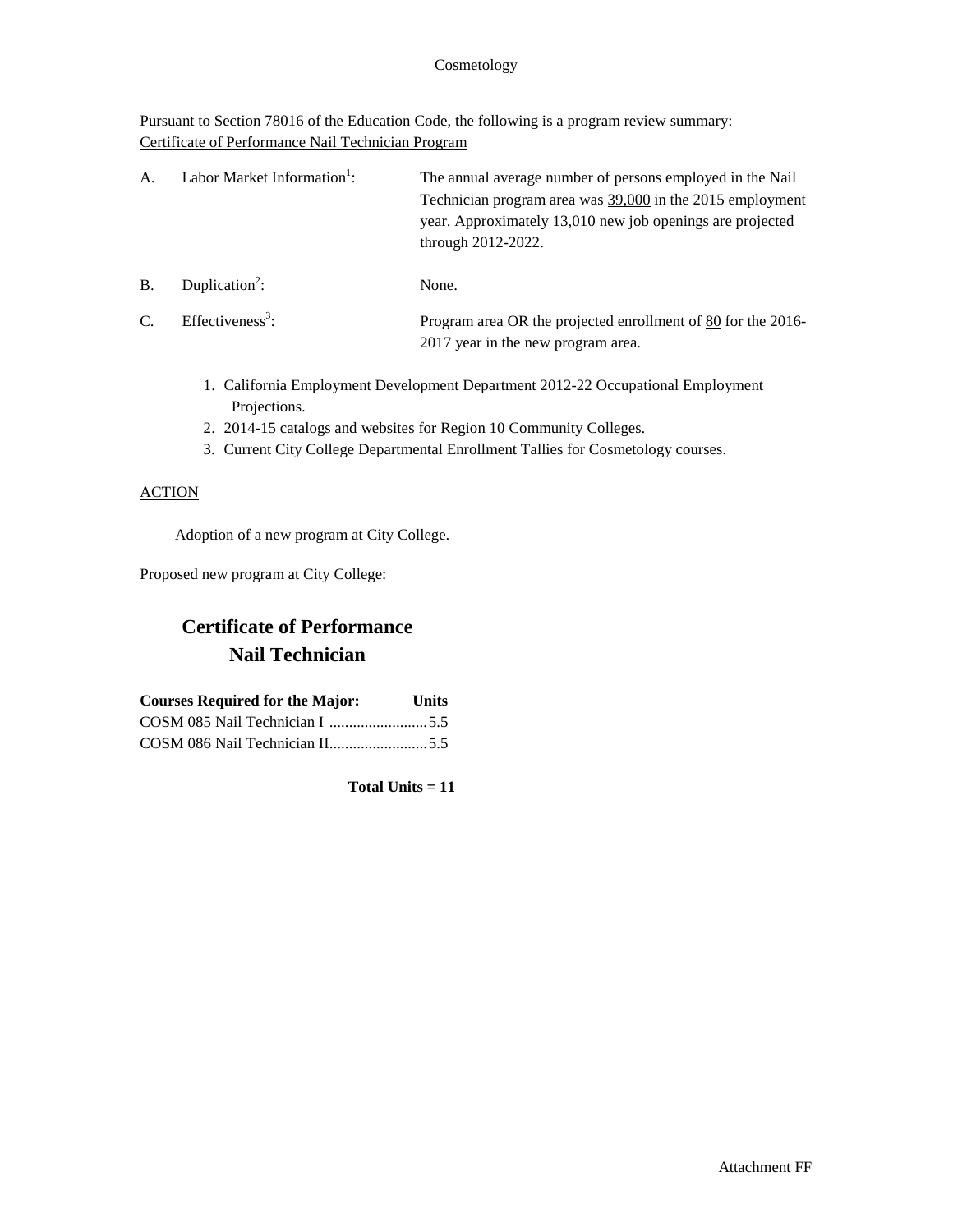Adoption of three new programs at Mesa College.

Proposed new programs at Mesa College:

# **Certificate of Achievement Choreography**

| <b>Courses Required for the Major:</b>                             | <b>Units</b> |
|--------------------------------------------------------------------|--------------|
|                                                                    |              |
|                                                                    |              |
| Select 4 units from the following: Units                           |              |
|                                                                    |              |
|                                                                    |              |
| DANC 261C Dance Performance III2                                   |              |
| DANC 261D Dance Performance IV 2                                   |              |
| Select 2 units from the following:                                 | <b>Units</b> |
|                                                                    |              |
| DANC 151A Dance Making: Jazz 1                                     |              |
| $\mathbf{DAN}$ $\mathbf{C.152A}$ Dengo Meking: Modern $\mathbf{A}$ |              |

| Select 2 units from the following:     | <b>Units</b> |
|----------------------------------------|--------------|
| DANC 153A Dance Making: Dance Theatre1 |              |
| DANC 152A Dance Making: Modern 1       |              |

| DANC 271A Stage Costuming for Dance1 - 2 |  |
|------------------------------------------|--|
| DANC 271B Makeup for Dance               |  |
|                                          |  |
| DANC 271C Lighting Design for Dance      |  |
|                                          |  |

| Select 10 units from the following: | <b>Units</b> |
|-------------------------------------|--------------|
|                                     |              |
|                                     |              |
|                                     |              |
| DANC 115B Tap Dance II 1 - 1.5      |              |
| DANC 115C Tap Dance III1 - 1.5      |              |
| DANC 115D Tap Dance IV 1 - 1.5      |              |
|                                     |              |
|                                     |              |
|                                     |              |
|                                     |              |
| DANC 135C Jazz Dance III  1.5       |              |
| DANC 135D Jazz Dance IV 1.5         |              |

| DANC 140C Modern Dance III  1.5           |
|-------------------------------------------|
| DANC 140D Modern Dance IV 1.5             |
| DANC 177A Dance Improvisation  1 - 1.5    |
| DANC 177B Dance Improvisation II 1 - 1.5  |
| DANC 178A Advanced Commercial Dance       |
|                                           |
| DANC 178B Advanced Commercial Dance       |
|                                           |
| DANC 179A Advanced Classical Dance I 1.5  |
| DANC 179B Advanced Classical Dance II 1.5 |
| DANC 180A Advanced Contemporary           |
|                                           |
| DANC 180B Advanced Contemporary           |
|                                           |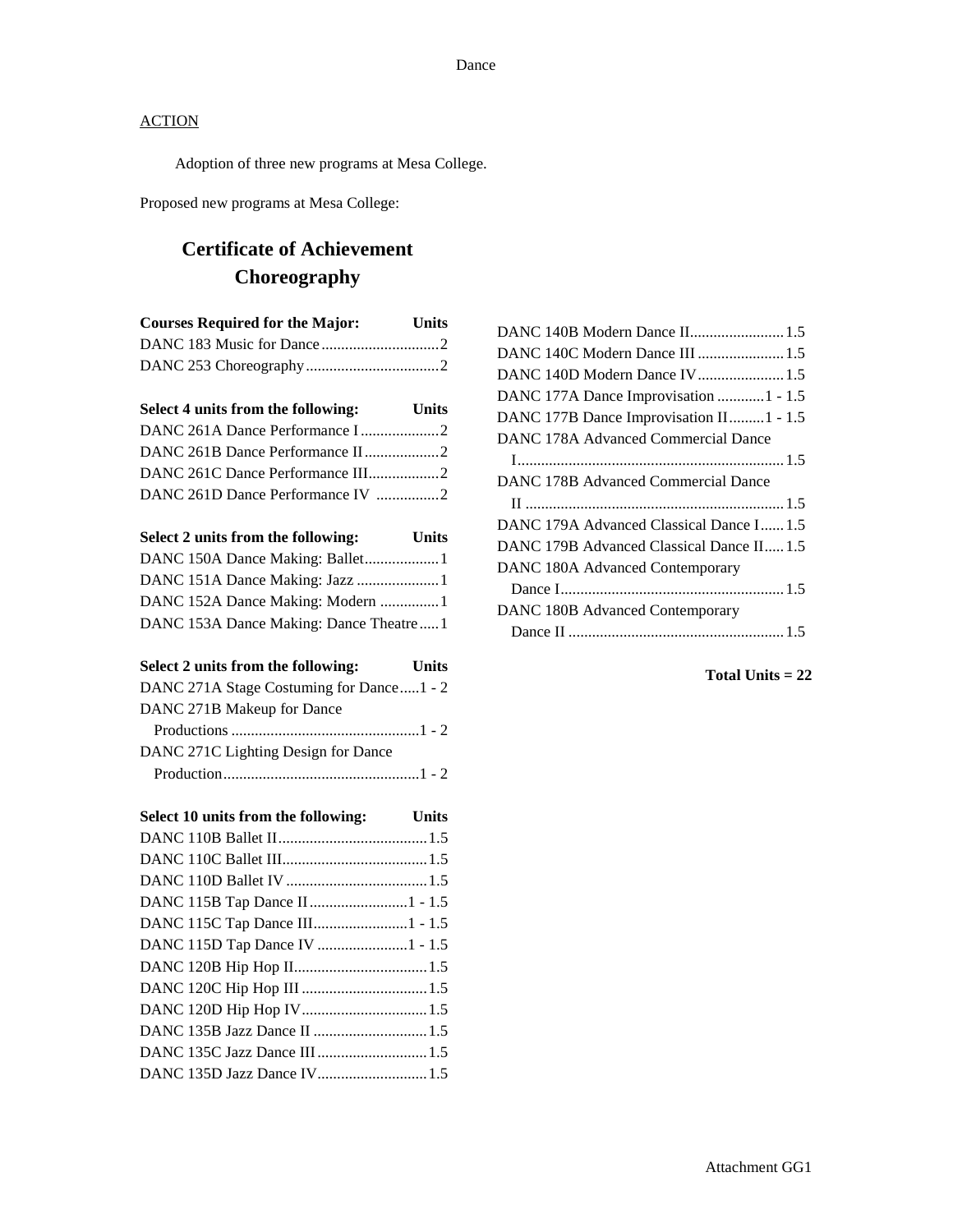## **Certificate of Achievement Commercial Dance**

| <b>Courses Required for the Major:</b> Units |  |
|----------------------------------------------|--|
|                                              |  |
|                                              |  |
|                                              |  |
|                                              |  |
| DANC 140C Modern Dance III  1.5              |  |
| DANC 178A Advanced Commercial                |  |
|                                              |  |
| DANC 181 History of Dance 3                  |  |
| DRAM 103 Acting for Non-majors3              |  |
| MUSI 120 Beginning Voice Class 2             |  |

| Select one of the following courses: Units |  |
|--------------------------------------------|--|
|                                            |  |
|                                            |  |
|                                            |  |
| DANC 261D Dance Performance IV 2           |  |

|  | Select two of the following courses: | Units |
|--|--------------------------------------|-------|
|--|--------------------------------------|-------|

| DANC 125A Latin American Dance I  1 - 1.5 |  |
|-------------------------------------------|--|
| DANC 125B Latin American Dance II 1 - 1.5 |  |
| DANC 126A Mid-Eastern Dance I 0.5 - 1     |  |
| DANC 126B Mid-Eastern Dance II 0.5 - 1    |  |
| DANC 145A Ballroom Dance I  1 - 1.5       |  |
| DANC 145B Ballroom Dance II  1 - 1.5      |  |
|                                           |  |

| Select one of the following courses: Units |  |
|--------------------------------------------|--|
|                                            |  |
|                                            |  |
|                                            |  |

```
Select one of the following courses: Units
DANC 120A Hip Hop I..............................1 - 1.5
DANC 120B Hip Hop II..................................1.5
```

```
DANC 120C Hip Hop III ................................1.5
DANC 120D Hip Hop IV................................1.5
```

```
Select one of the following courses: Units
DANC 160A Pilates - Stretch and
  Conditioning ...........................................1 - 1.5
DANC 160B Pilates - Alignment and
  Correctives..............................................1 - 1.5
```

```
Total Units = 23 - 26.5
```
## **Associate of Arts Degree Dance**

| <b>Courses Required for the Major:</b> | <b>Units</b> |
|----------------------------------------|--------------|
|                                        |              |
|                                        |              |
|                                        |              |

### **Select 3 units from the following**

| courses: | <b>Units</b> |
|----------|--------------|
|          |              |
|          |              |
|          |              |

### **Select 3 units from the following**

| courses: | <b>Units</b> |
|----------|--------------|
|          |              |
|          |              |
|          |              |

### **Select 3 units from the following**

| courses: | <b>Units</b> |
|----------|--------------|
|          |              |
|          |              |
|          |              |

### **Select 1.5 units from the following**

| courses:                          | <b>Units</b> |
|-----------------------------------|--------------|
| DANC 160A Pilates - Stretch and   |              |
|                                   |              |
| DANC 160B Pilates - Alignment and |              |
|                                   |              |

#### **Select 1.5 units from the following**

| <b>courses:</b>                         | <b>Units</b> |
|-----------------------------------------|--------------|
| DANC 177A Dance Improvisation  1 - 1.5  |              |
| DANC 177B Dance Improvisation II1 - 1.5 |              |

#### **Select 4 units from the following**

| courses:                                 | <b>Units</b> |
|------------------------------------------|--------------|
|                                          |              |
| DANC 261B Dance Performance II2          |              |
| DANC 261C Dance Performance III2         |              |
| DANC 261D Dance Performance IV 2         |              |
| DANC 271A Stage Costuming for Dance1 - 2 |              |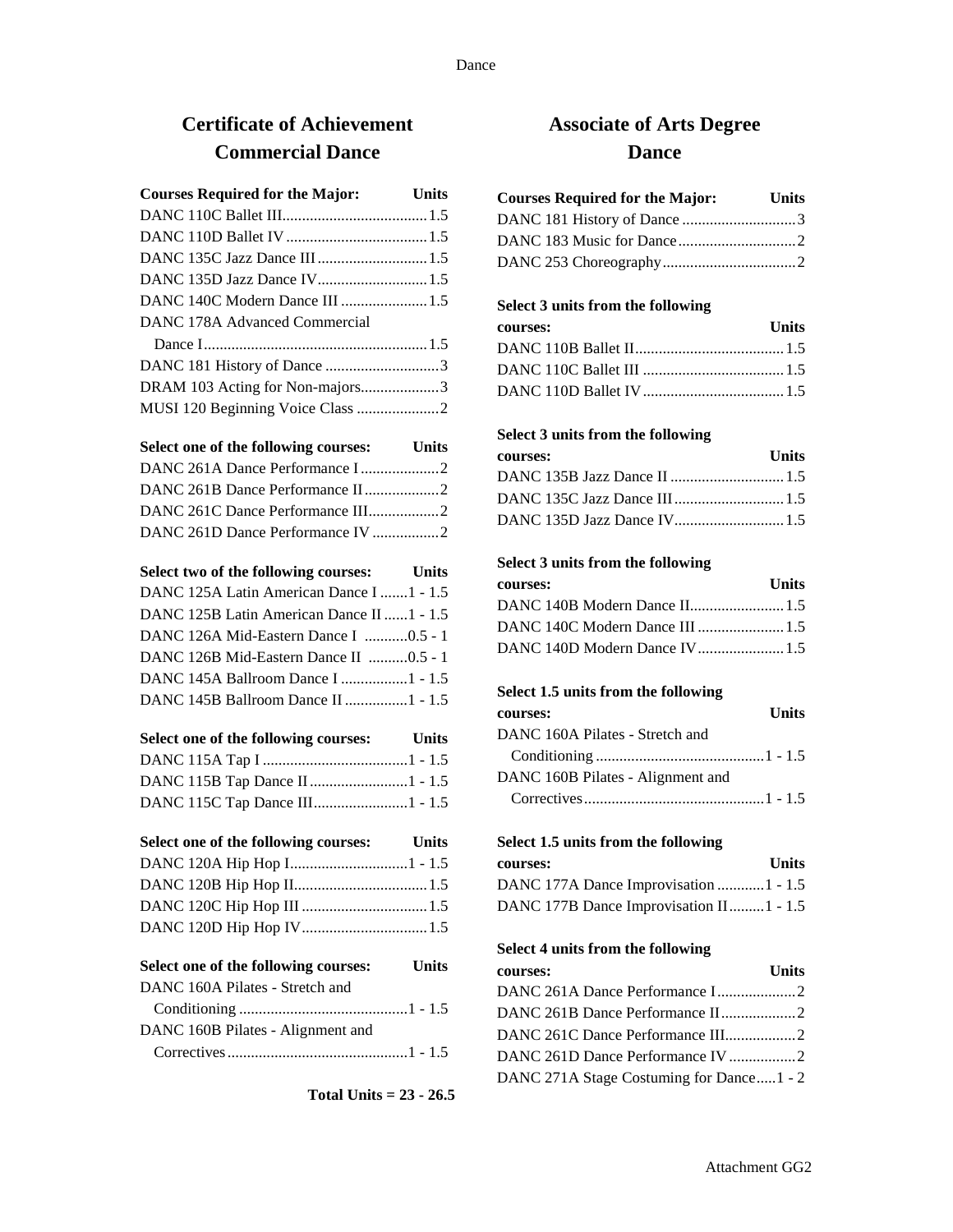| DANC 271B Makeup for Dance          |  |
|-------------------------------------|--|
|                                     |  |
| DANC 271C Lighting Design for Dance |  |
|                                     |  |
|                                     |  |

#### **Select 3 units from the following**

| <b>Units</b><br>courses:                   |
|--------------------------------------------|
|                                            |
|                                            |
| DANC 115B Tap Dance II 1 - 1.5             |
|                                            |
|                                            |
|                                            |
|                                            |
|                                            |
| DANC 125A Latin American Dance I  1 - 1.5  |
| DANC 125B Latin American Dance II  1 - 1.5 |
| DANC 126A Mid-Eastern Dance I 0.5 - 1      |
| DANC 126B Mid-Eastern Dance II 0.5 - 1     |
| DANC 130A Dance Repertoire 1               |
|                                            |
| DANC 140A Modern Dance I 1 - 1.5           |
| DANC 145A Ballroom Dance I 1 - 1.5         |
| DANC 145B Ballroom Dance II 1 - 1.5        |
| DANC 178A Advanced Commercial              |
|                                            |
| DANC 178B Advanced Commercial Dance        |
|                                            |
| DANC 179A Advanced Classical Dance I 1.5   |
| DANC 179B Advanced Classical Dance II1.5   |
| DANC 180A Advanced Contemporary            |
|                                            |
| DANC 180B Advanced Contemporary            |
|                                            |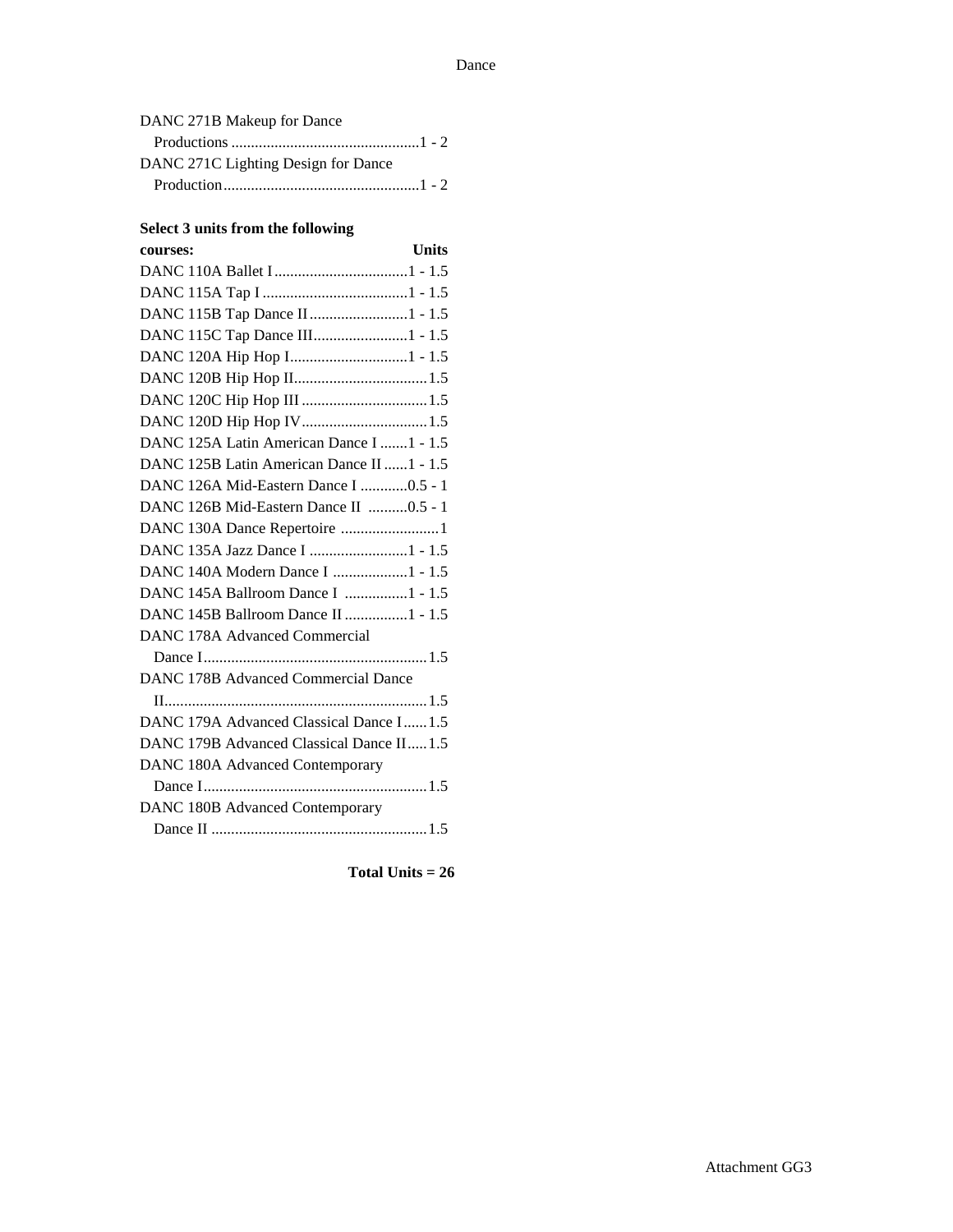Adoption of two program revisions at City College.

Proposed program revisions at City College:

# **Certificate of Performance Advanced Electromechanical Technology**

| <b>Courses Required for the Major:</b>     | Units |
|--------------------------------------------|-------|
| ELDT 143 Semiconductor Devices3            |       |
| <b>ELDT 143L Semiconductor Devices</b>     |       |
|                                            |       |
| ELDT 224 Microprocessor Design3            |       |
| <b>ELDT 224L Microprocessor Design</b>     |       |
|                                            |       |
|                                            |       |
| ELDT 225L Microcontrollers Laboratory  1.5 |       |
| ENGE 152 Engineering Design3               |       |

**Total Units = 12**

## **Certificate of Performance Electromechanical Technology**

| <b>Courses Required for the Major:</b>               | Units |
|------------------------------------------------------|-------|
| <b>ENGN 110 Science for Technical Applications.4</b> |       |
| ELDT 123 Introduction to Digital Circuits 3          |       |
| ELDT 123L Digital Circuits Laboratory  1             |       |
| ELDT 124 Basic DC Electronics4                       |       |
| ELDT 124L Basic DC Laboratory 1                      |       |
|                                                      |       |
| PHYS 100 Introductory Physics or                     |       |
| <b>CHEM 100 Fundamentals of Chemistry and</b>        |       |
| <b>CHEM 100L Fundamentals of Chemistry</b>           |       |
|                                                      |       |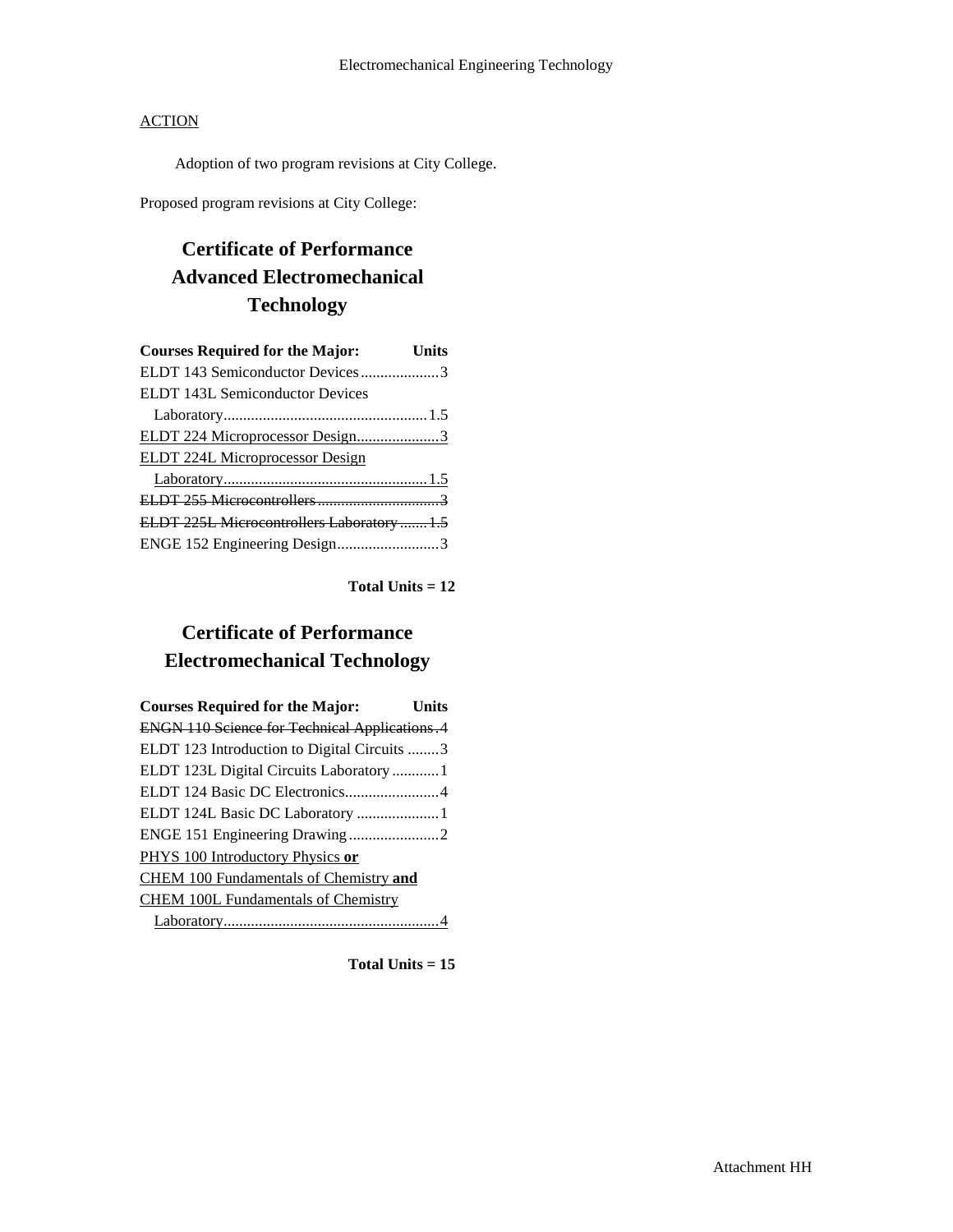Adoption of a program deactivation at City College.

Proposed program deactivation at City College:

# **Associate of Science Degree Military Electronics Technology**

| <b>Courses Required for the Major:</b> Units       |
|----------------------------------------------------|
|                                                    |
| MLET 051 Working With Direct Current3              |
| <b>MLET 052A Basic Alternating Current I1</b>      |
| <b>MLET 053A Working With Non Resonant</b>         |
|                                                    |
| MLET 052B Basic Alternating Current II1            |
| <b>MLET 053B Working with Resonant Alternating</b> |
|                                                    |
|                                                    |
| <b>MLET 055A Working With Basic Analog</b>         |
|                                                    |
| MLET 054B Basic Analog Circuits II1                |
| <b>MLET 055B Working With Basic Analog</b>         |
|                                                    |

**Total Units = 19.5**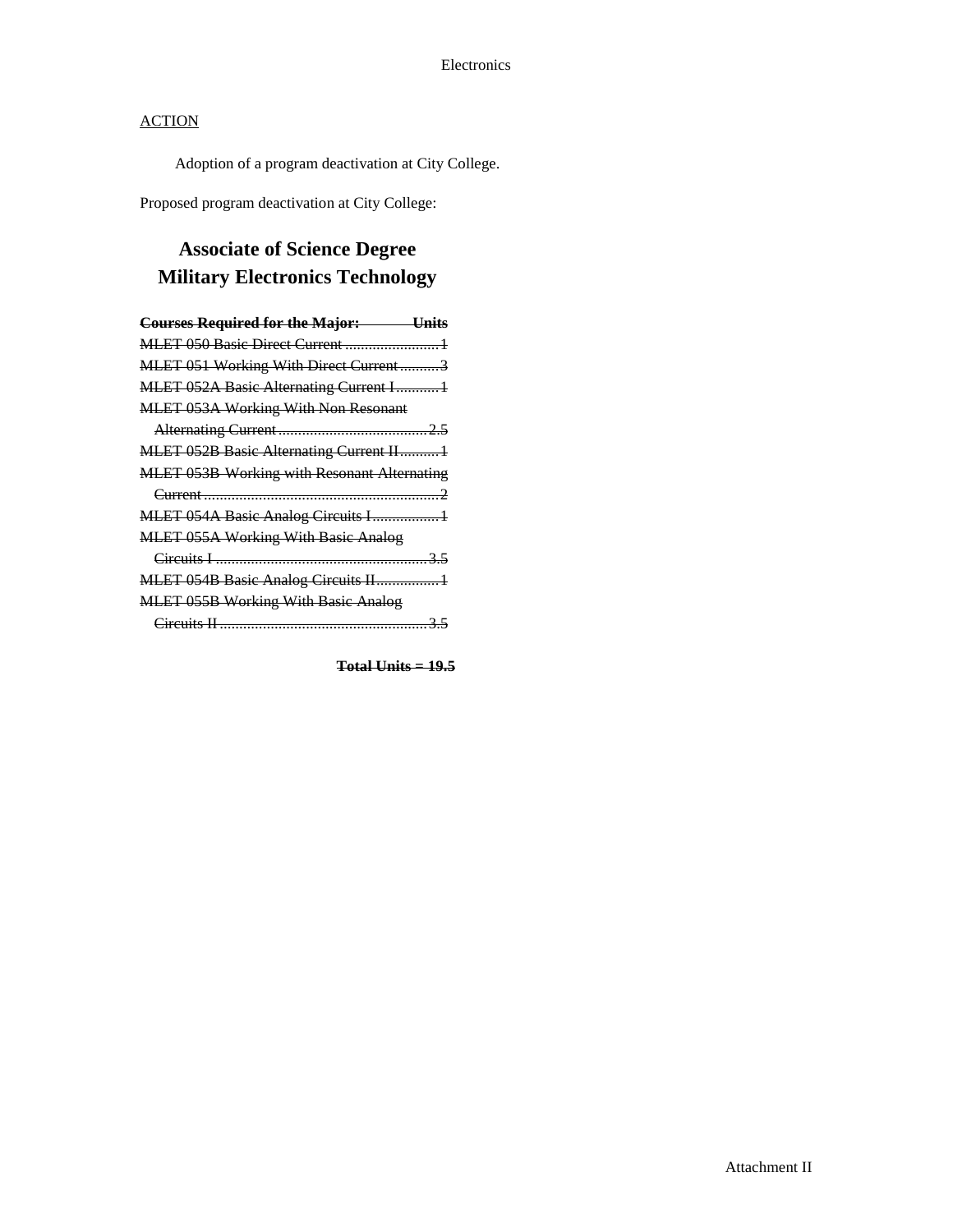Adoption of a program revision at City College.

Proposed program revision at City College:

# **Certificate of Performance Pre-Engineering Technolog**y

| <b>Courses Required for the Major:</b>          | Units |
|-------------------------------------------------|-------|
|                                                 |       |
| MATH 096 Intermediate Algebra and Geometry      |       |
| or                                              |       |
| MATH 098 Technical Intermediate Algebra and     |       |
|                                                 |       |
| TEHW 101 Introduction to Technical Writing or   |       |
|                                                 |       |
| A more advanced course may be substituted for a |       |
| lower level course.                             |       |
|                                                 |       |
|                                                 |       |

| <b>AND Select one course from:</b>               | <b>I</b> Inite |
|--------------------------------------------------|----------------|
| ENGE 151 Engineering Drawing or                  |                |
| ENGE 111 Introduction to Computer-Aided          |                |
| Design or                                        |                |
| TECI 101 Basic Technical Illustration            |                |
| <b>MACT 150 Intro/Computer Num Control (CNC)</b> |                |
|                                                  |                |

Total Units =  $14-15$   $13-16$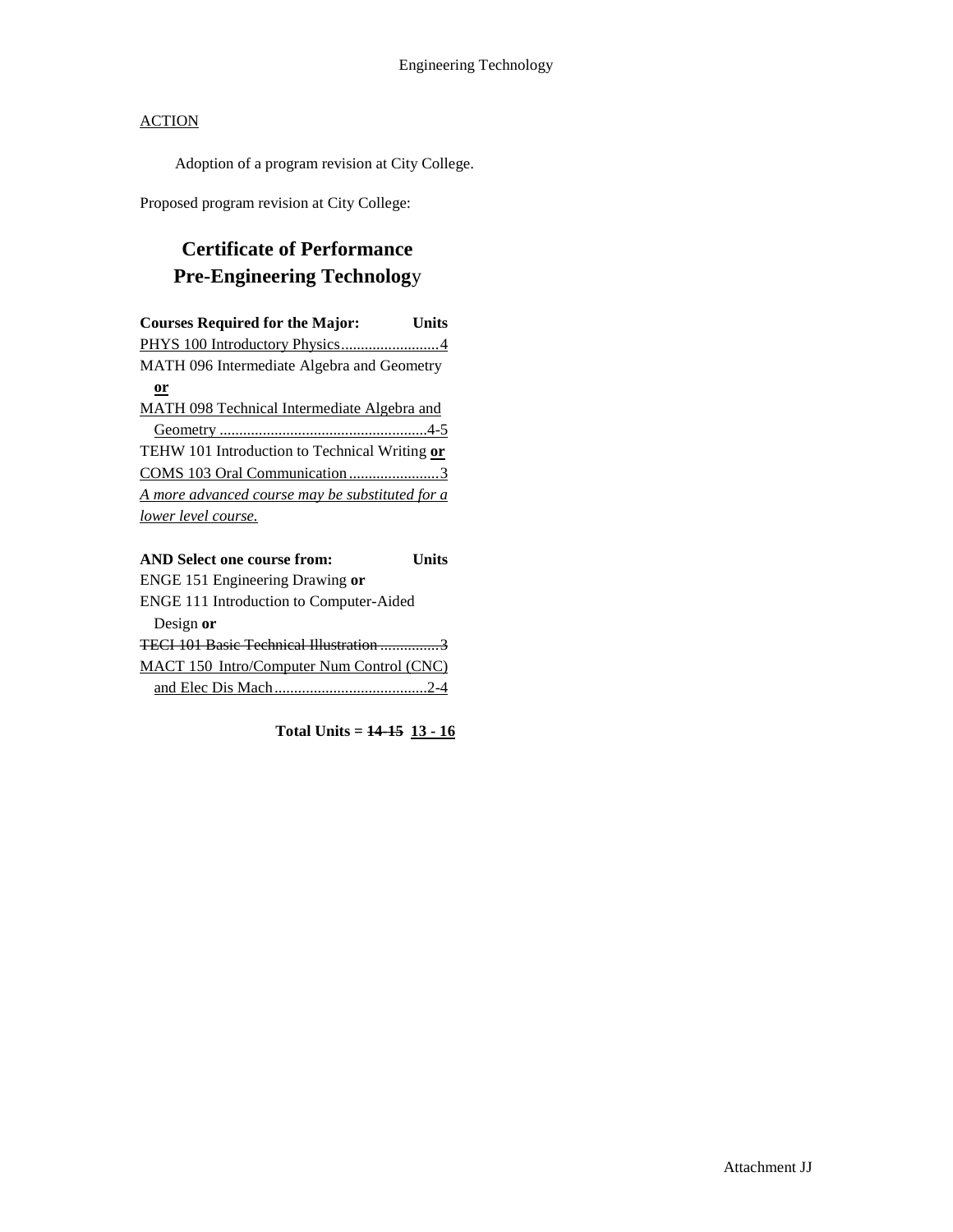Adoption of a new program at Mesa College.

Proposed new program at Mesa College:

# **Certificate of Achievement Creative Writing**

| <b>Courses Required for the Major:</b>               | Units |
|------------------------------------------------------|-------|
| Select six units from the following:                 |       |
| ENGL 245A Writing Creative Nonfiction 3              |       |
| <b>ENGL 245B Advanced Creative Nonfiction3</b>       |       |
| ENGL 247 Writing Seminar - Poetry 3                  |       |
| <b>ENGL 247B Advanced Writing Seminar -</b>          |       |
|                                                      |       |
| <b>ENGL 249 Introduction to Creative Writing I 3</b> |       |
| <b>ENGL 249B Introduction to Creative Writing</b>    |       |
|                                                      |       |
| 3 ENGL 252A Fundamentals of Fiction Writing          |       |
| ENGL 252B Intermediate Fiction Writing3              |       |

| Select six units from the following:<br><b>Example 1</b> Units |  |
|----------------------------------------------------------------|--|
| BLAS 155 African American Literature 3                         |  |
|                                                                |  |
| ENGL 208 Introduction to Literature3                           |  |
| ENGL 210 American Literature I3                                |  |
| ENGL 211 American Literature II 3                              |  |
| ENGL 215 English Literature I: 800-17993                       |  |
| ENGL 216 English Literature II: 1800 -                         |  |
|                                                                |  |
| ENGL 220 Masterpieces of World Literature I:                   |  |
|                                                                |  |
| ENGL 221 Masterpieces of World Literature II:                  |  |
|                                                                |  |
| ENGL 230 Asian American Literature3                            |  |
|                                                                |  |

**Select an additional three units from the lists above.**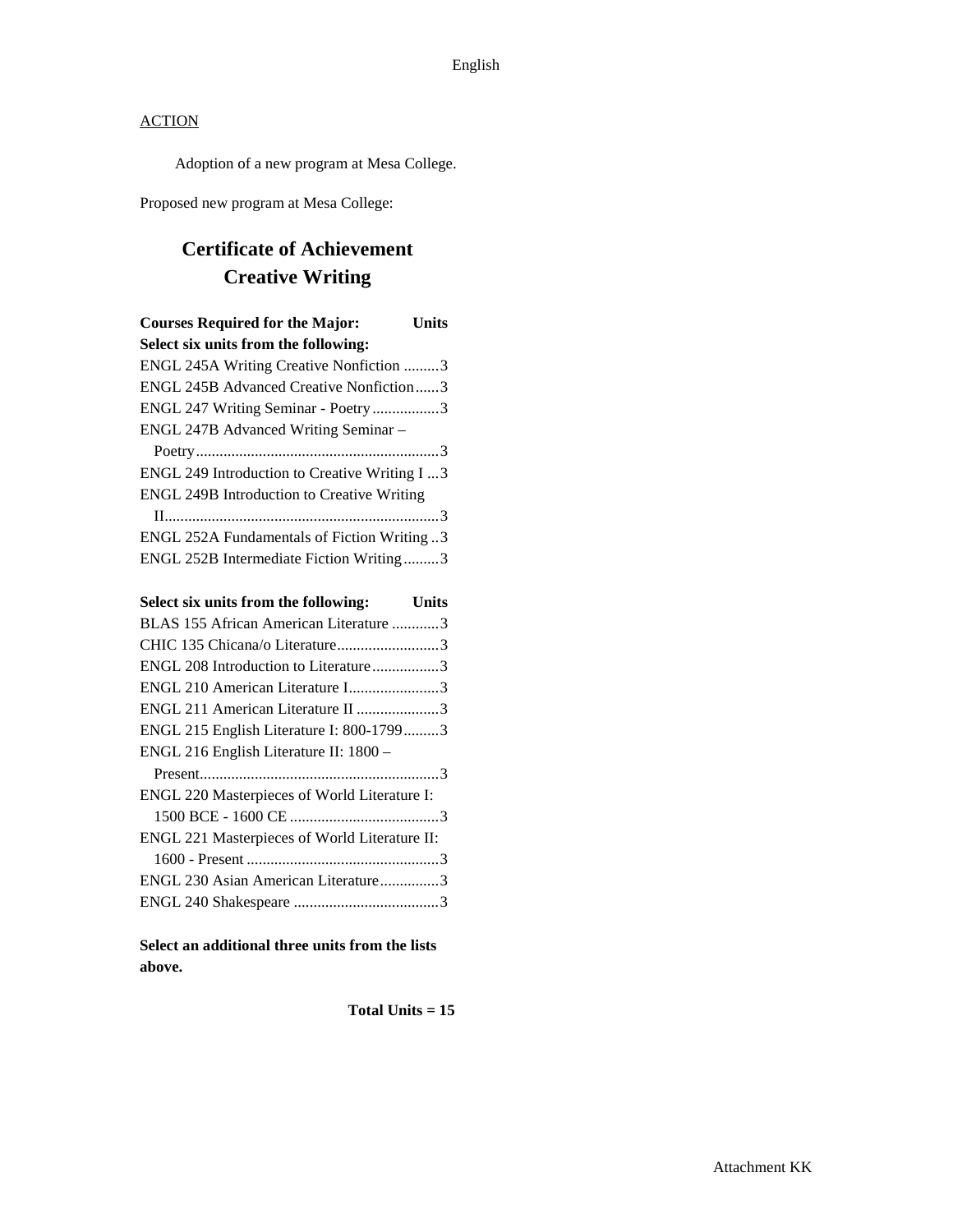Adoption of a new program at Miramar College.

Proposed new program at Miramar College:

# **Associate in Science in Nutrition and Dietetics for Transfer Degree**

| <b>Courses Required for the Major:</b>     | <b>Units</b> |
|--------------------------------------------|--------------|
|                                            |              |
|                                            |              |
| BIOL 230 Human Anatomy or                  |              |
|                                            |              |
| CHEM 200 General Chemistry I - Lecture and |              |
| CHEM 200L General Chemistry I -            |              |
|                                            |              |
| PSYC 101 General Psychology3               |              |
| PSYC 258 Behavioral Science Statistics3    |              |

| Select one of the following courses: Units  |
|---------------------------------------------|
|                                             |
| NUTR 155 Advanced Nutrition 3               |
| BIOL 107 General Biology-Lecture and        |
|                                             |
| CHEM 130 Introduction to Organic and        |
| <b>Biological Chemistry and</b>             |
| CHEM 130L Introduction to Organic and       |
| Biological Chemistry Laboratory4            |
| <b>CHEM 152 Introduction to General</b>     |
| Chemistry and                               |
| CHEM 152L Introduction to General Chemistry |
|                                             |
| CHEM 201 General Chemistry II - Lecture and |
| CHEM 201L General Chemistry II -            |
|                                             |
| CHEM 231 Organic Chemistry I - Lecture and  |
| CHEM 231L Organic Chemistry I -             |
|                                             |
| EXSC 241B Introduction to Kinesiology3      |
| MATH 116 College and Matrix Algebra3        |
| SOCO 101 Principles of Sociology 3          |
|                                             |

**Total Units = 26 - 28**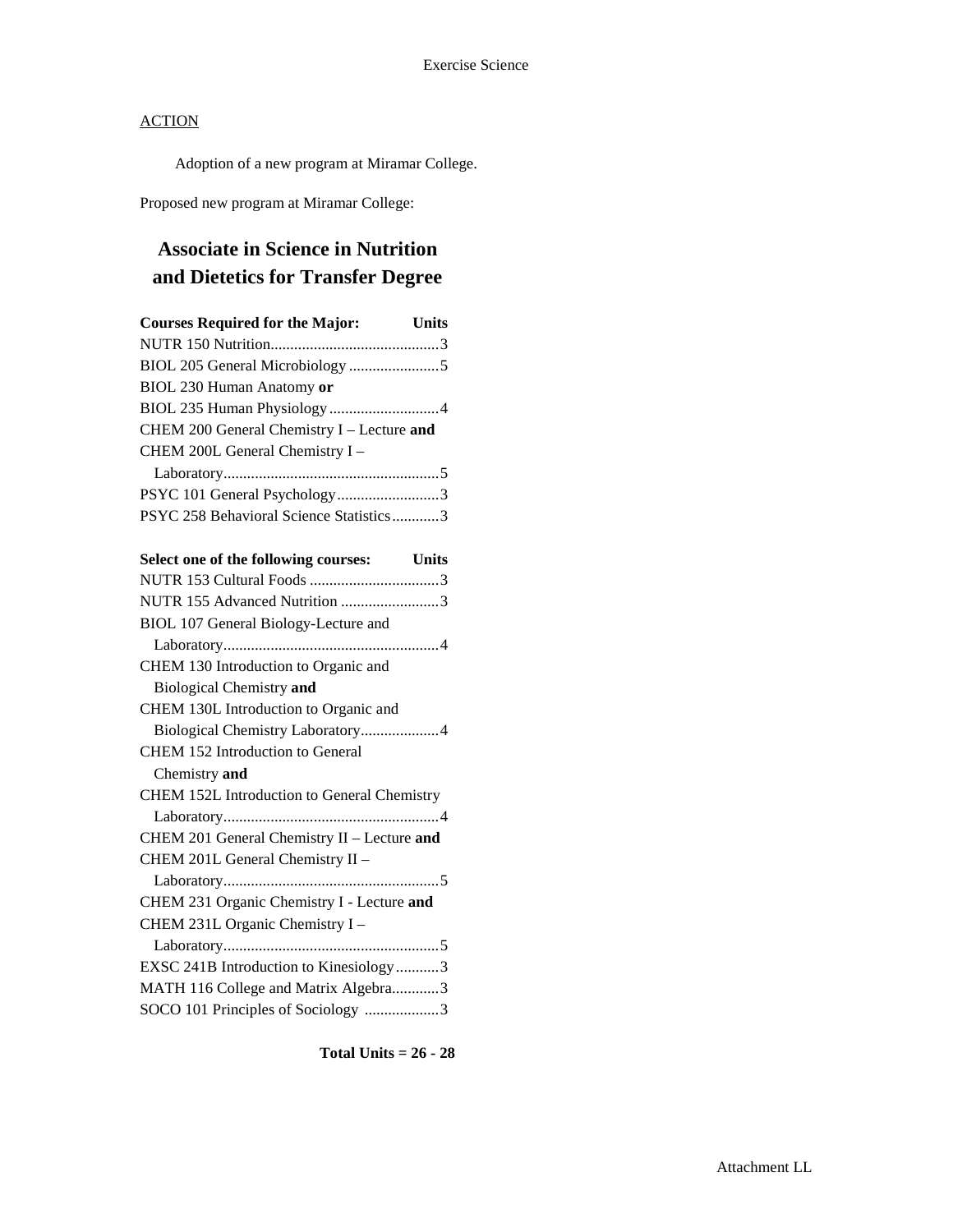Adoption of six program revisions at Miramar College.

Proposed program revisions at Miramar College:

# **Certificate of Achievement Fire Company Officer Certification**

| <b>Courses Required for the Major:</b>           | <b>Units</b> |
|--------------------------------------------------|--------------|
| EMGM 105A Emergency Medical Technician -         |              |
|                                                  |              |
|                                                  |              |
| FIPT 320B Fire Command 1B1                       |              |
|                                                  |              |
| FIPT 326A Training Instructor 1A: Cognitive      |              |
|                                                  |              |
| FIPT 326B Training Instructor 1B: Psychomotor    |              |
|                                                  |              |
| FIPT 327A Fire Investigation 1A: Fire Origin and |              |
|                                                  |              |
|                                                  |              |
|                                                  |              |
| FIPT 381F Basic Firefighter 1 Academy9           |              |
| FIPT 323C Hazardous Materials Incident           |              |
|                                                  |              |
| FIPT 324D Intermediate Wildland Fire Behavior    |              |
|                                                  |              |
| FIPT 340 Company Officer 2A: Human Resource      |              |
| Management for Company Officers 0.5              |              |
| FIPT 341 Company Officer 2B: General             |              |
| <b>Administration Functions for Company</b>      |              |
|                                                  |              |
| FIPT 342 Company Officer 2C: Fire Investigation  |              |
| and Inspection for Company Officers0.5           |              |
| FIPT 343 Company Officer 2D: All Risk            |              |
| <b>Command Operations for Company</b>            |              |
|                                                  |              |
| FIPT 344 Company Officer 2E: Wildland Incident   |              |
| Operations for Company Officers 0.5              |              |
| FIPT 345 Instructor I: Instructional             |              |
|                                                  |              |

| Select one of the following firefighter 1           |
|-----------------------------------------------------|
| academy options:<br><b>Units</b>                    |
| <b>FIPT 381S San Diego City Basic Firefighter I</b> |
| Academy or                                          |
| FIPT 381F Heartland Fire Training Regional          |
| Firefighter I Academy and                           |
| FIPT 381G Firefighter I Academy Skills Review       |
| and Certification                                   |

#### **Total Units = 23 21.5 - 24**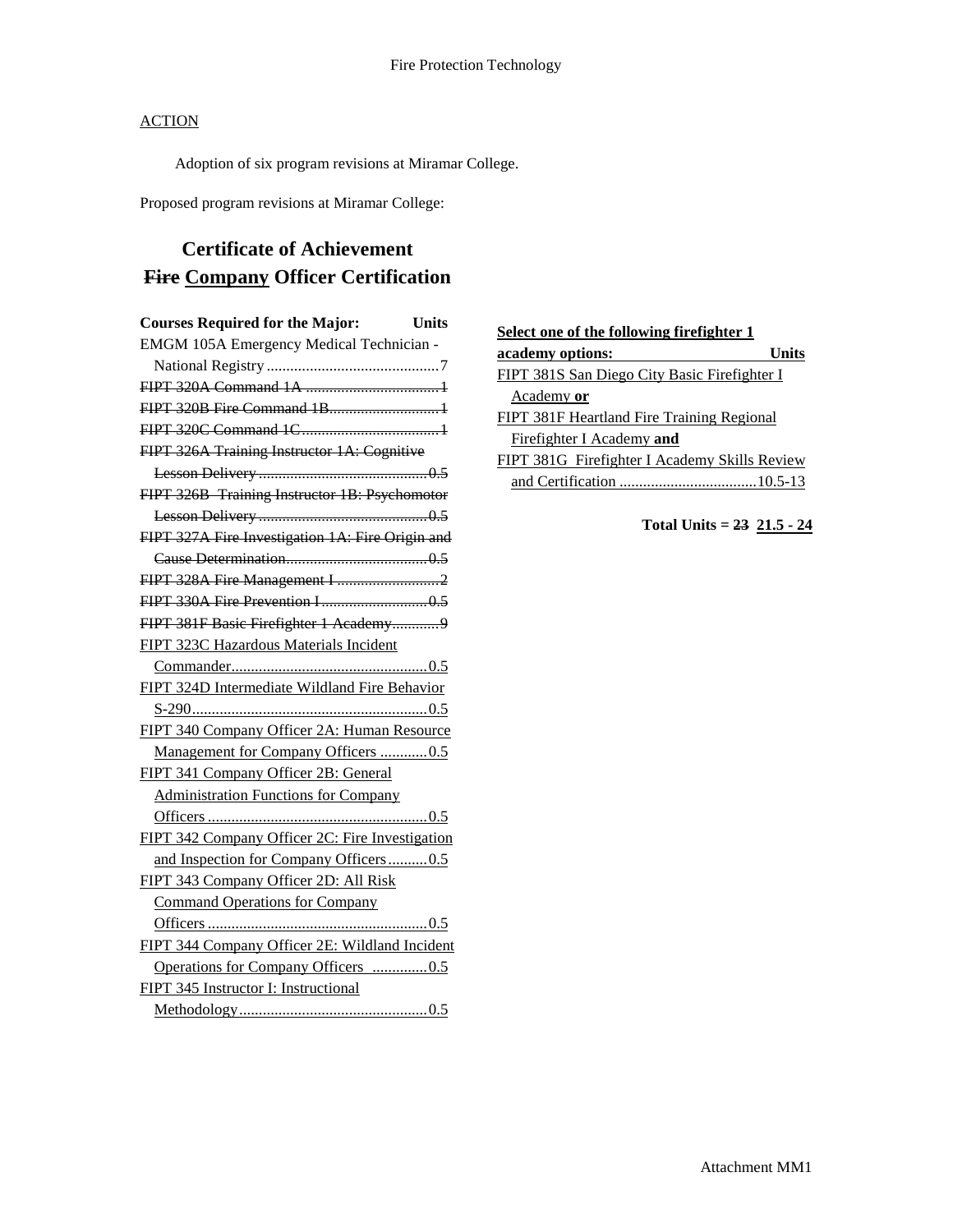## **Associate of Science Degree Fire Company Officer Certification**

| <b>Courses Required for the Major:</b><br>Units  |
|--------------------------------------------------|
| EMGM 105A Emergency Medical Technician -         |
|                                                  |
|                                                  |
| FIPT 320B Fire Command 1B1                       |
|                                                  |
| FIPT 326A Training Instructor 1A: Cognitive      |
|                                                  |
| FIPT 326B Training Instructor 1B: Psychomotor    |
|                                                  |
| FIPT 327A Fire Investigation 1A: Fire Origin and |
|                                                  |
| FIPT 328A Fire Management I 2                    |
|                                                  |
| FIPT 381F Basic Firefighter 1 Academy9           |
| FIPT 323C Hazardous Materials Incident           |
|                                                  |
| FIPT 324D Intermediate Wildland Fire Behavior    |
|                                                  |
| FIPT 340 Company Officer 2A: Human Resource      |
| Management for Company Officers 0.5              |
| FIPT 341 Company Officer 2B: General             |
| <b>Administration Functions for Company</b>      |
|                                                  |
| FIPT 342 Company Officer 2C: Fire Investigation  |
| and Inspection for Company Officers0.5           |
| FIPT 343 Company Officer 2D: All Risk            |
| <b>Command Operations for Company</b>            |
|                                                  |
| FIPT 344 Company Officer 2E: Wildland Incident   |
| Operations for Company Officers 0.5              |
| FIPT 345 Instructor I: Instructional             |
|                                                  |
|                                                  |

### **Select one of the following firefighter 1 academy options: Units** FIPT 381S San Diego City Basic Firefighter I Academy **or** FIPT 381F Heartland Fire Training Regional Firefighter I Academy **and**

| FIPT 381G Firefighter I Academy Skills Review |  |
|-----------------------------------------------|--|
|                                               |  |

**Total Units = 23 21.5 - 24**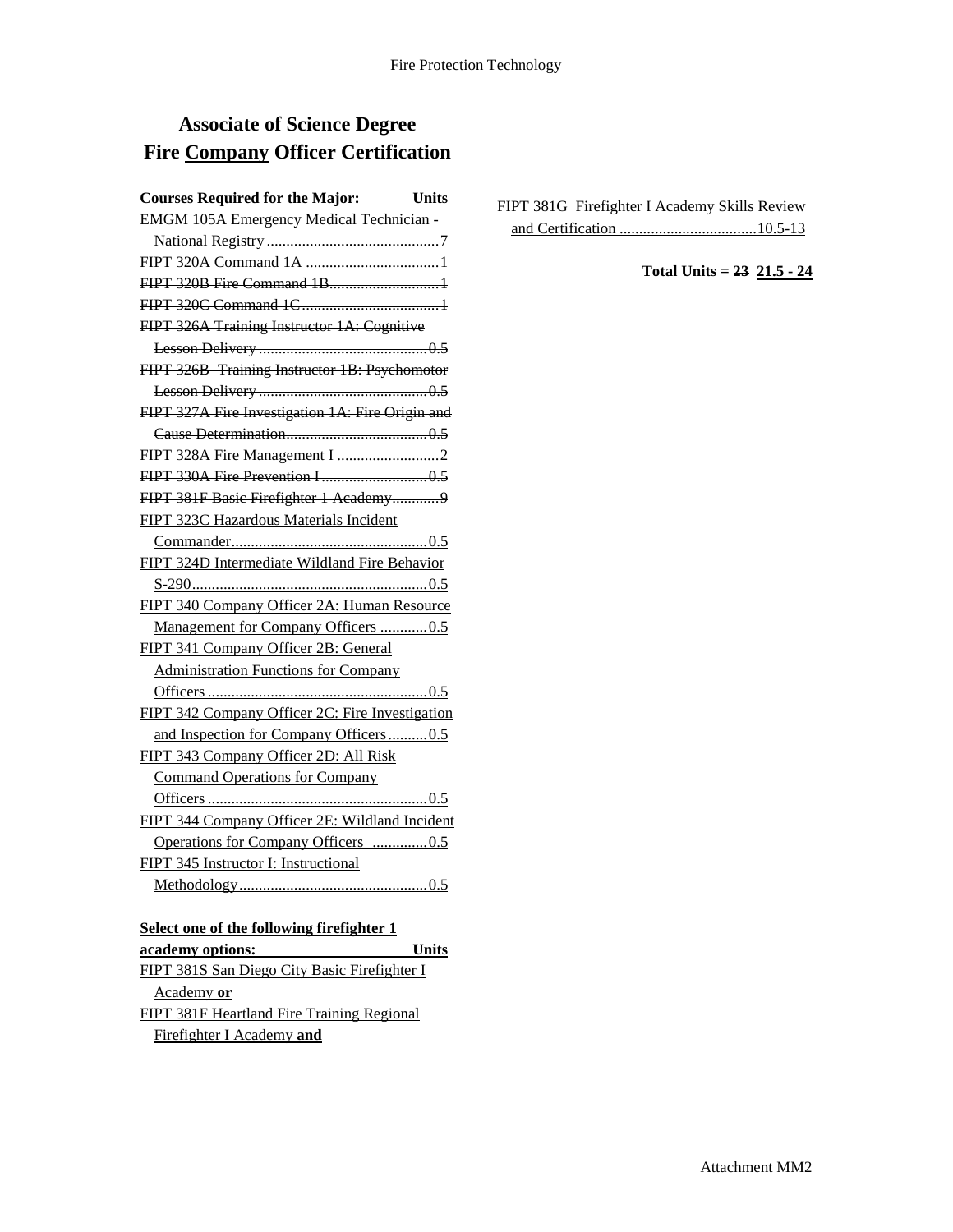# **Certificate of Achievement Fire Prevention**

| <b>Courses Required for the Major:</b>           | Units |
|--------------------------------------------------|-------|
| ENGL 101 Reading and Composition3                |       |
| FIPT 101 Fire Protection Organization 3          |       |
| FIPT 102 Fire Prevention Technology3             |       |
| FIPT 103 Fire Protection Equipment and           |       |
|                                                  |       |
| FIPT 104 Building Construction for Fire          |       |
|                                                  |       |
| FIPT 105 Fire Behavior and Combustion3           |       |
| FIPT 327A Fire Investigation 1A: Fire Origin and |       |
|                                                  |       |
|                                                  |       |
| FIPT 342 Company Officer 2C: Fire Investigation  |       |
| and Inspection for Company Officers0.5           |       |
| ADJU 357A 832 PC Laws of Arrest  1               |       |
|                                                  |       |

**Total Units = 20 19.5**

# **Associate of Science Degree Fire Prevention**

| <b>Courses Required for the Major:</b>           | Units |
|--------------------------------------------------|-------|
| ENGL 101 Reading and Composition3                |       |
| FIPT 101 Fire Protection Organization 3          |       |
| FIPT 102 Fire Prevention Technology 3            |       |
| FIPT 103 Fire Protection Equipment and           |       |
|                                                  |       |
| FIPT 104 Building Construction for Fire          |       |
|                                                  |       |
| FIPT 105 Fire Behavior and Combustion3           |       |
| FIPT 327A Fire Investigation 1A: Fire Origin and |       |
|                                                  |       |
|                                                  |       |
| FIPT 342 Company Officer 2C: Fire Investigation  |       |
| and Inspection for Company Officers0.5           |       |
| ADJU 357A 832 PC Laws of Arrest 1                |       |

**Total Units = 20 19.5**

## **Certificate of Achievement Fire Technology**

| <b>Courses Required for the Major:</b><br>Units |
|-------------------------------------------------|
| FIPT 150A Introduction to Fire Suppression and  |
| Maintenance Manipulative Tasks                  |
|                                                 |
| FIPT 101 Fire Protection Organization 3         |
| FIPT 102 Fire Prevention Technology 3           |
| FIPT 103 Fire Protection Equipment and          |
|                                                 |
| FIPT 104 Building Construction for Fire         |
|                                                 |
| FIPT 105 Fire Behavior and Combustion3          |
| FIPT 107 Fire Fighting Tactics and Strategy  3  |
| FIPT 109 Fire Service Hydraulics3               |
|                                                 |
|                                                 |
| FIPT 120 Firefighter Safety and Survival 3      |
| FIPT 322B Confined Space Rescue                 |
|                                                 |
| FIPT 323B Haz Mat Emergency Response First      |
|                                                 |
| FIPT 324A Basic Incident Command System         |
|                                                 |
| EMGM 105A Emergency Medical Technician -        |
|                                                 |

**Total Units = 36.2 35.7**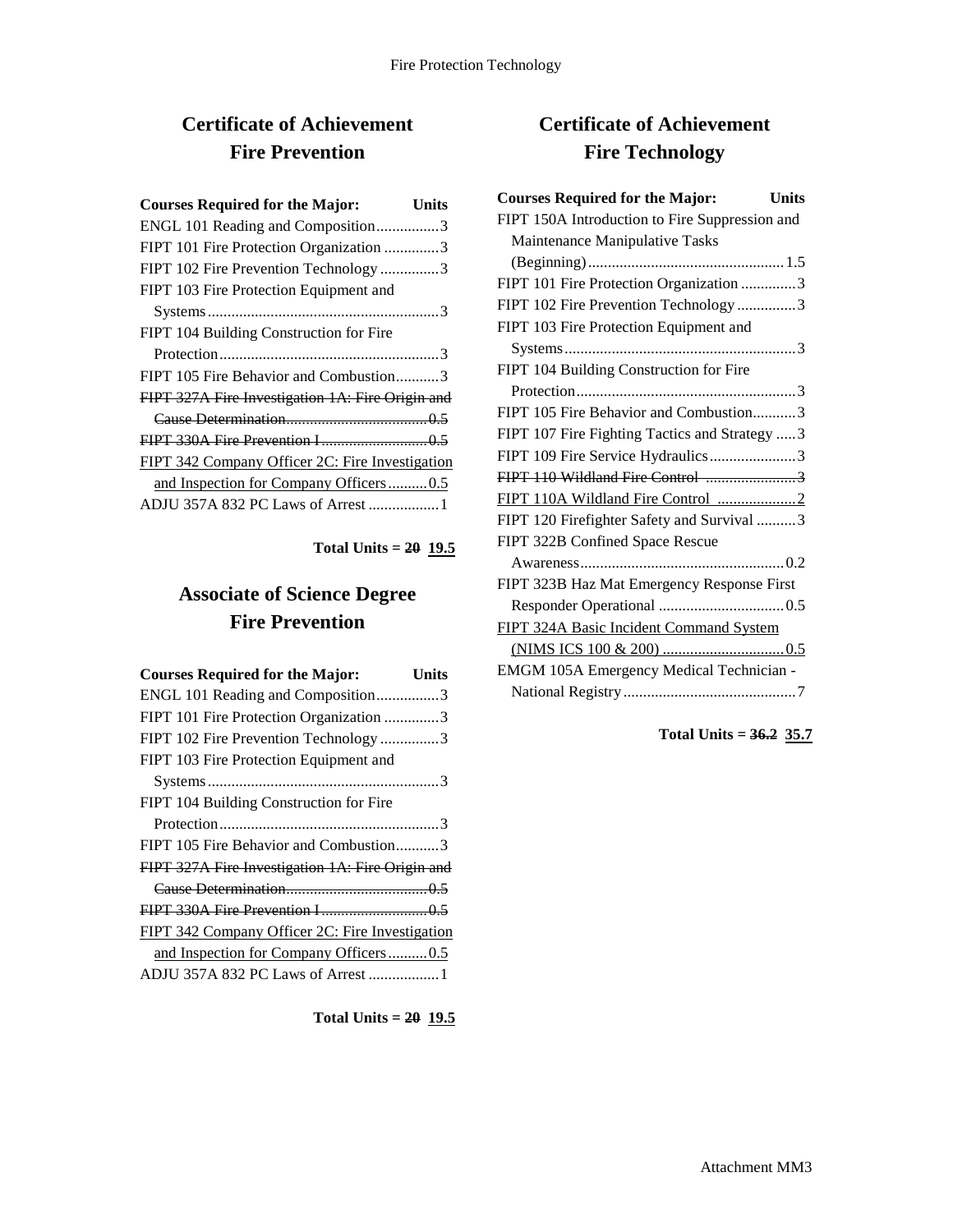# **Associate of Science Degree Fire Technology**

| <b>Courses Required for the Major:</b><br><b>Units</b> |
|--------------------------------------------------------|
| FIPT 150A Introduction to Fire Suppression and         |
| Maintenance Manipulative Tasks                         |
|                                                        |
| FIPT 101 Fire Protection Organization 3                |
| FIPT 102 Fire Prevention Technology 3                  |
| FIPT 103 Fire Protection Equipment and                 |
|                                                        |
| FIPT 104 Building Construction for Fire                |
|                                                        |
| FIPT 105 Fire Behavior and Combustion3                 |
| FIPT 107 Fire Fighting Tactics and Strategy 3          |
| FIPT 109 Fire Service Hydraulics 3                     |
|                                                        |
| FIPT 110A Wildland Fire Control 2                      |
| FIPT 120 Firefighter Safety and Survival 3             |
| FIPT 322B Confined Space Rescue                        |
|                                                        |
| FIPT 323B Haz Mat Emergency Response First             |
|                                                        |
| FIPT 324A Basic Incident Command System                |
|                                                        |
| EMGM 105A Emergency Medical Technician -               |
|                                                        |

**Total Units = 36.2 35.7**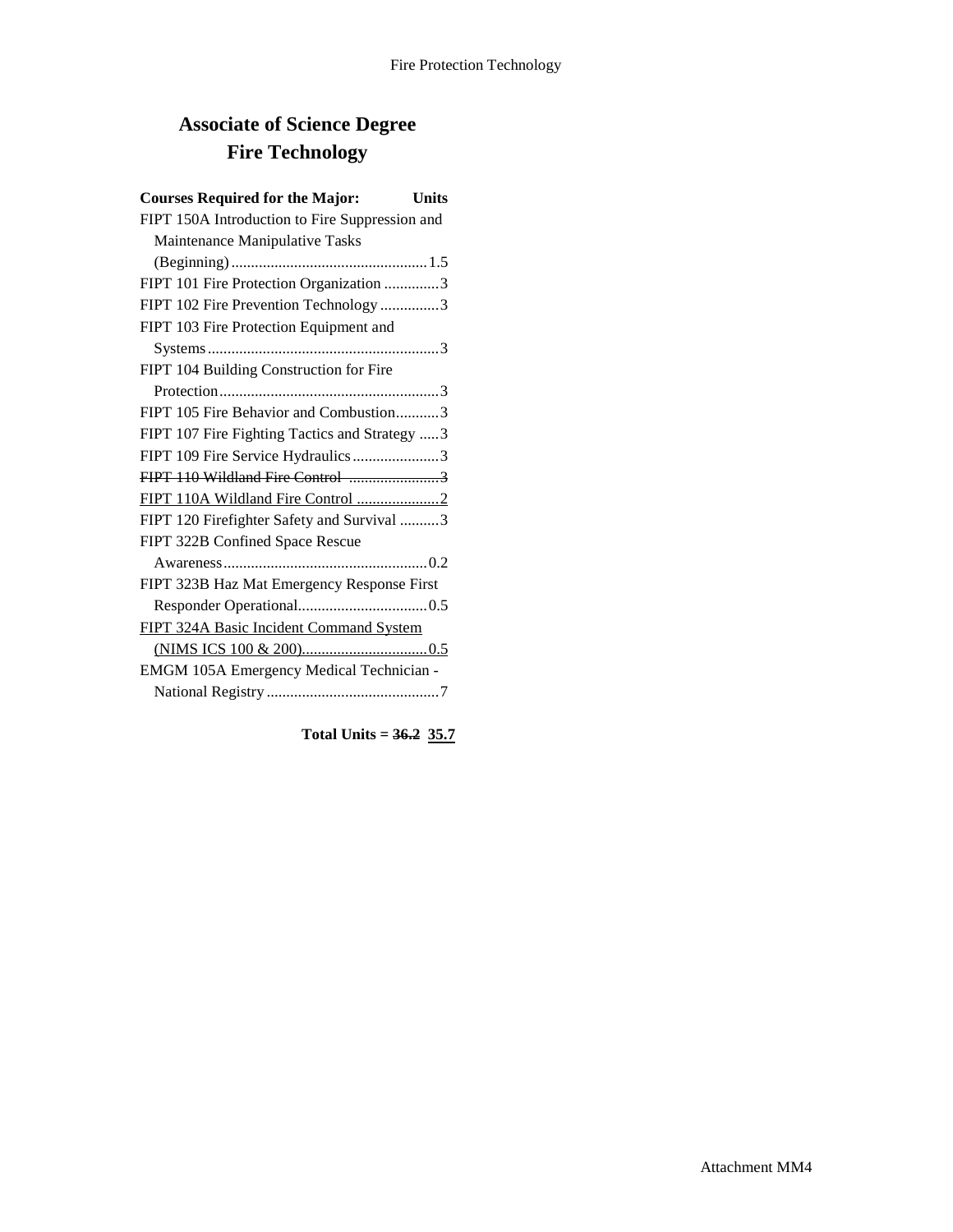Adoption of a program revision at Mesa College.

Proposed program revision at Mesa College:

# **Associate of Science Degree Health Information Technology**

| <b>Courses Required for the Major:</b><br>Units |
|-------------------------------------------------|
| HEIT 075 Computer Basics for Health             |
|                                                 |
| HEIT 110 Introduction to Health Information4    |
| HEIT 130 Basic Pharmacology  1                  |
|                                                 |
|                                                 |
| HEIT 155C Current Procedural Terminology        |
|                                                 |
| HEIT 156 Hospital and Health Statistics3        |
| HEIT 160 Healthcare Reimbursement2              |
| HEIT 205 Health Law, Accreditation and          |
|                                                 |
| HEIT 258 Healthcare Quality Management3         |
| <b>HEIT 261 Directed Clinical Practice A 2</b>  |
| <b>HEIT 262 Directed Clinical Practice B 2</b>  |
| HEIT 263 Directed Clinical Practice A1          |
| HEIT 264 Directed Clinical Practice B  1        |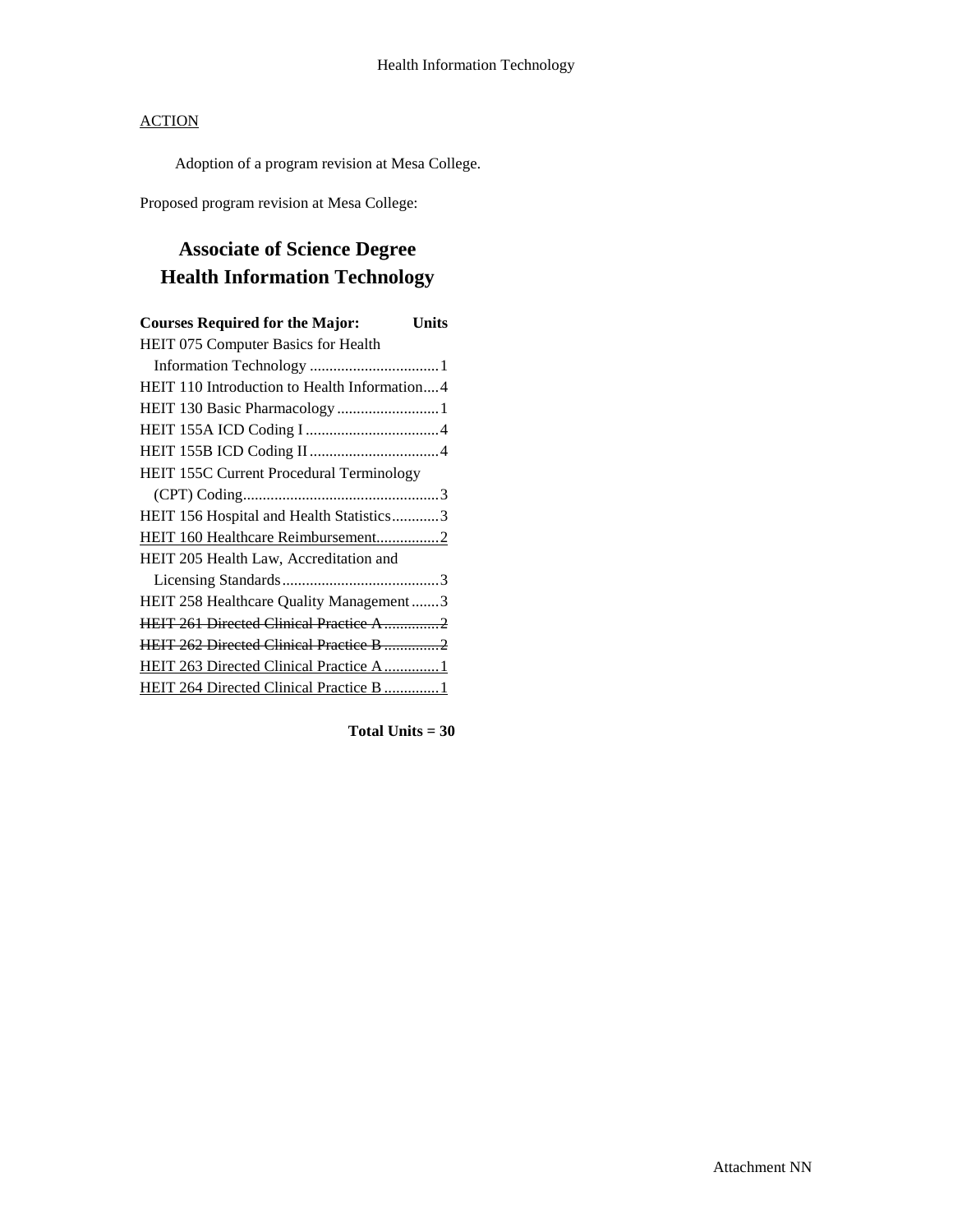Adoption of a program revision at Miramar College.

Proposed program revision at Miramar College:

# **Associate of Science Degree Occupational/Technical Studies**

| <b>Units</b><br><b>Courses Required for the Major:</b> |
|--------------------------------------------------------|
| Select at least one course from the following          |
| occupational courses:<br><b>Units</b>                  |
| ACCT 120 Federal Income Tax 3                          |
| <b>ACCT 150 Computer Accounting</b>                    |
|                                                        |
| ADJU 101 Introduction to Administration of             |
|                                                        |
|                                                        |
| ADJU 106 Diversity and Community                       |
|                                                        |
|                                                        |
|                                                        |
| ADJU 161 Juvenile Procedures3                          |
| ADJU 162 Criminal Investigation3                       |
|                                                        |
| ADJU 201 California Criminal Procedure 3               |
| ADJU 205 Leadership Theory and Practice 3              |
| ADJU 210 Rules of Evidence3                            |
| BANK 102 Mortgage Brokerage and Banking4               |
| BANK 104 Principles of Loan Processing5                |
|                                                        |
| BANK 108 Principles of Loan Closing4                   |
| BUSE 100 Introduction to Business 3                    |
| BUSE 101 Business Mathematics 3                        |
| BUSE 119 Business Communications 3                     |
| BUSE 150 Human Relations in Business3                  |
| <b>BUSE 201 Business Organization and</b>              |
|                                                        |
| LEGL 100A Introduction to Paralegalism 1               |
|                                                        |
|                                                        |
| LEGL 110 Legal Writing & Communications  3             |
| LEGL 115 Civil Litigation - Procedures 3               |
|                                                        |
|                                                        |
| MARK 100 Principles of Marketing 3                     |

| PERG 130 Career - Life Planning3                 |
|--------------------------------------------------|
| REAL 101 Real Estate Principles3                 |
| REAL 105 Legal Aspects of Real Estate I 3        |
| REAL 110 Principles of Real Estate               |
|                                                  |
| REAL 115 Real Estate Finance I3                  |
| REAL 120 Real Estate Practice3                   |
| REAL 125 Real Estate Economics3                  |
| REAL 140 Real Estate Appraisal II 3              |
| Select at least one course and the remainder of  |
| units needed to meet the minimum of 18 from      |
| the following technical courses:<br><b>Units</b> |
| AVIA 101 Private Pilot Ground School3            |
| AVIA 105 Introduction to Aviation and            |
|                                                  |
| AVIA 125 Aviation and Airport Management3        |
| AVIA 128 Group Dynamics for High Risk            |
|                                                  |
| AVIA 133 Human Factors in Aviation3              |
| AVIA 151 Helicopter Pilot Ground School 3        |
| AVIA 228 Group Dynamics II3                      |
| <b>AVIM 101G General Aviation Technology</b>     |
|                                                  |
| <b>AVIM 101H General Aviation Technology</b>     |
|                                                  |
| <b>AVIM 102G General Aviation Maintenance</b>    |
|                                                  |
| <b>AVIM 102H General Aviation Maintenance</b>    |
|                                                  |
| AVIM 103B Aircraft Welding and Sheetmetal        |
|                                                  |
| AVIM 103D Aircraft Landing Gear Systems3         |
| AVIM 104B Applied Aircraft Welding and           |
|                                                  |
| AVIM 104D Applied Aircraft Landing Gear          |
|                                                  |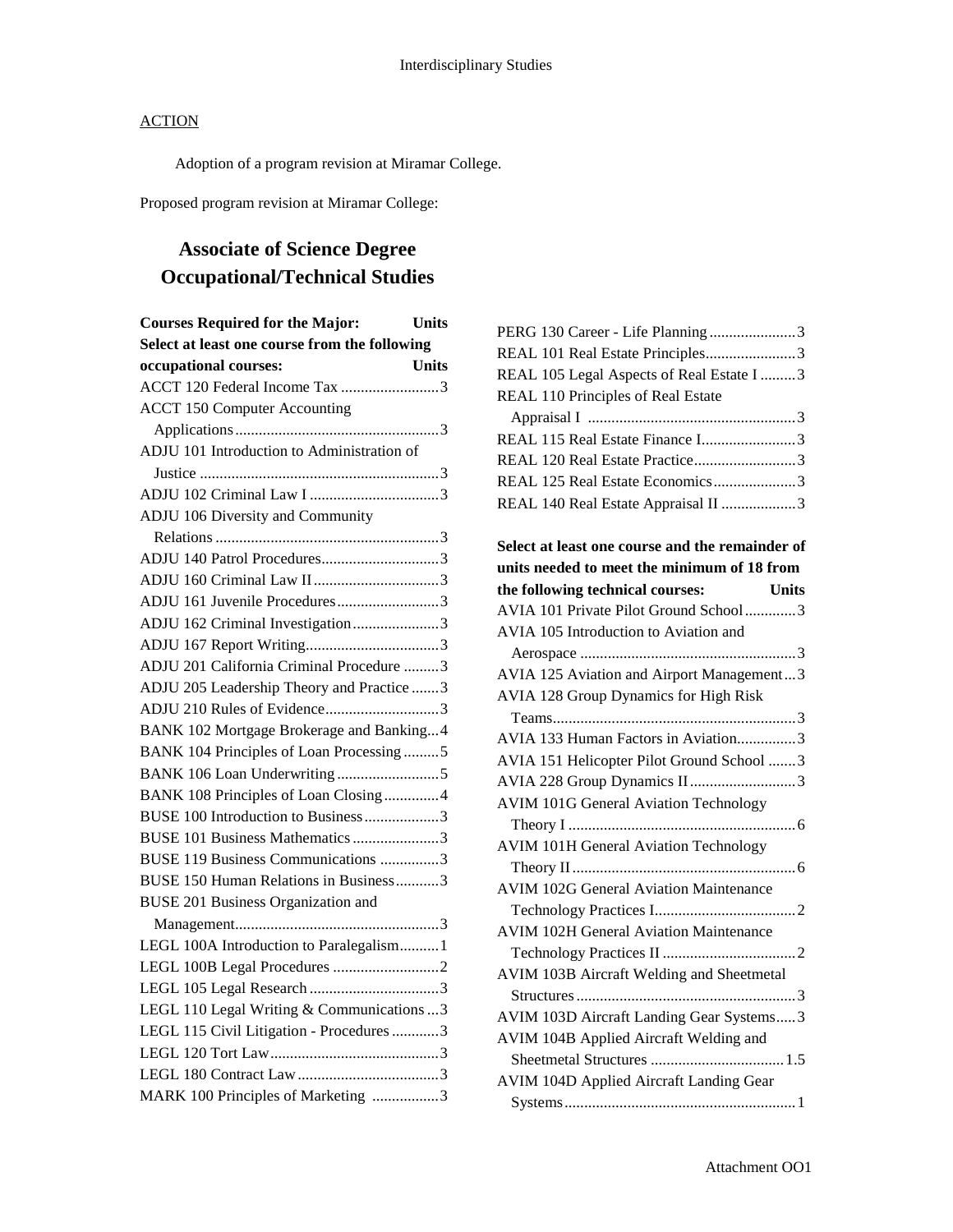| AVIM 105A Aircraft Cabin Atmosphere            |
|------------------------------------------------|
|                                                |
| AVIM 106A Aircraft Cabin Atmosphere            |
|                                                |
| AVIM 109A Airframe Electrical Systems 3        |
| AVIM 109B Powerplant Ignition Systems2         |
| <b>AVIM 110A Applied Airframe Electrical</b>   |
|                                                |
| AVIM 107B Turbine Engines 3                    |
| AVIM 108B Applied Turbine Engines1             |
| AVIM 109D Aircraft Fire Protection and Digital |
|                                                |
| AVIM 111C Reciprocating Engines I 3            |
| AVIM 111D Reciprocating Engines II3            |
| AVIM 112C Applied Reciprocating Engines I2     |
| AVIM 112D Applied Reciprocating Engines II.1   |
| AVIM 120 Basic D.C. Electronics Theory3        |
| AVIM 121A Applied Basic D.C. Electronics .1.5  |
| AVIM 249 Induction and Fuel Metering3          |
| BIOL 131 Introduction to Biotechnology4        |
| BIOL 132 Applied Biotechnology I 4             |
| BIOL 133 Applied Biotechnology II 4            |
| BIOL 134 Introduction to the Biotechnology     |
|                                                |
| CBTE 114 Introduction to Microsoft Windows.1   |
| CBTE 120 Beginning Microsoft Word2             |
| CBTE 122 Intermediate Microsoft Word3          |
| CBTE 127 Introduction to PowerPoint 2          |
| <b>CBTE 128 Comprehensive Microsoft</b>        |
|                                                |
|                                                |
| CBTE 143 Intermediate Microsoft Excel3         |
| CBTE 152 Beginning Microsoft Access 2          |
| CBTE 153 Intermediate Microsoft Access3        |
|                                                |
| CBTE 165 Webpage Creation with                 |
|                                                |
|                                                |
| CBTE 180 Microsoft Office3                     |
| DIES 100 Introduction to Diesel Technology  2  |
| DIES 121 Diesel Engines A or                   |
| DIES 122 Diesel Engines B or                   |
|                                                |
| DIES 135 Applied Failure Analysis 3            |
|                                                |
| DIES 144 Electronics for Diesel Technology3    |
| DIES 160 Heavy Duty Manual Transmissions3      |

| DIES 170 Truck Drive Axles and                 |
|------------------------------------------------|
|                                                |
| EMGM 105A Emergency Medical Technician -       |
|                                                |
| <b>EMGM 106 Emergency Medical Technician -</b> |
|                                                |
| FIPT 101 Fire Protection Organization 3        |
| FIPT 102 Fire Prevention Technology 3          |
| FIPT 103 Fire Protection Equipment and         |
|                                                |
| FIPT 104 Building Construction for Fire        |
|                                                |
| FIPT 105 Fire Behavior and Combustion3         |
| FIPT 107 Fire Fighting Tactics and Strategy  3 |
| FIPT 109 Fire Service Hydraulics3              |
| FIPT 110 Wildland Fire Control 3               |
|                                                |
| FIPT 150A Introduction to Fire Suppression and |
| Maintenance Manipulative Tasks                 |
|                                                |
| FIPT 160 Introduction to Open Water            |
|                                                |
| MLTT 201 Clinical Chemistry and Urinalysis4    |
| MLTT 202 Clinical Hematology and               |
|                                                |
| MLTT 203 Clinical Microbiology4                |
|                                                |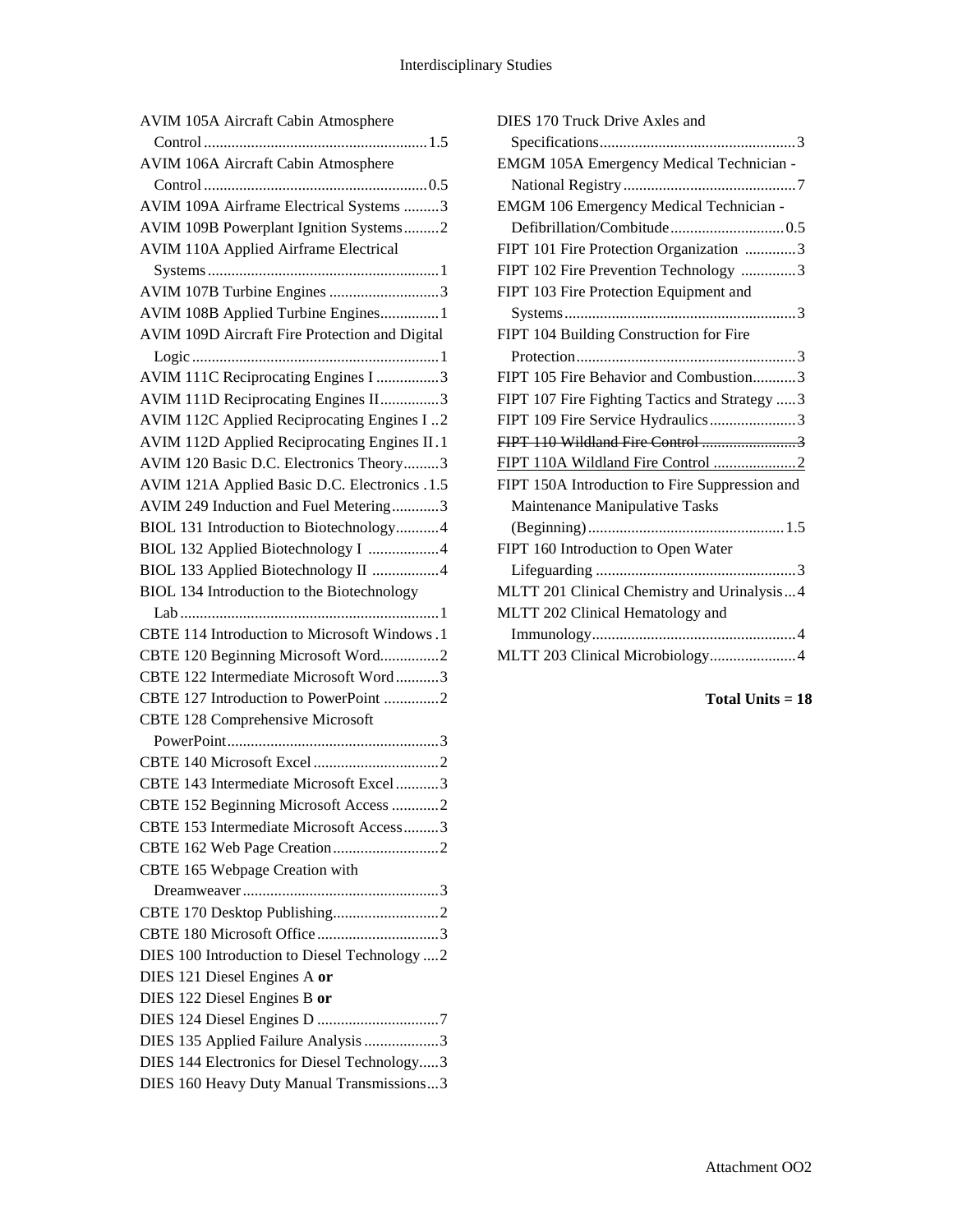Adoption of a program revision at Mesa College.

Proposed program revision at Mesa College:

## **Associate of Arts Degree Liberal Arts and Sciences with an Emphasis in Arts Studies: Dance**

| <b>Courses Required for the Major:</b> Units |              |
|----------------------------------------------|--------------|
| DANC 181 History of Dance 3                  |              |
|                                              |              |
|                                              |              |
| Select 6 units of technique courses Units    |              |
|                                              |              |
|                                              |              |
|                                              |              |
|                                              |              |
|                                              |              |
| DANC 120D Hip Hop IV 1.5                     |              |
| DANC 135B Jazz Dance II  1.5                 |              |
| DANC 135C Jazz Dance III  1.5                |              |
| DANC 135D Jazz Dance IV1.5                   |              |
| DANC 140B Modern Dance II1.5                 |              |
| DANC 140C Modern Dance III  1.5              |              |
| DANC 140D Modern Dance IV 1.5                |              |
|                                              |              |
| Select a minimum of 7 units                  | <b>Units</b> |
|                                              |              |
| DANC 130A Dance Repertoire 1                 |              |
| DANC 177A Dance Improvisation 1 - 1.5        |              |

| DANC 178A Advanced Commercial Dance          |  |
|----------------------------------------------|--|
|                                              |  |
| DANC 179A Advanced Classical Dance I1.5      |  |
| <b>DANC 180A Advanced Contemporary Dance</b> |  |
| 1.5                                          |  |
|                                              |  |
|                                              |  |

| DANC 261D Dance Performance IV 2         |  |
|------------------------------------------|--|
| DANC 271A Stage Costuming for Dance1 - 2 |  |
| DANC 271C Lighting Design for Dance      |  |
|                                          |  |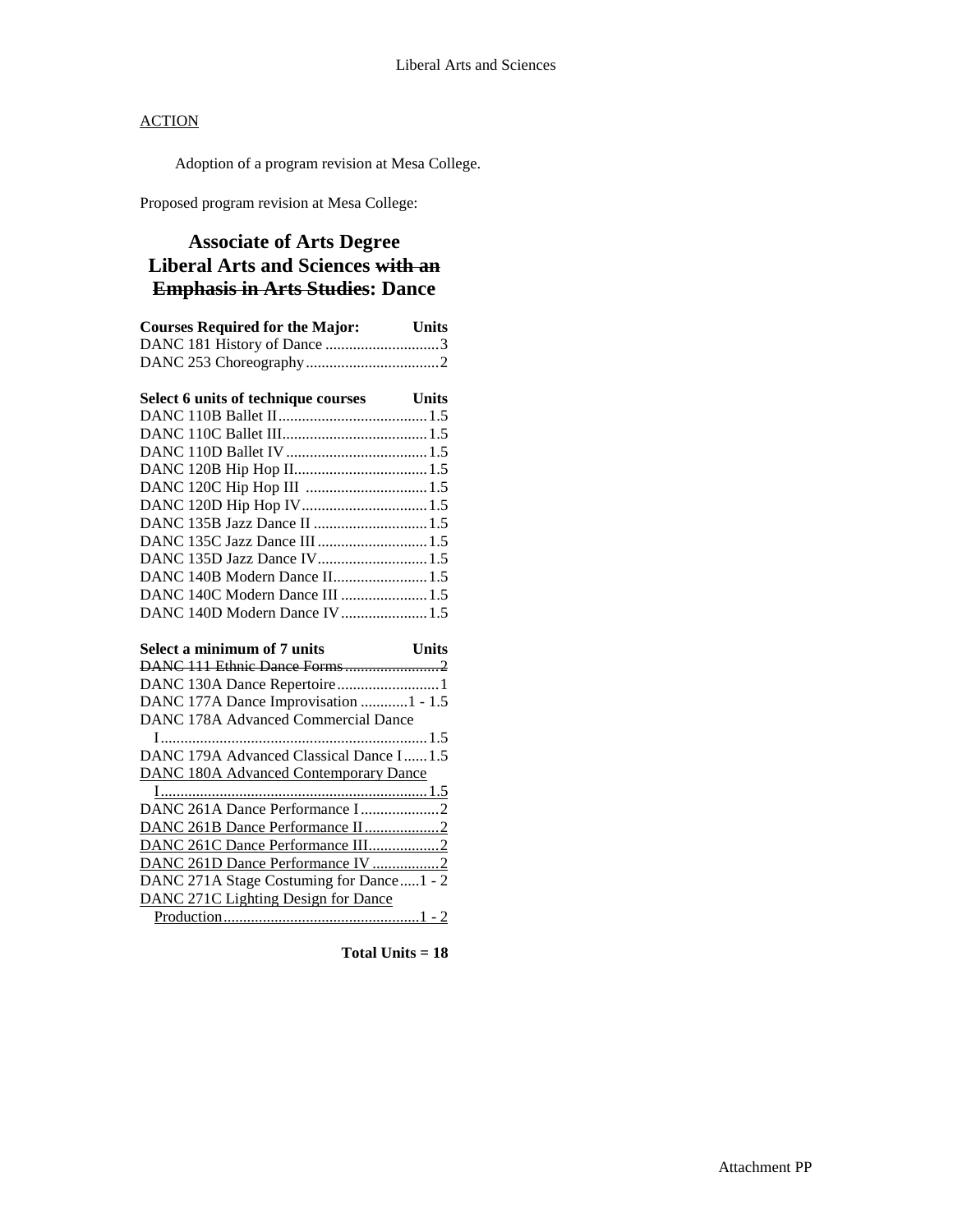Adoption of a program revision at City College.

Proposed program revision at City College:

## **Certificate of Performance Manufacturing Fundamentals**

| <b>Courses Required for the Major:</b>               | Units |
|------------------------------------------------------|-------|
| MFET 101 Introduction to Manufacturing               |       |
| Engineering Technology or 3                          |       |
| <b>MFET 101A Introduction to Manufacturing I</b>     |       |
| and                                                  |       |
| <b>MFET 101B Introduction to Manufacturing II</b>    |       |
| and                                                  |       |
| <b>MFET 101C Introduction to Manufacturing III.3</b> |       |
| MFET 105 Print Reading and Symbology or3             |       |
| MFET 105A Print Reading I and                        |       |
| MFET 105B Print Reading II or                        |       |
| <b>ENGN 130 Introduction to Engineering Design</b>   |       |
| and                                                  |       |
| <b>MFET 105B Print Reading II 3 3.5</b>              |       |
| MFET 115 Properties of Materials3                    |       |
| MFET 120 Manufacturing Processes 4                   |       |
|                                                      |       |

**Total Units = 13-14.5 13**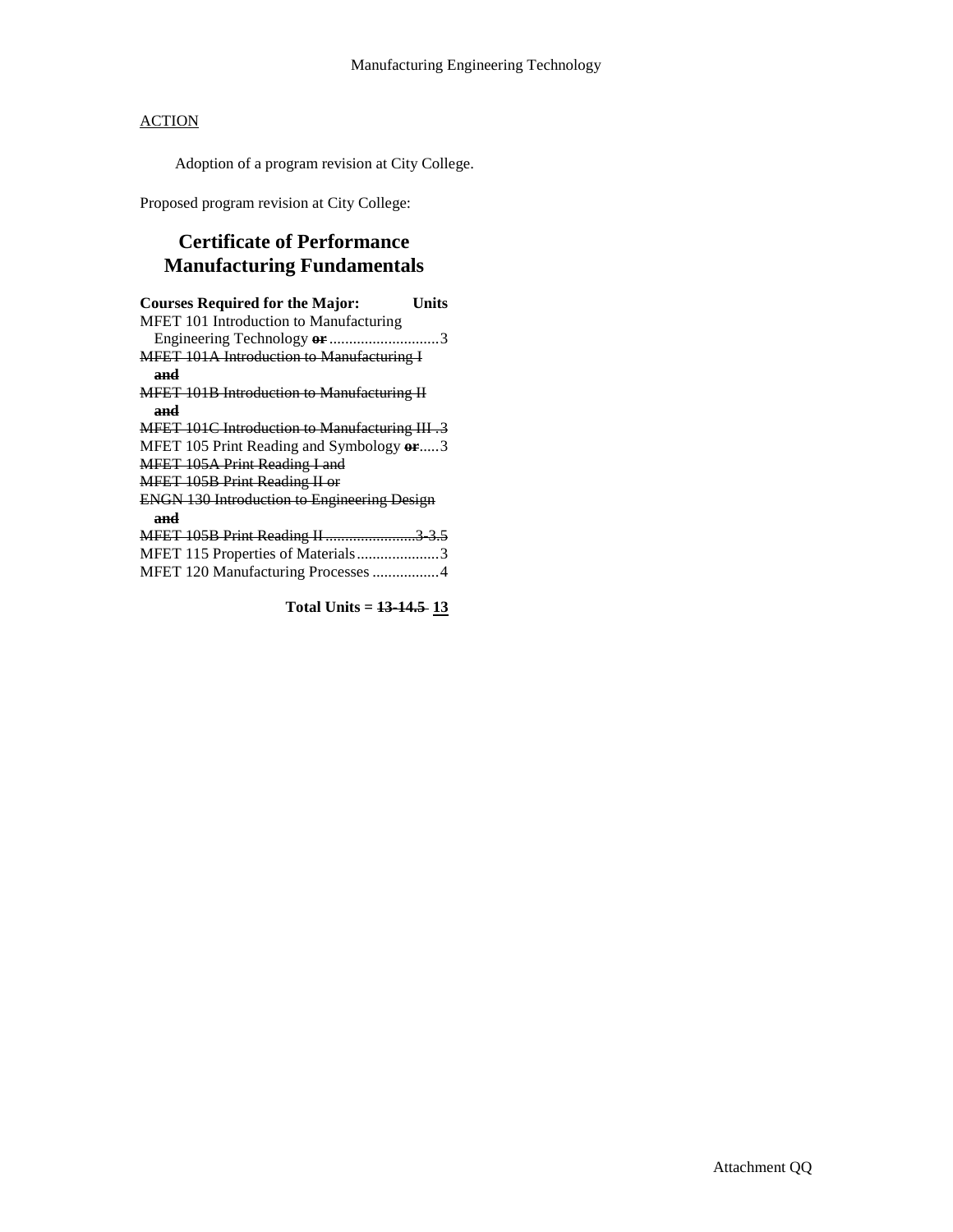Adoption of a program revision at City College.

Proposed program revision at City College:

## **Certificate of Performance Advanced Mechanical Design**

| <b>Courses Required for the Major:</b> | <b>Units</b> |
|----------------------------------------|--------------|
| ENGN 220 Component Design 3            |              |
| MFET 115 Properties of Materials3      |              |
| MACT 160M Introduction to CAD/CAM4     |              |
| ENGE 152 Engineering Design3           |              |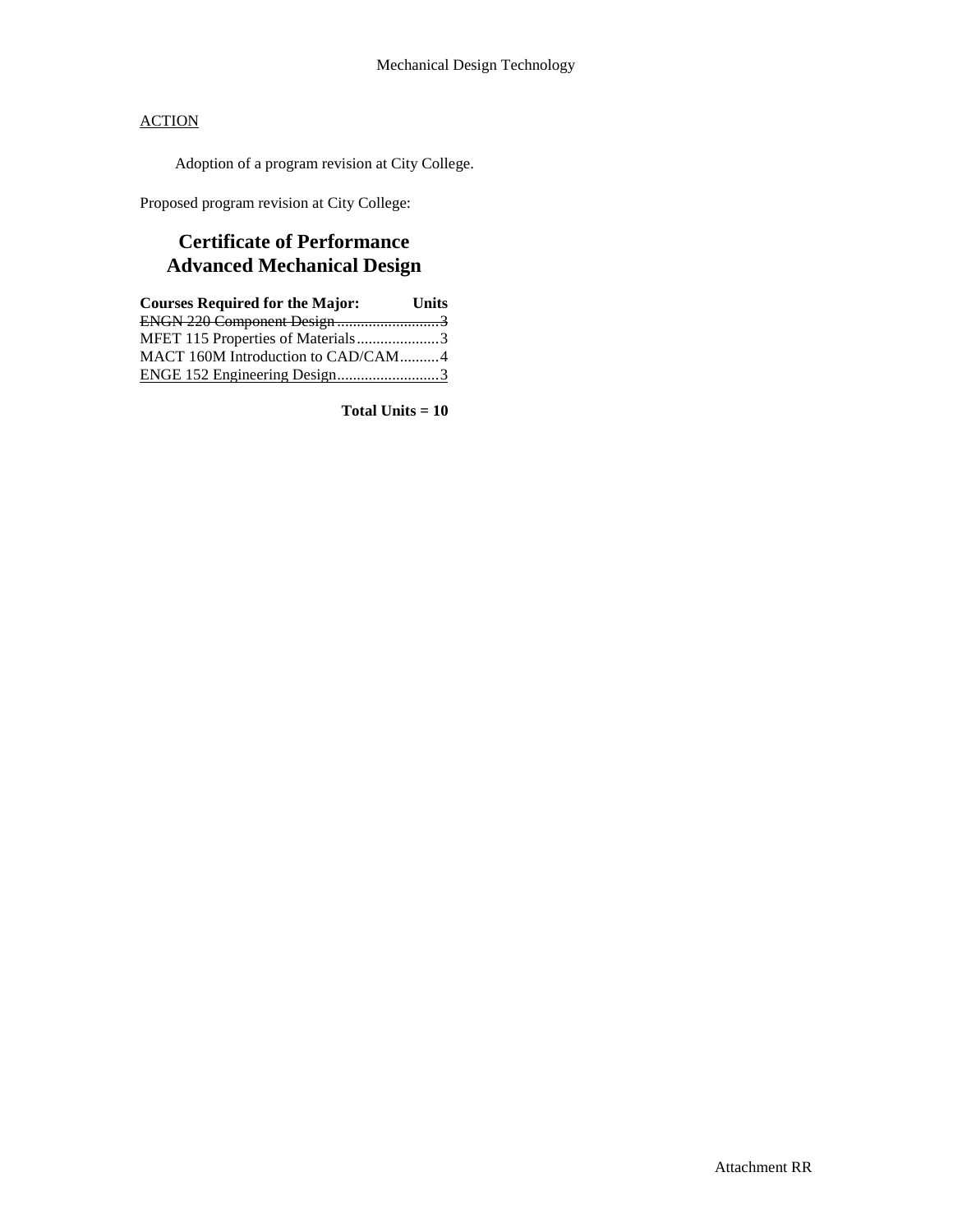Adoption of a program revision at Miramar College.

Proposed program revision at Miramar College:

# **Associate of Science Degree Music Audio Production and Engineering**

| <b>Courses Required for the Major:</b><br><b>Units</b> |
|--------------------------------------------------------|
| MUSI 108 The Business of Music 3                       |
| MUSI 150A Basic Musicianship3                          |
|                                                        |
| MUSI 190 The Electronic Music Studio 3                 |
|                                                        |
| MUSI 202 Computer Music 3                              |
| MUSI 204 Audio System Design and                       |
|                                                        |
| MUSI 205A Projects in Electronic Music 3               |
| MUSI 205B Projects in Electronic Music 3               |
| <b>MUSI 268A .Beginning Ear Training Laboratory</b>    |
|                                                        |
| <b>Complete at least two of the following</b>          |
| Units<br>courses:                                      |
| MUSI 209A . Electronic Music Studio Internship         |
|                                                        |
| MUSI 209B . Electronic Music Studio Internship         |
|                                                        |
| <b>MUSI 209C Electronic Music Studio Internship</b>    |
|                                                        |
| <b>MUSI 209D Electronic Music Studio Internship</b>    |
|                                                        |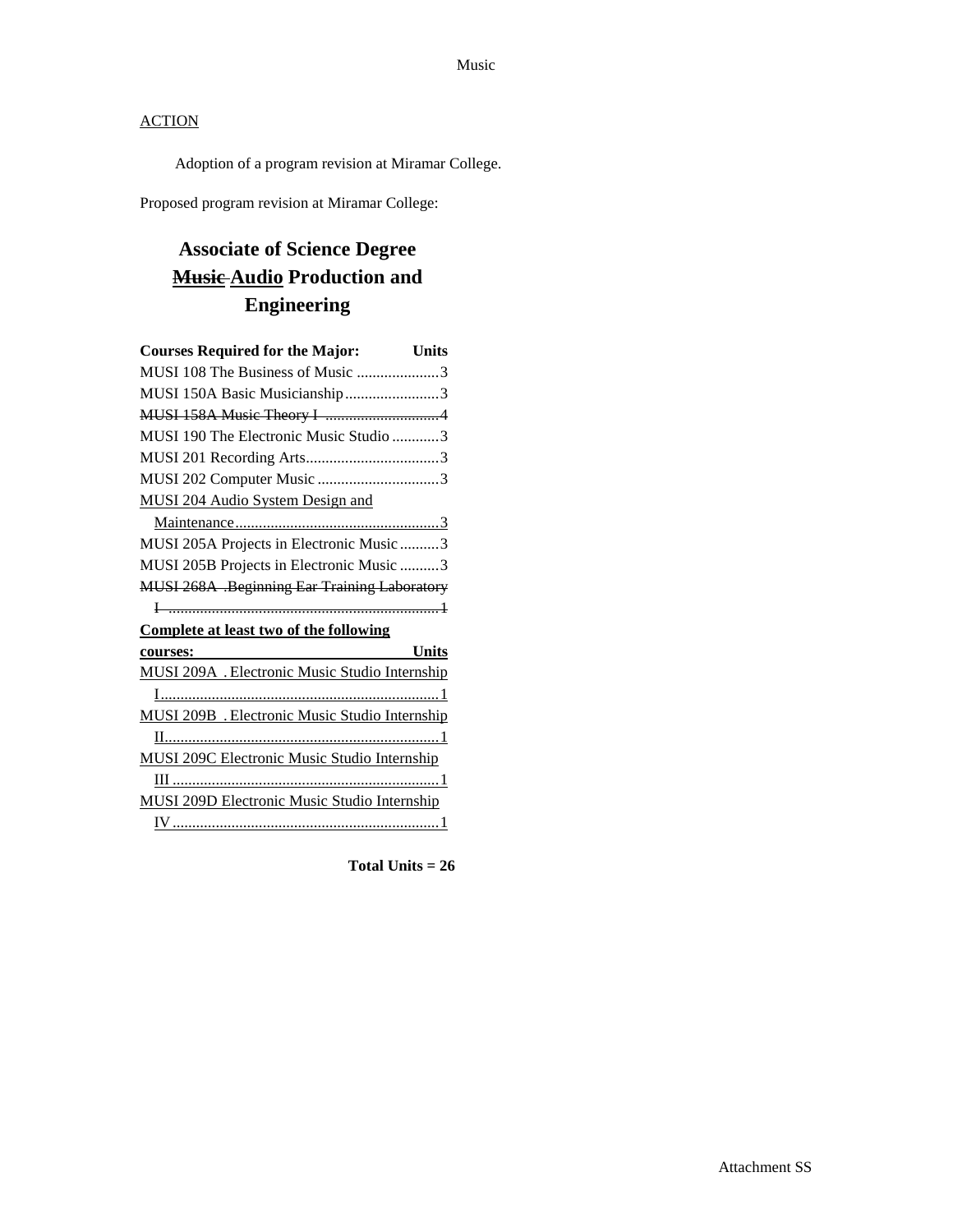Adoption of two program revisions at Miramar College.

Proposed program revisions at Miramar College:

### **Certificate of Achievement Paralegal**

| <b>Courses Required for the Major:</b> Units |  |
|----------------------------------------------|--|
| LEGL 100A Introduction to Paralegalism1      |  |
|                                              |  |
|                                              |  |
| LEGL 110 Legal Writing & Communications  3   |  |
| LEGL 115 Civil Litigation - Procedures 3     |  |
|                                              |  |
|                                              |  |

# **Select 12 units from the following legal**

| elective courses:<br><b>Units</b>            |  |
|----------------------------------------------|--|
| LEGL 106 Computer Assisted Legal Research    |  |
|                                              |  |
| LEGL 140 Law Office Management and           |  |
|                                              |  |
| LEGL 145 Federal Court Practices and         |  |
|                                              |  |
| LEGL 150 Criminal Litigation and Procedure3  |  |
| LEGL 155 Employment Law 3                    |  |
|                                              |  |
|                                              |  |
|                                              |  |
| LEGL 175 Estates, Trusts, and Wills 3        |  |
|                                              |  |
| LEGL 205 Environmental Law 3                 |  |
| LEGL 210 Immigration Law3                    |  |
| LEGL 215 Administrative Law3                 |  |
| LEGL 220 Intellectual Property Law 3         |  |
|                                              |  |
| LEGL 270 Paralegal Internship / Work         |  |
|                                              |  |
| LEGL 296 Individualized Instruction in Legal |  |
|                                              |  |
|                                              |  |

#### **A maximum of 6 units from the following lawrelated courses may be substituted for legal**

| elective courses:                   | <b>Units</b> |
|-------------------------------------|--------------|
| ACCT 116A Financial Accounting 4    |              |
| ACCT 120 Federal Income Tax 3       |              |
|                                     |              |
|                                     |              |
|                                     |              |
| BUSE 140 Business Law and the Legal |              |
|                                     |              |
|                                     |              |
|                                     |              |

| CBTE 152 Beginning Microsoft Access2      |  |
|-------------------------------------------|--|
|                                           |  |
| REAL 105 Legal Aspects of Real Estate I 3 |  |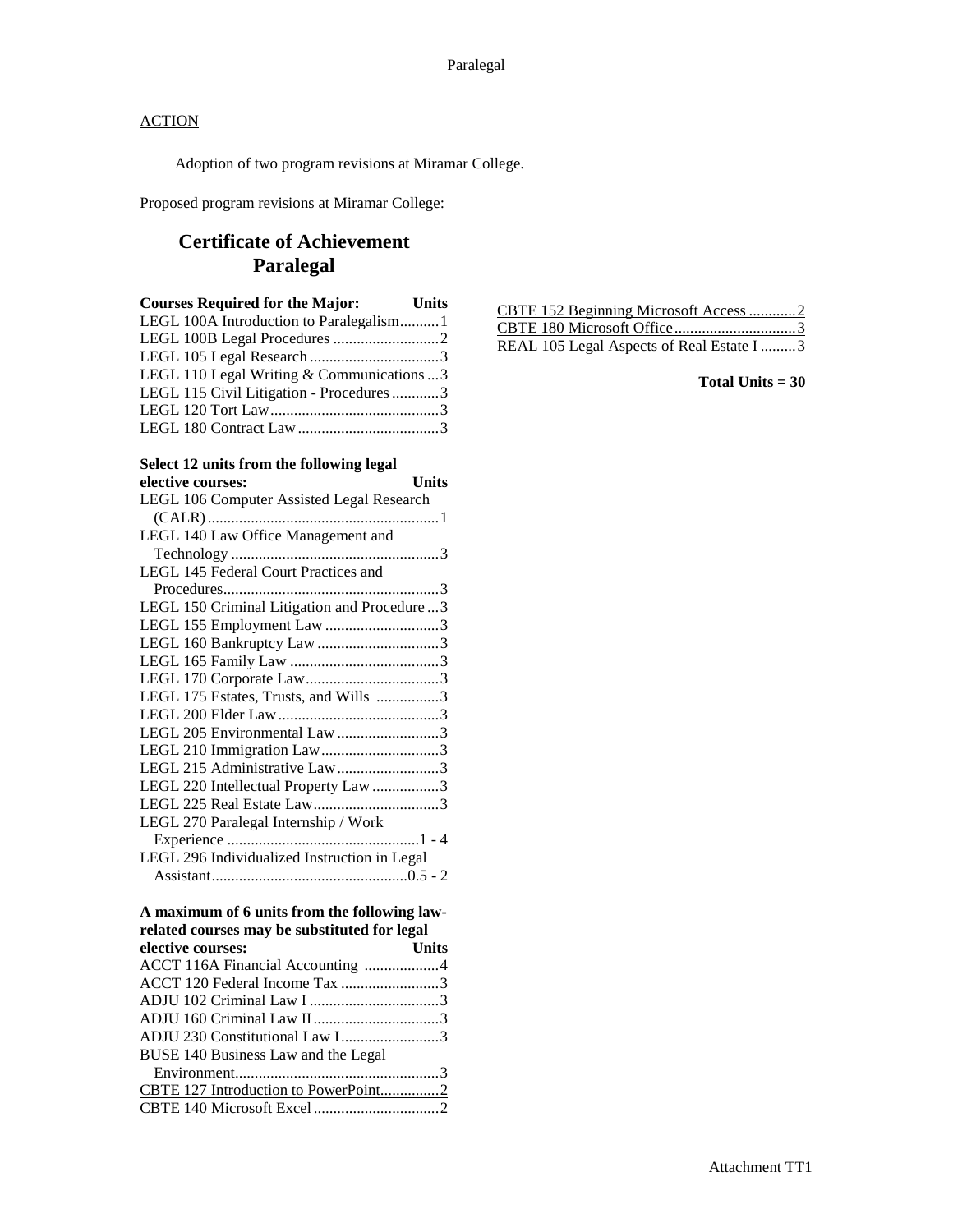## **Associate of Science Degree Paralegal**

| <b>Courses Required for the Major:</b> Units |  |
|----------------------------------------------|--|
| LEGL 100A Introduction to Paralegalism1      |  |
|                                              |  |
|                                              |  |
| LEGL 110 Legal Writing & Communications  3   |  |
| LEGL 115 Civil Litigation - Procedures 3     |  |
|                                              |  |
|                                              |  |

#### **Select 12 units from the following legal**

| <b>Units</b><br>elective courses:            |
|----------------------------------------------|
| LEGL 106 Computer Assisted Legal Research    |
|                                              |
| LEGL 140 Law Office Management and           |
|                                              |
| LEGL 145 Federal Court Practices and         |
|                                              |
| LEGL 150 Criminal Litigation and Procedure 3 |
| LEGL 155 Employment Law 3                    |
|                                              |
|                                              |
|                                              |
| LEGL 175 Estates, Trusts, and Wills 3        |
|                                              |
| LEGL 205 Environmental Law 3                 |
| LEGL 210 Immigration Law3                    |
| LEGL 215 Administrative Law3                 |
| LEGL 220 Intellectual Property Law 3         |
|                                              |
| LEGL 270 Paralegal Internship / Work         |
|                                              |
| LEGL 296 Individualized Instruction in Legal |
|                                              |
|                                              |
| A maximum of 6 units from the following law- |
| related courses may be substituted for legal |
| elective courses:<br><b>Units</b>            |
| ACCT 116A Financial Accounting 4             |
| ACCT 120 Federal Income Tax 3                |
|                                              |
|                                              |
| ADJU 230 Constitutional Law I3               |
| BUSE 140 Business Law and the Legal          |
|                                              |
| CBTE 127 Introduction to PowerPoint2         |
|                                              |
| CBTE 152 Beginning Microsoft Access 2        |

CBTE 180 Microsoft Office ...............................3 REAL 105 Legal Aspects of Real Estate I .........3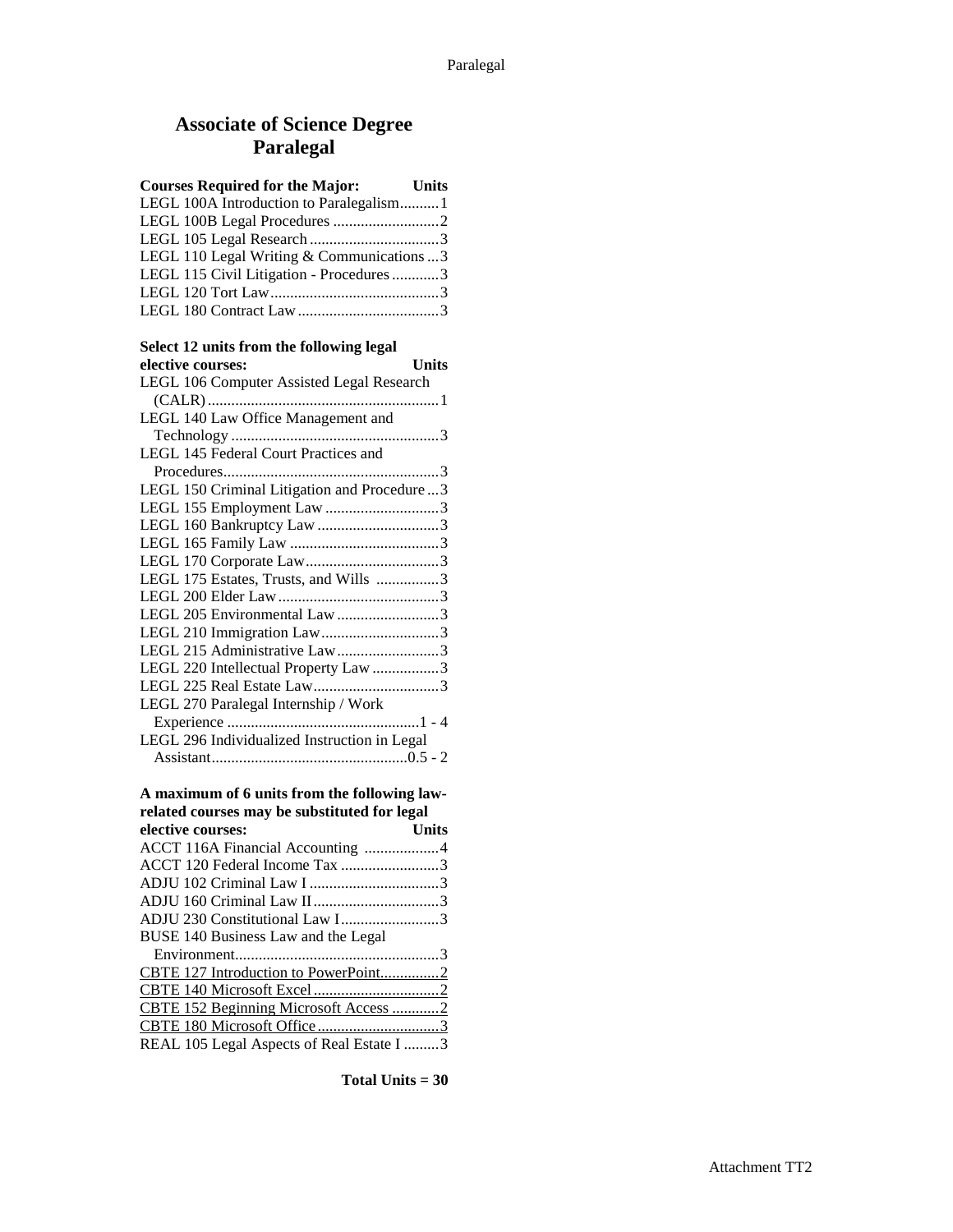Adoption of a new program at Miramar College.

Proposed new program at Miramar College:

### **Associate in Science in Geology for Transfer Degree**

| <b>Courses Required for the Major:</b>    | Units |
|-------------------------------------------|-------|
|                                           |       |
| GEOL 101 Physical Geology Laboratory 1    |       |
| GEOL 111 The Earth Through Time4          |       |
| CHEM 200 General Chemistry I - Lecture3   |       |
| CHEM 200L General Chemistry I -           |       |
|                                           |       |
| CHEM 201 General Chemistry II - Lecture 3 |       |
| CHEM 201L General Chemistry II -          |       |
|                                           |       |
| MATH 150 Calculus with Analytic Geometry  |       |
|                                           |       |
| MATH 151 Calculus with Analytic Geometry  |       |
|                                           |       |
|                                           |       |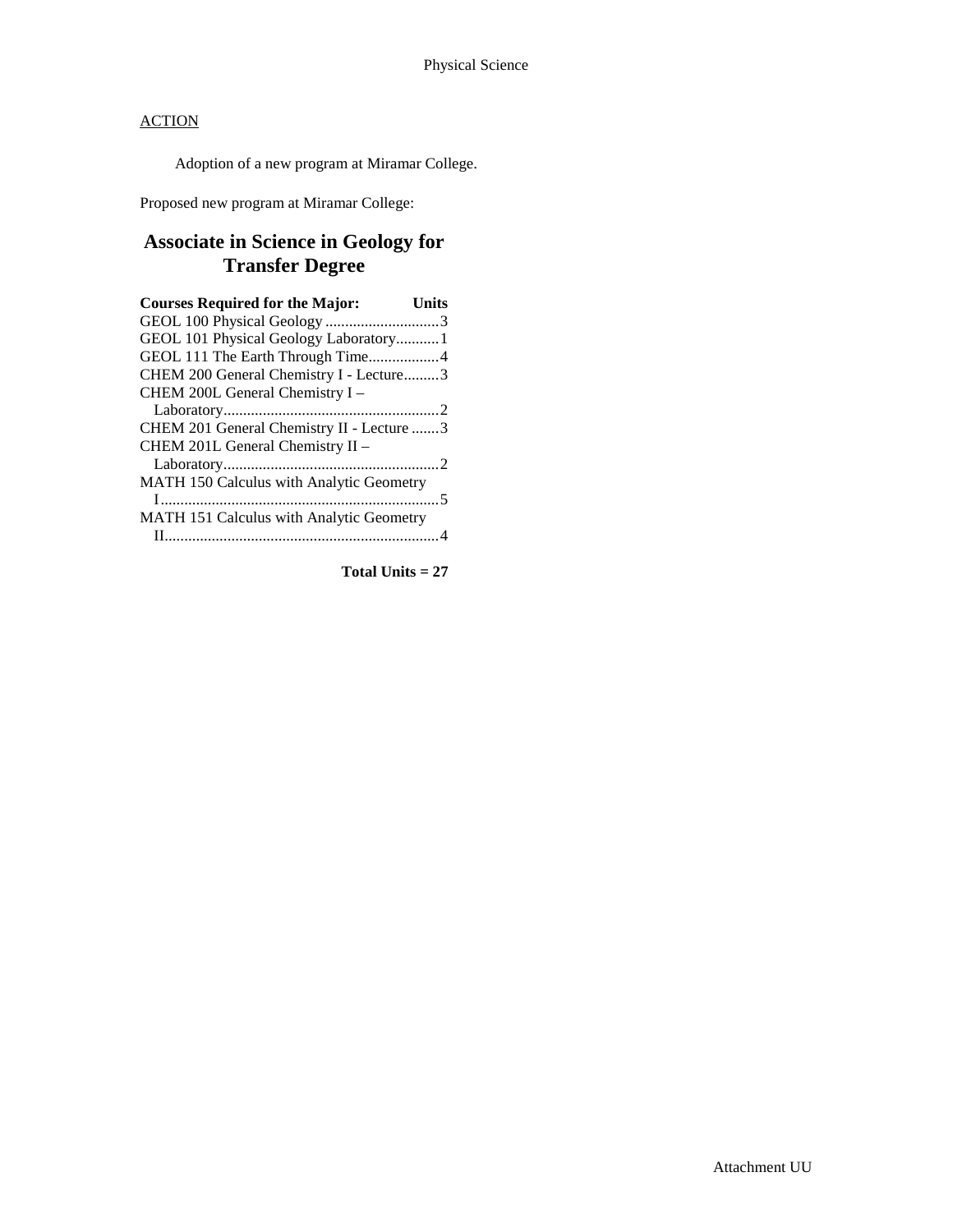Adoption of two program revisions at Miramar College.

Proposed program revisions at Miramar College:

### **Associate of Science Degree Earth Science Studies**

| <b>Courses Required for the Major:</b>     | Units |
|--------------------------------------------|-------|
| CHEM 200 General Chemistry I Lecture3      |       |
| CHEM 200L General Chemistry I Laboratory.2 |       |
| GEOL 100 Physical Geology 3                |       |
| GEOL 101 Physical Geology Laboratory1      |       |
| PHYS 125 General Physics or                |       |
| PHYS 180A General Physics I and            |       |
| PHYS 181A General Physics Laboratory I or  |       |
|                                            |       |
|                                            |       |

#### **Select at least 4 units from the following: Units Select at least eight (8) units from the**

| following physical science courses: Units          |
|----------------------------------------------------|
| ASTR 101 Descriptive Astronomy3                    |
| ASTR 111 Astronomy Laboratory 1                    |
| <b>BIOL 107 General Biology Lecture and</b>        |
|                                                    |
| BIOL 210A Introduction to the Biological           |
|                                                    |
| <b>BIOL 210B Introduction to the Biological</b>    |
|                                                    |
| AVIA 115 Aviation Weather3                         |
| CHEM 111 Chemistry in Society3                     |
| CHEM 152 Introduction to General Chemistry3        |
| <b>CHEM 152L Introduction to General Chemistry</b> |
|                                                    |
| CHEM 200 General Chemistry I - Lecture3            |
| CHEM 200L General Chemistry I - Laboratory.2       |
| CHEM 201 General Chemistry II - Lecture 3          |
| CHEM 201L General Chemistry II -                   |
|                                                    |
| CHEM 231 Organic Chemistry I Lecture 3             |
| CHEM 231L Organic Chemistry I Laboratory 2         |
| CISC 186 Visual Basic Programming 4                |
|                                                    |
| COMS 103 Oral Communication 3                      |
| ECON 121 Principles of Microeconomics 3            |
| GEOG 101 Physical Geography3                       |
| GEOG 101L Physical Geography Laboratory1           |
| GEOG 102 Cultural Geography 3                      |
|                                                    |
| GEOL 111 The Earth Through Time4                   |
| MATH 116 College and Matrix Algebra3               |
| MATH 119 Elementary Statistics3                    |
| <b>MATH 121 Basic Techniques of Applied</b>        |
|                                                    |

| MATH 122 Basic Techniques of Calculus II  3         |
|-----------------------------------------------------|
|                                                     |
| <b>MATH 150 Calculus with Analytic Geometry I 5</b> |
| <b>MATH 151 Calculus with Analytic Geometry</b>     |
|                                                     |
| PHYN 100 Survey of Physical Science3                |
| PHYN 101 Survey of Physical Science                 |
|                                                     |
|                                                     |
|                                                     |
| PHYS 180B General Physics II 4                      |
| PHYS 181B General Physics Laboratory II  1          |
| PHYS 196 Electricity and Magnetism5                 |
| PHYS 197 Waves, Optics and Modern Physics.5         |
| PSYC 258 Behavioral Science Statistics3             |
|                                                     |
|                                                     |
|                                                     |

#### **Select at least three (3) units from the**

| following biological science courses:           | <b>Units</b> |
|-------------------------------------------------|--------------|
| ANTH 102 Introduction to Physical               |              |
|                                                 |              |
| <b>ANTH 104 Laboratory in Physical</b>          |              |
|                                                 |              |
| <b>BIOL 100 Natural History - Environmental</b> |              |
|                                                 |              |
| <b>BIOL 107 General Biology-Lecture and</b>     |              |
|                                                 |              |
|                                                 |              |
|                                                 |              |
|                                                 |              |
| PSYC 260 Introduction to Physiological          |              |
|                                                 |              |

**Select at least three (3) units from the** 

| following mathematics courses:              | <b>Units</b> |
|---------------------------------------------|--------------|
|                                             |              |
| MATH 116 College and Matrix Algebra 3       |              |
| <b>MATH 119 Elementary Statistics or</b>    |              |
| PSYC 258 Behavioral Science Statistics3     |              |
| <b>MATH 121 Basic Techniques of Applied</b> |              |
|                                             |              |
| MATH 122 Basic Techniques of Calculus II  3 |              |
|                                             |              |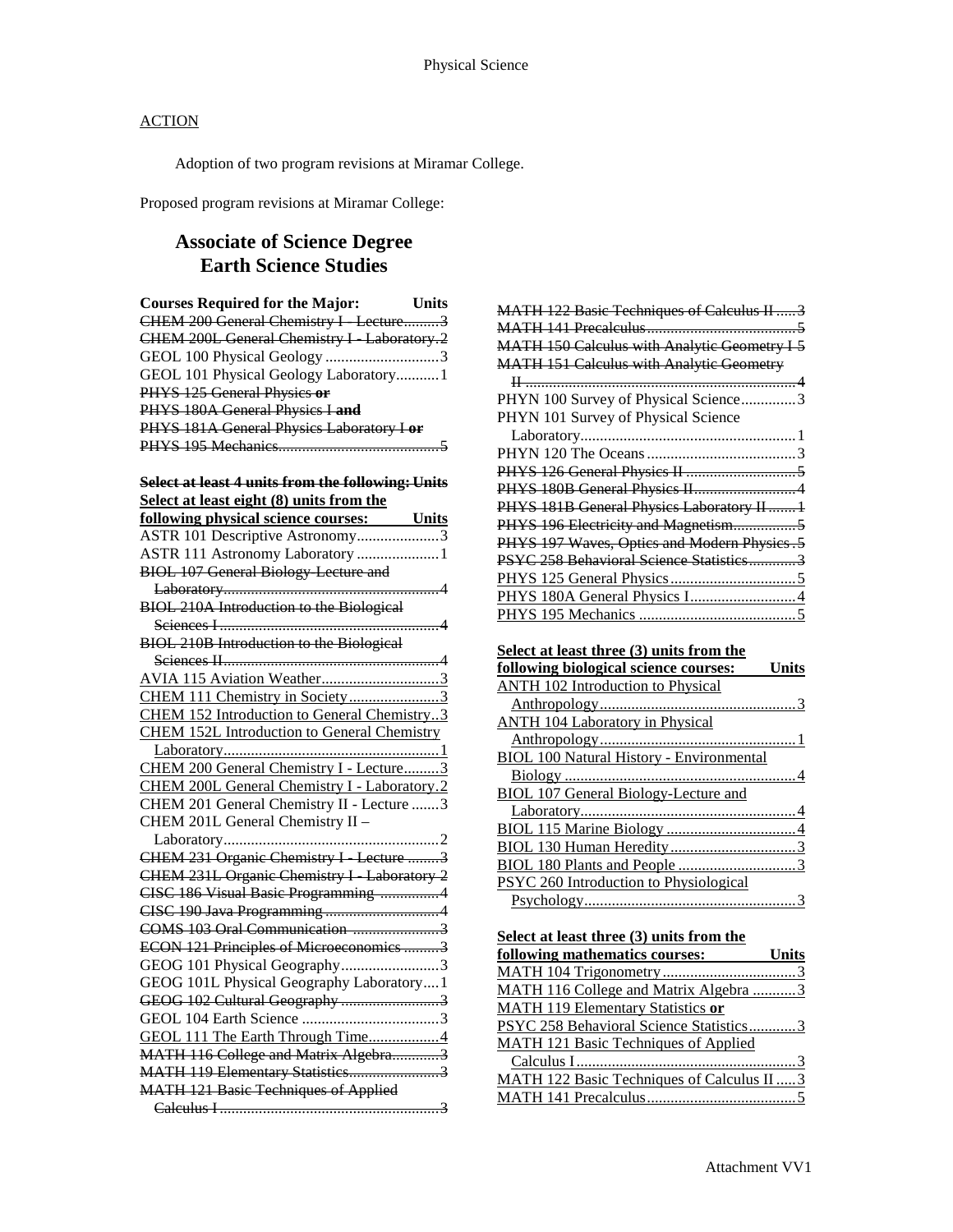|  |  |  | <b>MATH 150 Calculus with Analytic Geometry</b> |
|--|--|--|-------------------------------------------------|
|  |  |  |                                                 |

| MATH 151 Calculus with Analytic Geometry |  |
|------------------------------------------|--|
|                                          |  |
| MATH 252 Calculus with Analytic Geometry |  |
|                                          |  |

**Total Units = 18 18 - 21**

## **Associate of Science Degree Pre-Engineering Studies**

| <b>Courses Required for the Major:</b>   | <b>Units</b> |
|------------------------------------------|--------------|
| CHEM 200 General Chemistry I Lecture  3  |              |
|                                          |              |
|                                          |              |
| MATH 150 Calculus with Analytic Geometry |              |
|                                          |              |
| MATH 151 Calculus with Analytic Geometry |              |
|                                          |              |

**Select at least 10 units from the**

| following:                                      | <b>Units</b> |
|-------------------------------------------------|--------------|
| Select at least four (4) units from the         |              |
| following:                                      | <b>Units</b> |
| ACCT 116A Financial Accounting 4                |              |
|                                                 |              |
| BIOL 210A Introduction to the Biological        |              |
|                                                 |              |
| BIOL 210B Introduction to the Biological        |              |
|                                                 |              |
| BIOL 215 Introduction to Zoology 4              |              |
| BIOL 250 Introduction to Botany 4               |              |
| <b>BUSE 140 Business Law and the Legal</b>      |              |
|                                                 |              |
| CHEM 130 Introduction to Organic and            |              |
|                                                 |              |
| PHYS 197 Waves, Optics and Modern Physics.5     |              |
| CHEM 200 General Chemistry I - Lecture 3        |              |
| CHEM 200L General Chemistry I -                 |              |
|                                                 |              |
| CHEM 201 General Chemistry II Lecture 3         |              |
| CHEM 201L General Chemistry II-                 |              |
|                                                 |              |
|                                                 |              |
| CISC 192 C/C++ Programming 4                    |              |
| ECON 121 Principles of Microeconomics 3         |              |
| GEOL 100 Physical Geology 3                     |              |
| GEOL 101 Physical Geology Laboratory  1         |              |
| MATH 119 Elementary Statistics 3                |              |
| <b>MATH 151 Calculus with Analytic Geometry</b> |              |
|                                                 |              |
| MATH 245 Discrete Mathematics 3                 |              |
| MATH 252 Calculus with Analytic Geometry        |              |
| $III$<br>. 4                                    |              |
| MATH 254 Introduction to Linear Algebra  3      |              |
| MATH 255 Differential Equations3                |              |
|                                                 |              |
|                                                 |              |
|                                                 |              |
| PHYS 196 Electricity and Magnetism5             |              |
| PHYS 258 Behavioral Science Statistics3         |              |

**Total Units = 18 23**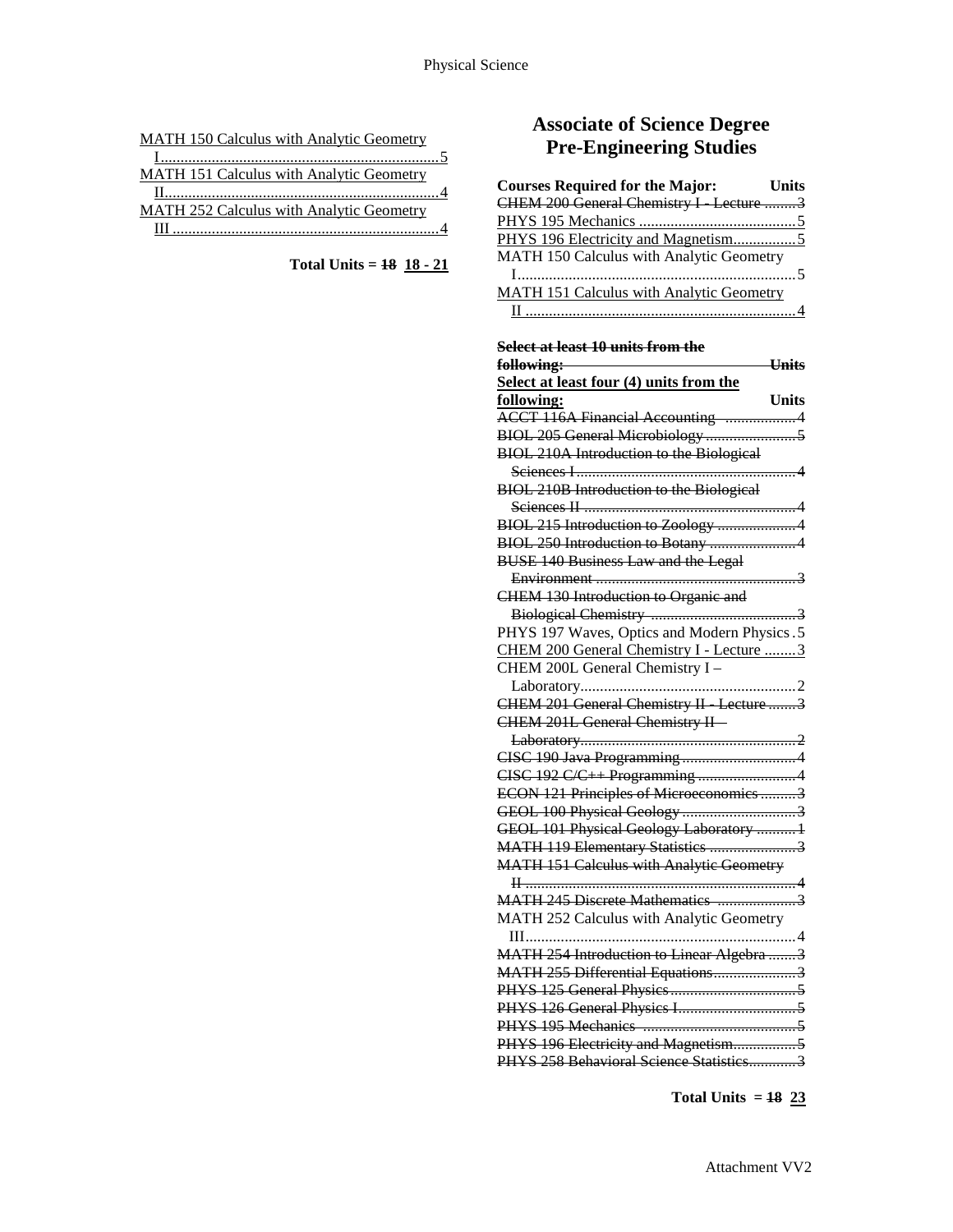Adoption of two program deactivations at City College.

Proposed program deactivations at City College:

### **Certificate of Achievement Shipbuilding Technology**

| <b>Courses Required for the Major:</b><br><del>Units</del> |
|------------------------------------------------------------|
| SHIP 101 Introduction to Shipbuilding                      |
|                                                            |
| SHIP 103 Introduction to Shipbuilding                      |
|                                                            |
| SHIP 110 Shipyard Safety and Safety                        |
|                                                            |
| <b>SHIP 115 Shipbuilding Processes and</b>                 |
| SHIP 115L Shipbuilding Processes Lab or                    |
| MFET 120 <sup>1</sup> Manufacturing Processes4             |
| <b>SHIP 201 Technological Issues: Organization</b>         |
| and Effective Leadership in Shipbuilding3                  |
|                                                            |
| ELCT 111 Electrical Theory I3                              |
| ELCT 111L Electrical Laboratory I 2                        |
| <sup>1</sup> (SHIP 115 & 115L) OR (MFET 120)               |

**Total Units = 24**

## **Associate of Science Degree Shipbuilding Technology**

| <b>Courses Required for the Major:</b><br>—Units   |
|----------------------------------------------------|
| SHIP 101 Introduction to Shipbuilding              |
|                                                    |
| SHIP 103 Introduction to Shipbuilding              |
|                                                    |
| SHIP 110 Shipyard Safety and Safety                |
|                                                    |
| <b>SHIP 115 Shipbuilding Processes and</b>         |
| SHIP 115L Shipbuilding Processes Lab or            |
| MFET 120 <sup>+</sup> Manufacturing Processes4     |
| <b>SHIP 201 Technological Issues: Organization</b> |
| and Effective Leadership in Shipbuilding3          |
|                                                    |
|                                                    |
| ELCT 111L Electrical Laboratory I 2                |
| <sup>+</sup> (SHIP 115 & 115L) OR (MFET 120)       |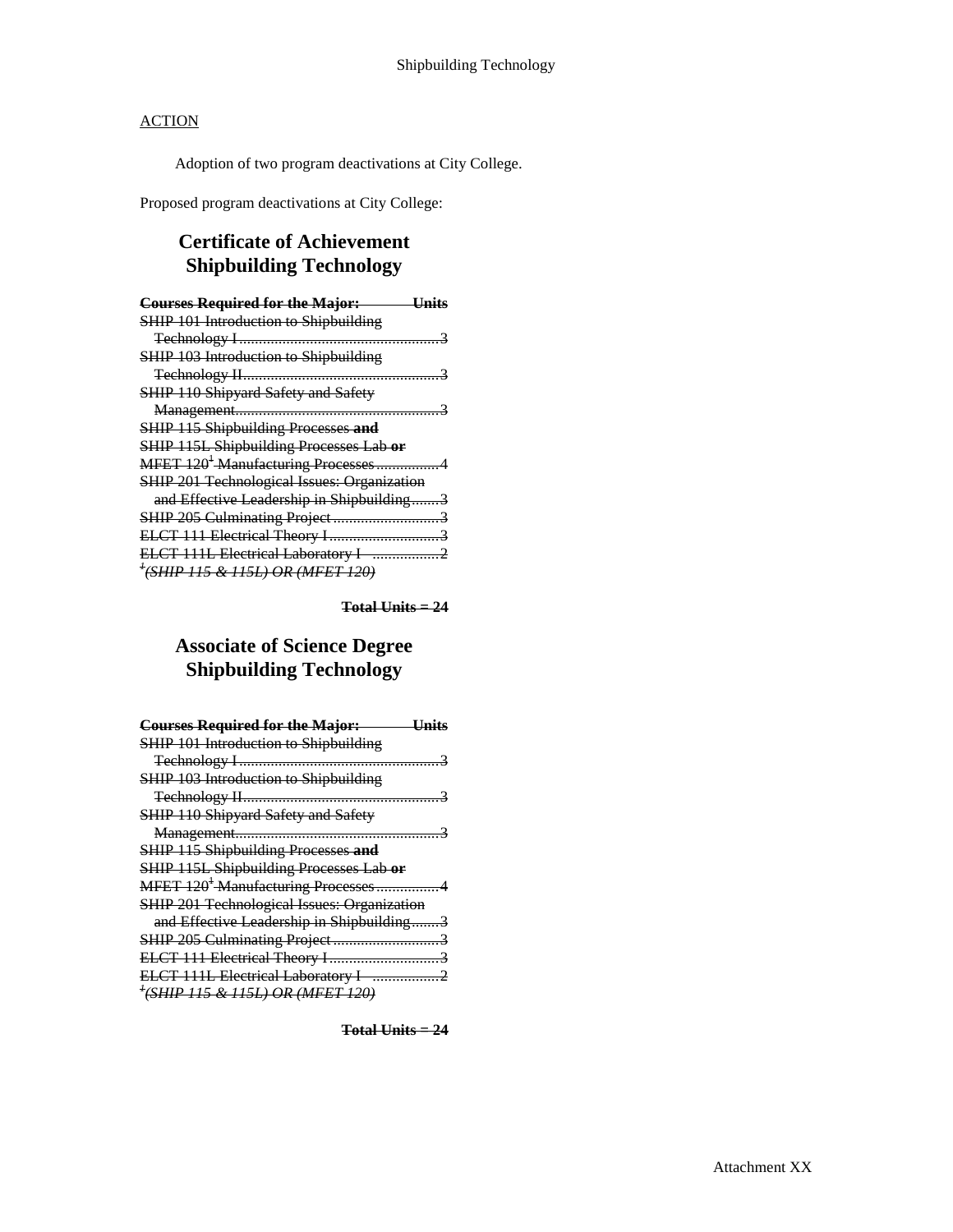#### **ACTION**

Adoption of two program revisions at City College.

Proposed program revisions at City College:

## **Certificate of Achievement Urban Farming Professional**

| <b>Courses Required for the Major:</b><br>Units   |  |
|---------------------------------------------------|--|
| AGRI 100 Principles of Sustainable Agriculture3   |  |
| <b>AGRI 102 Sustainable Urban Agricultural</b>    |  |
|                                                   |  |
| AGRI 104 Seasonal Organic Production3             |  |
| AGRI 108 Building Fertile Soil Organically3       |  |
| AGRI 110 Organic Fruit Tree Care3                 |  |
| <b>AGRI 112 Organic Greenhouse Management and</b> |  |
|                                                   |  |
| <b>AGRI 114 Plant Propagation and Greenhouse</b>  |  |
|                                                   |  |
|                                                   |  |
| <b>AGRI 130 Agriculture Direct Marketing</b>      |  |
|                                                   |  |
| AGRI 270 Work Experience in Sustainable Urban     |  |
|                                                   |  |
| BUSE 157 Starting a Small Business 3              |  |
| BUSE 119 Business Communications3                 |  |
|                                                   |  |

**Total Units = 27-30 28 - 31**

# **Certificate of Achievement Urban Gardening**

**Total Units = 12**